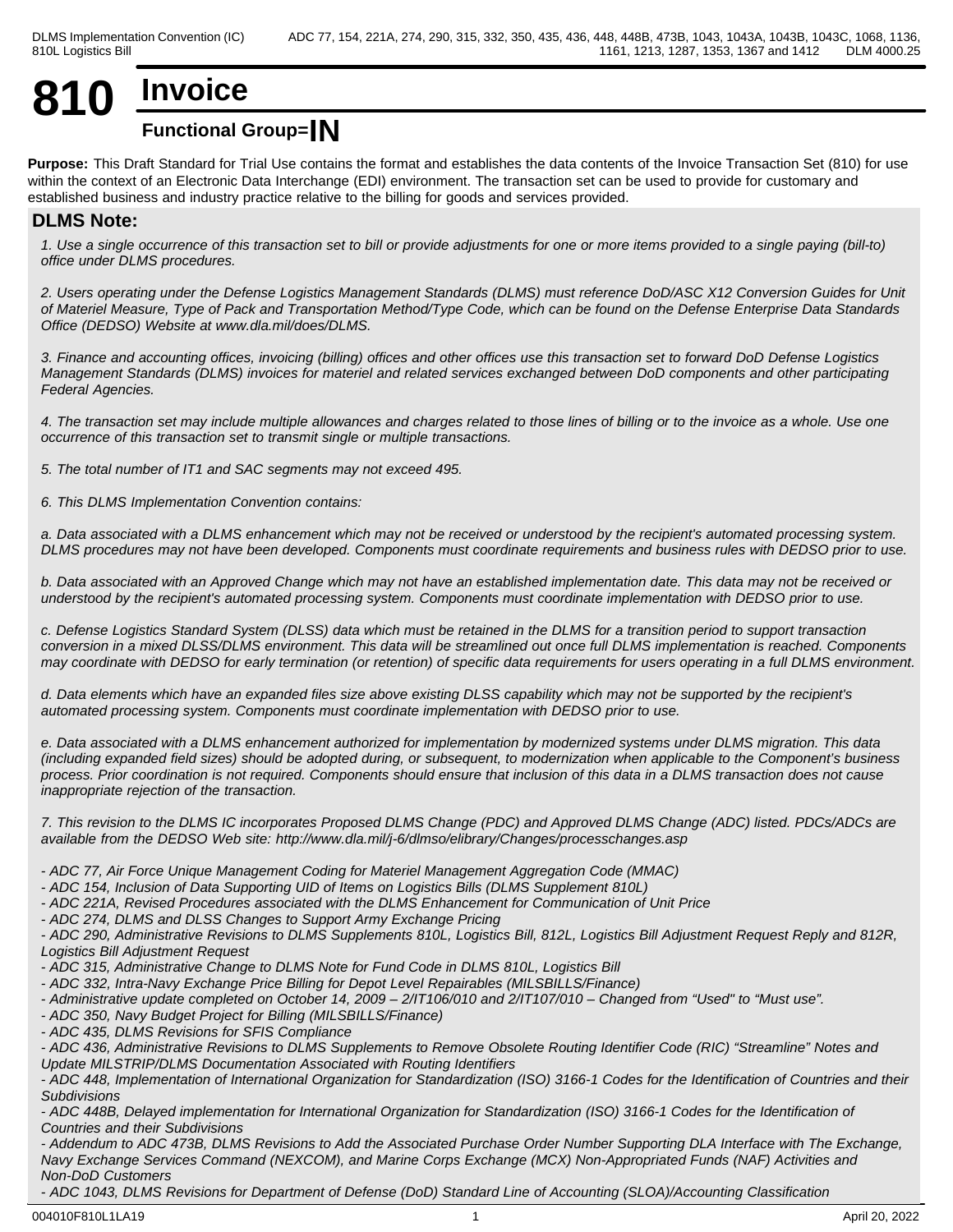DLMS Implementation Convention (IC) 810L Logistics Bill ADC 77, 154, 221A, 274, 290, 315, 332, 350, 435, 436, 448, 448B, 473B, 1043, 1043A, 1043B, 1043C, 1068, 1136, 1161, 1213, 1287, 1353, 1367 and 1412 DLM 4000.25

*- ADC 1043A, Revised Procedures for Department of Defense (DOD) Standard Line of Accounting (SLOA)/Accounting Classification to Support Transaction Rejection Requirements*

*- ADC 1043B, Revised Procedures for Department of Defense (DOD) Standard Line of Accounting (SLOA)/Accounting Classification to Modify Business Rules for Beginning Period of Availability*

*- ADC 1043C, Administrative Corrections for SLOA Data in the 810L Logistics Bill and other DLMS ICs*

*- ADC 1068, Enhanced Procedures for Requisitioning via DOD EMALL and GSA Internet Ordering: Component Verification of Funds Availability and Materiel Identification using the Supplier-Assigned Part Number and/or Supplier Commercial and Government Entity (CAGE) Code*

*- Organizational Name and Other Non-Substantive (Administrative) Updates Completed on August 22, 2014.*

*- ADC 1136, Revise Unique Item Tracking (UIT) Procedures to support DODM 4140.01 UIT Policy and Clarify Requirements (Supply)*

*- ADC 1161, Update uniform Procurement Instrument Identifier (PIID) numbering system in the Federal/DLMS Implementation Conventions and DLMS Manuals (Supply/Contract Administration)*

*- Administrative Update to Reflect Realignment to Recognize DLMS Program Office Completed on November 23, 2016*

*- ADC 1213, Clarification of Bill Numbers in DLMS*

*- Administrative Update to Reflect Realignment of DLMS Program Office to Enterprise Business Standards Office (EBSO) - Completed on August 09, 2018*

*- ADC 1287, DLMS Implementation Convention (IC) Revisions for Data Element Mapping (Form Stock Number and Manufacturer's Part Number), Removal of Plant Equipment Number, and Administrative Updates*

*- ADC 1353, Transportation Method and Transportation Mode Codes on all DLMS ICs*

*- ADC 1367, Administrative Update to Convert Federal Notes to DLMS Notes within DLMS Implementation Conventions*

*- Administrative Update to Reflect Realignment of Enterprise Business Standards Office (EBSO) to Defense Enterprise Data Standards Office (DEDSO) - Completed on 4/20/22*

*- ADC 1412, Replacement of Data Universal Numbering System Number with Unique Entity Identifier and Electronic Funds Transfer Indicator to Wide Area Workflow*

### **Heading:**

| $\underline{\text{Pos}}$ | $\underline{\mathsf{Id}}$ | <b>Segment Name</b>                      | Req     | <b>Max Use</b> | Repeat       | <b>Notes</b> | <b>Usage</b> |
|--------------------------|---------------------------|------------------------------------------|---------|----------------|--------------|--------------|--------------|
| 010                      | <b>ST</b>                 | <b>Transaction Set Header</b>            | M       |                |              |              | Must use     |
| 020                      | <b>BIG</b>                | Beginning Segment for Invoice            | M       | 1              |              |              | Must use     |
| 030                      | <b>NTE</b>                | Note/Special Instruction                 | $\circ$ | 100            |              |              | Used         |
| 040<br>$^{\star}$        | <b>CUR</b>                | Currency                                 | $\circ$ | $\mathbf{1}$   |              |              | Not Used     |
| $* 050$                  | <b>REF</b>                | Reference Identification                 | O       | 12             |              |              | Not Used     |
| $* 055$                  | <b>YNQ</b>                | Yes/No Question                          | $\circ$ | 10             |              |              | Not Used     |
| 060                      | <b>PER</b>                | Administrative Communications<br>Contact | $\circ$ | 3              |              |              | Used         |
| LOOP ID - N1             |                           |                                          |         |                | 200          |              |              |
| 070                      | N <sub>1</sub>            | Name                                     | O       | $\mathbf{1}$   |              |              | Used         |
| $* 080$                  | N <sub>2</sub>            | Additional Name Information              | O       | $\overline{c}$ |              |              | Not Used     |
| $* 090$                  | N3                        | Address Information                      | O       | $\sqrt{2}$     |              |              | Not Used     |
| $*100$                   | N <sub>4</sub>            | Geographic Location                      | $\circ$ | $\mathbf{1}$   |              |              | Not Used     |
| 110                      | <b>REF</b>                | Reference Identification                 | $\circ$ | 12             |              |              | Used         |
| $*120$                   | PER                       | Administrative Communications<br>Contact | $\circ$ | 3              |              |              | Not Used     |
| $*125$                   | <b>DMG</b>                | Demographic Information                  | $\circ$ | $\mathbf{1}$   |              |              | Not Used     |
| $*130$                   | <b>ITD</b>                | Terms of Sale/Deferred Terms of<br>Sale  | $\circ$ | >1             |              |              | Not Used     |
| 140                      | <b>DTM</b>                | Date/Time Reference                      | $\circ$ | 10             |              |              | Used         |
| $*150$                   | <b>FOB</b>                | F.O.B. Related Instructions              | $\circ$ | $\overline{1}$ |              |              | Not Used     |
| $*160$                   | PID                       | Product/Item Description                 | $\circ$ | 200            |              |              | Not Used     |
| $*170$                   | <b>MEA</b>                | Measurements                             | O       | 40             |              |              | Not Used     |
| $*180$                   | <b>PWK</b>                | Paperwork                                | O       | 25             |              |              | Not Used     |
| $*190$                   | <b>PKG</b>                | Marking, Packaging, Loading              | O       | 25             |              |              | Not Used     |
| $*200$                   | L7                        | <b>Tariff Reference</b>                  | O       | 1              |              |              | Not Used     |
| $*212$                   | <b>BAL</b>                | <b>Balance Detail</b>                    | $\circ$ | >1             |              |              | Not Used     |
| $*213$                   | <b>INC</b>                | Installment Information                  | $\circ$ | $\mathbf{1}$   |              |              | Not Used     |
| $* 214$                  | <b>PAM</b>                | Period Amount                            | $\circ$ | >1             |              |              | Not Used     |
| <b>LOOP ID - LM</b>      |                           |                                          |         |                | 10           |              |              |
| 220                      | LM                        | Code Source Information                  | $\circ$ | $\mathbf{1}$   |              |              | Used         |
| 230                      | LQ                        | <b>Industry Code</b>                     | M       | 100            |              |              | Must use     |
| * LOOP ID - N9           |                           |                                          |         |                | $\mathbf{1}$ |              |              |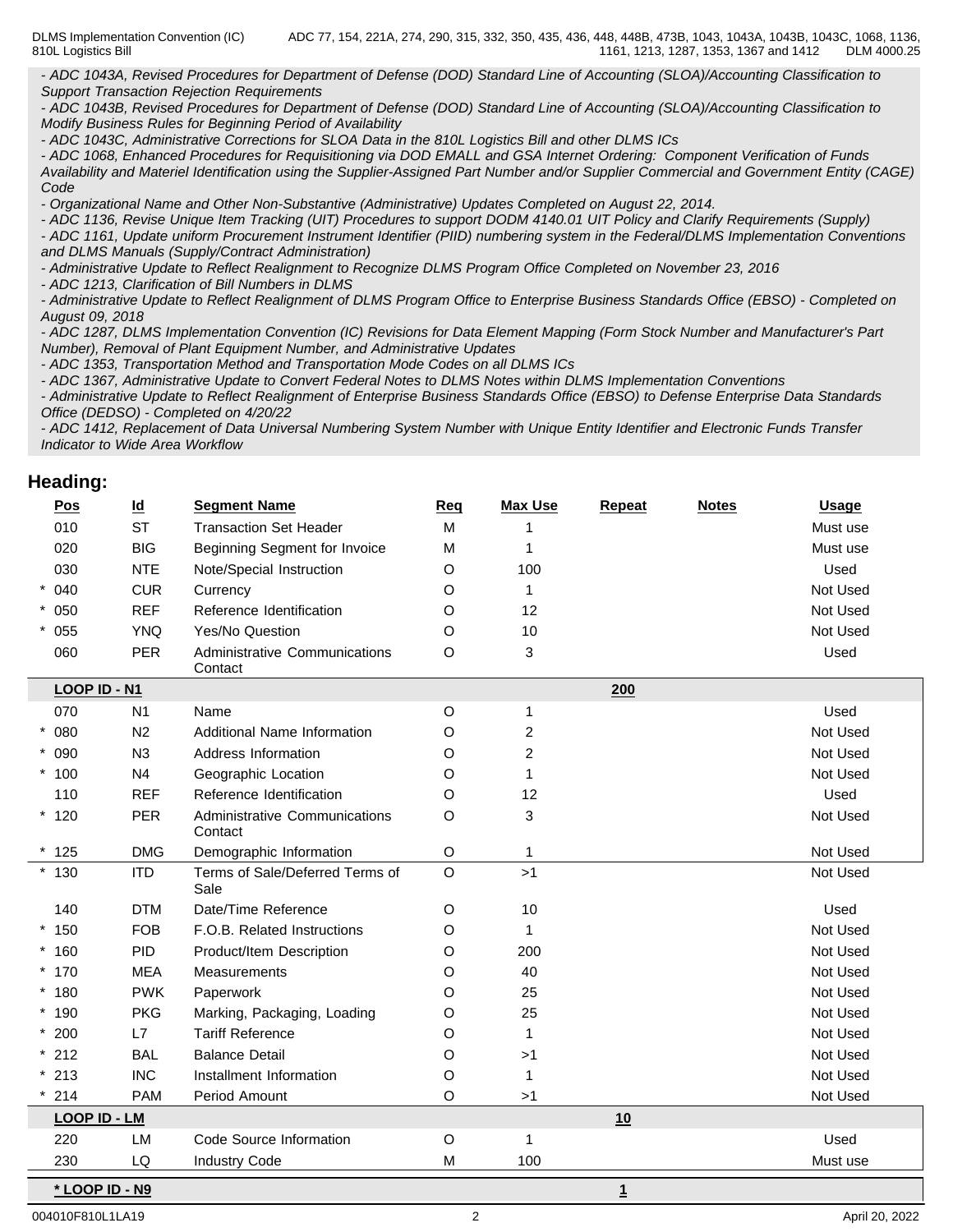DLMS Implementation Convention (IC) 810L Logistics Bill

ADC 77, 154, 221A, 274, 290, 315, 332, 350, 435, 436, 448, 448B, 473B, 1043, 1043A, 1043B, 1043C, 1068, 1136, 1161, 1213, 1287, 1353, 1367 and 1412 DLM 4000.25

| Pos            | $\underline{\mathsf{Id}}$ | <b>Segment Name</b>               | <b>Req</b> | <b>Max Use</b> | <b>Repeat</b>       | <b>Notes</b> | <b>Usage</b> |
|----------------|---------------------------|-----------------------------------|------------|----------------|---------------------|--------------|--------------|
| $*240$         | N <sub>9</sub>            | Reference Identification          | O          |                |                     |              | Not Used     |
| $*250$         | <b>MSG</b>                | Message Text                      | M          | 10             |                     |              | Not Used     |
| * LOOP ID - V1 |                           |                                   |            |                | $\geq$ <sup>1</sup> |              |              |
| 260            | V <sub>1</sub>            | Vessel Identification             | $\circ$    |                |                     |              | Not Used     |
| $*270$         | R <sub>4</sub>            | Port or Terminal                  | O          | >1             |                     |              | Not Used     |
| 280            | <b>DTM</b>                | Date/Time Reference               | O          | >1             |                     |              | Not Used     |
| LOOP ID - FA1  |                           |                                   |            |                | $\geq$ <sup>1</sup> |              |              |
| 290            | FA1                       | Type of Financial Accounting Data | O          |                |                     |              | Used         |
| 300            | FA <sub>2</sub>           | <b>Accounting Data</b>            | M          | >1             |                     |              | Must use     |
|                |                           |                                   |            |                |                     |              |              |

## **Detail:**

| Pos                  | $\underline{\mathsf{Id}}$ | <b>Segment Name</b>                                     | Req         | <b>Max Use</b> | Repeat | <b>Notes</b> | <b>Usage</b> |
|----------------------|---------------------------|---------------------------------------------------------|-------------|----------------|--------|--------------|--------------|
| LOOP ID - IT1        |                           |                                                         |             |                | 200000 |              |              |
| 010                  | IT1                       | Baseline Item Data (Invoice)                            | $\circ$     |                |        |              | Used         |
| $* 012$              | <b>CRC</b>                | <b>Conditions Indicator</b>                             | O           | 1              |        |              | Not Used     |
| 015                  | QTY                       | Quantity                                                | O           | 5              |        | N2/015       | Used         |
| $* 020$              | <b>CUR</b>                | Currency                                                | O           |                |        |              | Not Used     |
| $* 030$              | IT <sub>3</sub>           | <b>Additional Item Data</b>                             | O           | 5              |        |              | Not Used     |
| $* 040$              | <b>TXI</b>                | Tax Information                                         | O           | 10             |        |              | Not Used     |
| $* 050$              | <b>CTP</b>                | Pricing Information                                     | O           | 25             |        |              | Not Used     |
| $* 055$              | <b>PAM</b>                | Period Amount                                           | O           | 10             |        |              | Not Used     |
| 059                  | <b>MEA</b>                | Measurements                                            | O           | 40             |        |              | Not Used     |
| * LOOP ID - PID      |                           |                                                         |             |                | 1000   |              |              |
| 060                  | <b>PID</b>                | Product/Item Description                                | $\mathsf O$ | 1              |        |              | Used         |
| 070                  | <b>MEA</b>                | Measurements                                            | $\circ$     | 10             |        |              | Used         |
| 080                  | <b>PWK</b>                | Paperwork                                               | $\mathsf O$ | 25             |        |              | Not Used     |
| * 090                | <b>PKG</b>                | Marking, Packaging, Loading                             | O           | 25             |        |              | Not Used     |
| $*100$               | PO <sub>4</sub>           | Item Physical Details                                   | O           | 1              |        |              | Not Used     |
| $*110$               | <b>ITD</b>                | Terms of Sale/Deferred Terms of<br>Sale                 | O           | $\overline{c}$ |        |              | Not Used     |
| 120                  | <b>REF</b>                | Reference Identification                                | $\circ$     | >1             |        |              | Used         |
| $*125$               | <b>YNQ</b>                | Yes/No Question                                         | O           | 10             |        |              | Not Used     |
| $*130$               | <b>PER</b>                | Administrative Communications<br>Contact                | $\circ$     | 5              |        |              | Not Used     |
| $*140$               | SDQ                       | <b>Destination Quantity</b>                             | $\circ$     | 500            |        |              | Not Used     |
| 150                  | <b>DTM</b>                | Date/Time Reference                                     | O           | 10             |        |              | Used         |
| 160                  | CAD                       | <b>Carrier Detail</b>                                   | O           | >1             |        |              | Used         |
| $*170$               | L7                        | <b>Tariff Reference</b>                                 | O           | >1             |        |              | Not Used     |
| $*175$               | <b>SR</b>                 | Requested Service Schedule                              | O           |                |        |              | Not Used     |
| <b>LOOP ID - SAC</b> |                           |                                                         |             |                | 25     |              |              |
| 180                  | SAC                       | Service, Promotion, Allowance, or<br>Charge Information | O           | 1              |        |              | Used         |
| $*190$               | <b>TXI</b>                | Tax Information                                         | O           | 10             |        |              | Not Used     |
| * LOOP ID - SLN      |                           |                                                         |             |                | 1000   |              |              |
| $*200$               | <b>SLN</b>                | Subline Item Detail                                     | O           |                |        |              | Not Used     |
| $*205$               | <b>DTM</b>                | Date/Time Reference                                     | O           | 1              |        |              | Not Used     |
| $*210$               | <b>REF</b>                | Reference Identification                                | O           | >1             |        |              | Not Used     |
| $*220$               | <b>PID</b>                | Product/Item Description                                | O           | 1000           |        |              | Not Used     |
| $*230$               | SAC                       | Service, Promotion, Allowance, or<br>Charge Information | $\circ$     | 25             |        |              | Not Used     |
| $*235$               | TC <sub>2</sub>           | Commodity                                               | $\mathsf O$ | $\overline{c}$ |        |              | Not Used     |
| $^{\star}$ 237       | TXI                       | Tax Information                                         | O           | $10$           |        |              | Not Used     |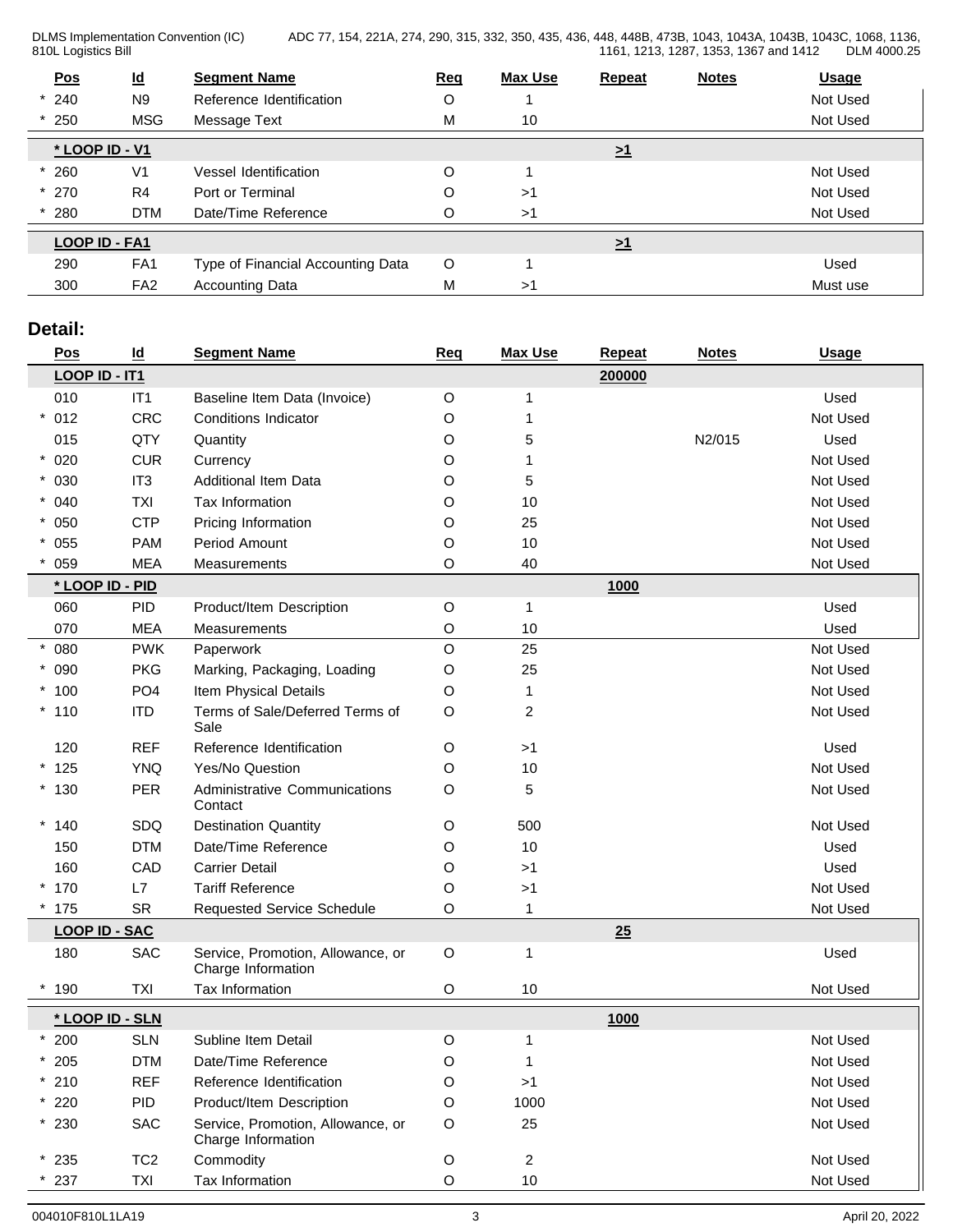DLMS Implementation Convention (IC) 810L Logistics Bill

ADC 77, 154, 221A, 274, 290, 315, 332, 350, 435, 436, 448, 448B, 473B, 1043, 1043A, 1043B, 1043C, 1068, 1136, 1161, 1213, 1287, 1353, 1367 and 1412

| <u>Pos</u>          | $\underline{\mathsf{Id}}$ | <b>Segment Name</b>                      | <b>Req</b>                                                                                                                                                                                                                                                                                                                                          | <b>Max Use</b> | <b>Repeat</b> | <b>Notes</b> | <b>Usage</b> |
|---------------------|---------------------------|------------------------------------------|-----------------------------------------------------------------------------------------------------------------------------------------------------------------------------------------------------------------------------------------------------------------------------------------------------------------------------------------------------|----------------|---------------|--------------|--------------|
| LOOP ID - N1        |                           |                                          | 200<br>Used<br>$\circ$<br>2<br>Not Used<br>O<br>O<br>2<br>Not Used<br>$\circ$<br>Not Used<br>O<br>12<br>Not Used<br>$\circ$<br>3<br>Not Used<br>O<br>Not Used<br>10<br>O<br>Used<br>1<br>M<br>100<br>Must use<br>$\geq 1$<br>Not Used<br>O<br>O<br>>1<br>Not Used<br>O<br>Not Used<br>>1<br>$\geq 1$<br>$\circ$<br>Used<br>1<br>M<br>Must use<br>>1 |                |               |              |              |
| 240                 | N <sub>1</sub>            | Name                                     |                                                                                                                                                                                                                                                                                                                                                     |                |               |              |              |
| 250                 | N <sub>2</sub>            | Additional Name Information              |                                                                                                                                                                                                                                                                                                                                                     |                |               |              |              |
| $*260$              | N3                        | Address Information                      |                                                                                                                                                                                                                                                                                                                                                     |                |               |              |              |
| $*270$              | N <sub>4</sub>            | Geographic Location                      |                                                                                                                                                                                                                                                                                                                                                     |                |               |              |              |
| $* 280$             | <b>REF</b>                | Reference Identification                 |                                                                                                                                                                                                                                                                                                                                                     |                |               |              |              |
| $*290$              | <b>PER</b>                | Administrative Communications<br>Contact |                                                                                                                                                                                                                                                                                                                                                     |                |               |              |              |
| $*$ 295             | <b>DMG</b>                | Demographic Information                  |                                                                                                                                                                                                                                                                                                                                                     |                |               |              |              |
| <b>LOOP ID - LM</b> |                           |                                          |                                                                                                                                                                                                                                                                                                                                                     |                |               |              |              |
| 300                 | <b>LM</b>                 | Code Source Information                  |                                                                                                                                                                                                                                                                                                                                                     |                |               |              |              |
| 310                 | LQ                        | <b>Industry Code</b>                     |                                                                                                                                                                                                                                                                                                                                                     |                |               |              |              |
| * LOOP ID - V1      |                           |                                          |                                                                                                                                                                                                                                                                                                                                                     |                |               |              |              |
| 320                 | V <sub>1</sub>            | Vessel Identification                    |                                                                                                                                                                                                                                                                                                                                                     |                |               |              |              |
| 330                 | R4                        | Port or Terminal                         |                                                                                                                                                                                                                                                                                                                                                     |                |               |              |              |
| 340                 | <b>DTM</b>                | Date/Time Reference                      |                                                                                                                                                                                                                                                                                                                                                     |                |               |              |              |
| LOOP ID - FA1       |                           |                                          |                                                                                                                                                                                                                                                                                                                                                     |                |               |              |              |
| 350                 | FA <sub>1</sub>           | Type of Financial Accounting Data        |                                                                                                                                                                                                                                                                                                                                                     |                |               |              |              |
| 360                 | FA <sub>2</sub>           | <b>Accounting Data</b>                   |                                                                                                                                                                                                                                                                                                                                                     |                |               |              |              |
|                     |                           |                                          |                                                                                                                                                                                                                                                                                                                                                     |                |               |              |              |

## **Summary:**

| Pos                  | $\underline{\mathsf{Id}}$ | <b>Segment Name</b>                                     | Req     | <b>Max Use</b> | <b>Repeat</b> | <b>Notes</b> | <b>Usage</b> |
|----------------------|---------------------------|---------------------------------------------------------|---------|----------------|---------------|--------------|--------------|
| 010                  | <b>TDS</b>                | <b>Total Monetary Value Summary</b>                     | M       |                |               |              | Must use     |
| $* 020$              | <b>TXI</b>                | Tax Information                                         | O       | 10             |               |              | Not Used     |
| $* 030$              | CAD                       | <b>Carrier Detail</b>                                   | O       |                |               |              | Not Used     |
| 035                  | <b>AMT</b>                | <b>Monetary Amount</b>                                  | O       | >1             |               |              | Not Used     |
| <b>LOOP ID - SAC</b> |                           |                                                         |         |                | 25            |              |              |
| 040                  | <b>SAC</b>                | Service, Promotion, Allowance, or<br>Charge Information | O       |                |               |              | Used         |
| 050                  | <b>TXI</b>                | Tax Information                                         | O       | 10             |               |              | Not Used     |
| * LOOP ID - ISS      |                           |                                                         |         |                | $\geq 1$      |              |              |
| 060                  | <b>ISS</b>                | <b>Invoice Shipment Summary</b>                         | O       |                |               |              | Not Used     |
| 065                  | <b>PID</b>                | Product/Item Description                                | O       |                |               |              | Not Used     |
| 070                  | <b>CTT</b>                | <b>Transaction Totals</b>                               | $\circ$ |                |               | N3/070       | Used         |
| 080                  | <b>SE</b>                 | <b>Transaction Set Trailer</b>                          | M       |                |               |              | Must use     |
|                      |                           |                                                         |         |                |               |              |              |

## **Notes:**

2/015 The QTY segment is used to specify a quantity of units which are expected as payments, e.g., trade-ins or returns.

3/070 Number of line items (CTT01) is the accumulation of the number of IT1 segments. If used, hash total (CTT02) is the sum of the value of quantities invoiced (IT102) for each IT1 segment.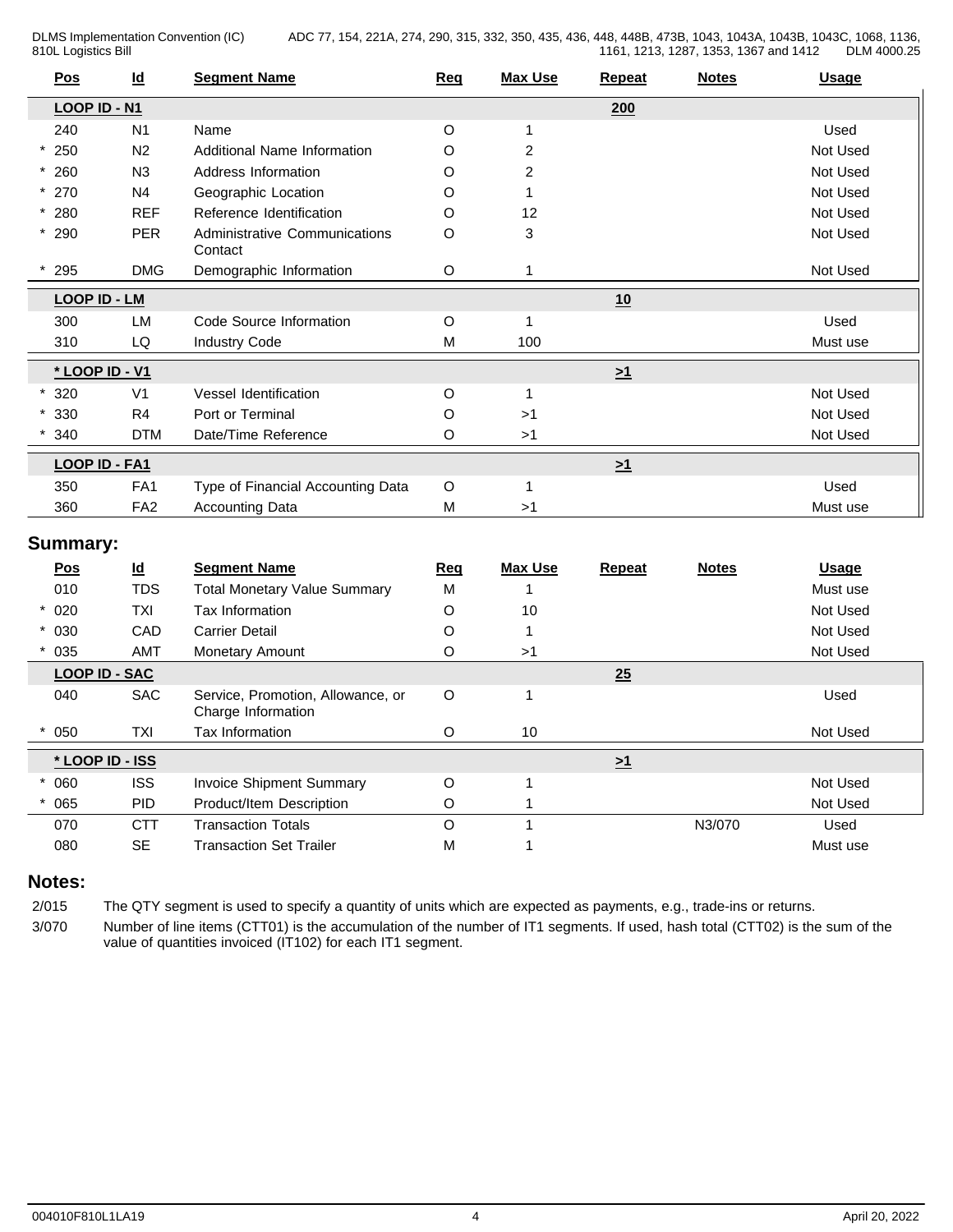## **ST Transaction Set Header Pos: 010 Max: 1 Max: 1**

**Heading - Mandatory Loop: N/A Elements: 2**

#### **User Option (Usage):** Must use

**Purpose:** To indicate the start of a transaction set and to assign a control number

### **Semantics:**

1. The transaction set identifier (ST01) used by the translation routines of the interchange partners to select the appropriate transaction set definition (e.g., 810 selects the Invoice Transaction Set).

| $Ref$            | $\underline{\mathsf{Id}}$ | <b>Element Name</b>                                                                                                                                                | <u>Req</u> | <u>Type</u> | Min/Max | <u>Usage</u> | Rep |  |  |  |
|------------------|---------------------------|--------------------------------------------------------------------------------------------------------------------------------------------------------------------|------------|-------------|---------|--------------|-----|--|--|--|
| ST <sub>01</sub> | 143                       | <b>Transaction Set Identifier Code</b>                                                                                                                             | M          | ID          | 3/3     | Must use     |     |  |  |  |
|                  |                           | <b>Description:</b> Code uniquely identifying a Transaction Set                                                                                                    |            |             |         |              |     |  |  |  |
|                  |                           | Code Name<br>810<br>Invoice                                                                                                                                        |            |             |         |              |     |  |  |  |
| ST <sub>02</sub> | 329                       | <b>Transaction Set Control Number</b>                                                                                                                              | м          | AN          | 4/9     | Must use     |     |  |  |  |
|                  |                           | <b>Description:</b> Identifying control number that must be unique within the transaction set functional group assigned<br>by the originator for a transaction set |            |             |         |              |     |  |  |  |
|                  |                           | <b>DLMS Note:</b> A unique number assigned by the originator of the transaction set, or the originator's application<br>program.                                   |            |             |         |              |     |  |  |  |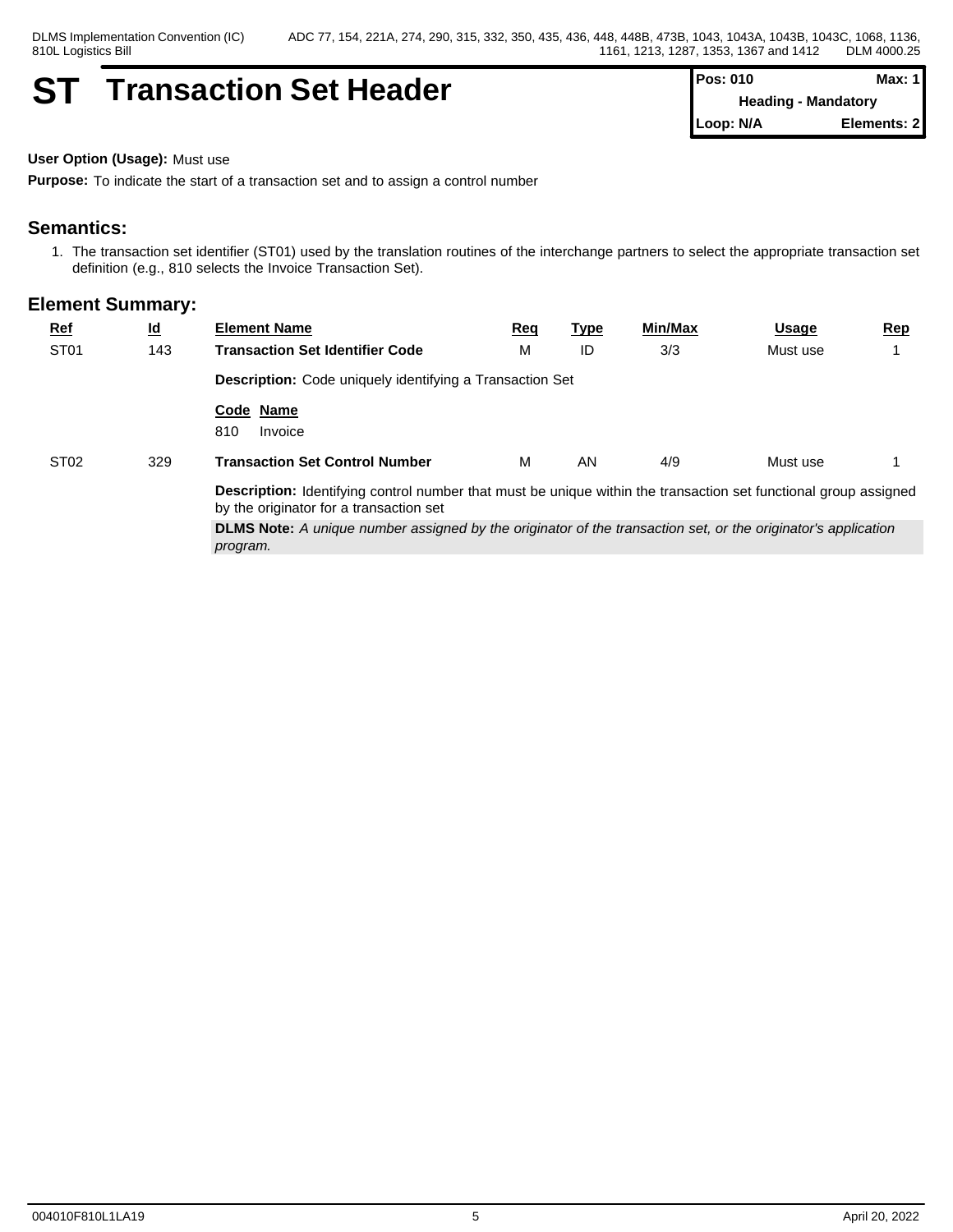## **BIG** Beginning Segment for Invoice

| Pos: 020  | Max: $1$                   |
|-----------|----------------------------|
|           | <b>Heading - Mandatory</b> |
| Loop: N/A | Elements: 5                |

## **User Option (Usage):** Must use

**Purpose:** To indicate the beginning of an invoice transaction set and transmit identifying numbers and dates

## **Semantics:**

- 1. BIG01 is the invoice issue date.
- 2. BIG03 is the date assigned by the purchaser to purchase order.
- 3. BIG10 indicates the consolidated invoice number. When BIG07 contains code CI, BIG10 is not used.

## **Comments:**

1. BIG07 is used only to further define the type of invoice when needed.

| Ref   | $\underline{\mathsf{Id}}$ | <b>Element Name</b>                                                                                                                                                                                | Req                                                                                                                                                                                                                                                                                                                     | <b>Type</b> | <b>Min/Max</b> | Usage    | Rep |  |  |  |
|-------|---------------------------|----------------------------------------------------------------------------------------------------------------------------------------------------------------------------------------------------|-------------------------------------------------------------------------------------------------------------------------------------------------------------------------------------------------------------------------------------------------------------------------------------------------------------------------|-------------|----------------|----------|-----|--|--|--|
| BIG01 | 373                       | Date                                                                                                                                                                                               | М                                                                                                                                                                                                                                                                                                                       | DT          | 8/8            | Must use | 1   |  |  |  |
|       |                           | <b>Description:</b> Date expressed as CCYYMMDD                                                                                                                                                     |                                                                                                                                                                                                                                                                                                                         |             |                |          |     |  |  |  |
|       |                           | <b>DLMS Note:</b> This data corresponds to the universal time coordinate (UTC).                                                                                                                    |                                                                                                                                                                                                                                                                                                                         |             |                |          |     |  |  |  |
| BIG02 | 76                        | <b>Invoice Number</b>                                                                                                                                                                              | М                                                                                                                                                                                                                                                                                                                       | AN          | 1/22           | Must use | -1  |  |  |  |
|       |                           | Description: Identifying number assigned by issuer                                                                                                                                                 |                                                                                                                                                                                                                                                                                                                         |             |                |          |     |  |  |  |
|       |                           | DLMS Note: Must use to uniquely identify the bill to an issuer. The bill number must conform to DLM 4000.25,<br>Volume 4, MILSBILLS and may not be duplicated by an issuer within a calendar year. |                                                                                                                                                                                                                                                                                                                         |             |                |          |     |  |  |  |
| BIG07 | 640                       | <b>Transaction Type Code</b>                                                                                                                                                                       | O                                                                                                                                                                                                                                                                                                                       | ID          | 2/2            | Used     | 1   |  |  |  |
|       |                           | <b>Description:</b> Code specifying the type of transaction                                                                                                                                        |                                                                                                                                                                                                                                                                                                                         |             |                |          |     |  |  |  |
|       |                           | Code Name                                                                                                                                                                                          |                                                                                                                                                                                                                                                                                                                         |             |                |          |     |  |  |  |
|       |                           | Cash<br>CA.                                                                                                                                                                                        |                                                                                                                                                                                                                                                                                                                         |             |                |          |     |  |  |  |
|       |                           | <b>DLMS Note:</b>                                                                                                                                                                                  |                                                                                                                                                                                                                                                                                                                         |             |                |          |     |  |  |  |
|       |                           | Use to indicate noninterfund bill. These invoices are requests for payment, and require the billed office<br>to pay by check or otherwise take action to reimburse the billing office.             |                                                                                                                                                                                                                                                                                                                         |             |                |          |     |  |  |  |
|       |                           | <b>PP</b><br>Prepaid Invoice                                                                                                                                                                       |                                                                                                                                                                                                                                                                                                                         |             |                |          |     |  |  |  |
|       |                           | <b>DLMS Note:</b>                                                                                                                                                                                  |                                                                                                                                                                                                                                                                                                                         |             |                |          |     |  |  |  |
|       |                           | Use to indicate DoD interfund bills. These invoices are not requests for payment, but notices to the<br>billed office that its funds have been disbursed and the invoice paid.                     |                                                                                                                                                                                                                                                                                                                         |             |                |          |     |  |  |  |
| BIG08 | 353                       | <b>Transaction Set Purpose Code</b>                                                                                                                                                                | O                                                                                                                                                                                                                                                                                                                       | ID          | 2/2            | Used     | 1   |  |  |  |
|       |                           | Description: Code identifying purpose of transaction set                                                                                                                                           |                                                                                                                                                                                                                                                                                                                         |             |                |          |     |  |  |  |
|       |                           | DLMS Note: DLMS enhancement; see introductory DLMS note 6a.                                                                                                                                        |                                                                                                                                                                                                                                                                                                                         |             |                |          |     |  |  |  |
|       |                           | Code Name                                                                                                                                                                                          |                                                                                                                                                                                                                                                                                                                         |             |                |          |     |  |  |  |
|       |                           | 00<br>Original                                                                                                                                                                                     |                                                                                                                                                                                                                                                                                                                         |             |                |          |     |  |  |  |
|       |                           | <b>DLMS Note:</b>                                                                                                                                                                                  |                                                                                                                                                                                                                                                                                                                         |             |                |          |     |  |  |  |
|       |                           | Use to identify the transaction as an original invoice.                                                                                                                                            |                                                                                                                                                                                                                                                                                                                         |             |                |          |     |  |  |  |
|       |                           | <b>Simulation Exercise</b><br>77                                                                                                                                                                   |                                                                                                                                                                                                                                                                                                                         |             |                |          |     |  |  |  |
|       |                           | <b>DLMS Note:</b>                                                                                                                                                                                  |                                                                                                                                                                                                                                                                                                                         |             |                |          |     |  |  |  |
|       |                           | documents which affect accountable records.                                                                                                                                                        | Use to identify a simulated mobilization exercise transaction set. Activities initiating simulated<br>mobilization exercises must ensure complete coordination with all activities involved. All transaction set<br>recipients must use extreme caution to ensure that individual transactions do not process as action |             |                |          |     |  |  |  |
| BIG09 | 306                       | <b>Action Code</b>                                                                                                                                                                                 | O                                                                                                                                                                                                                                                                                                                       | ID          | 1/2            | Used     | 1   |  |  |  |
|       |                           | <b>Description:</b> Code indicating type of action                                                                                                                                                 |                                                                                                                                                                                                                                                                                                                         |             |                |          |     |  |  |  |
|       |                           |                                                                                                                                                                                                    |                                                                                                                                                                                                                                                                                                                         |             |                |          |     |  |  |  |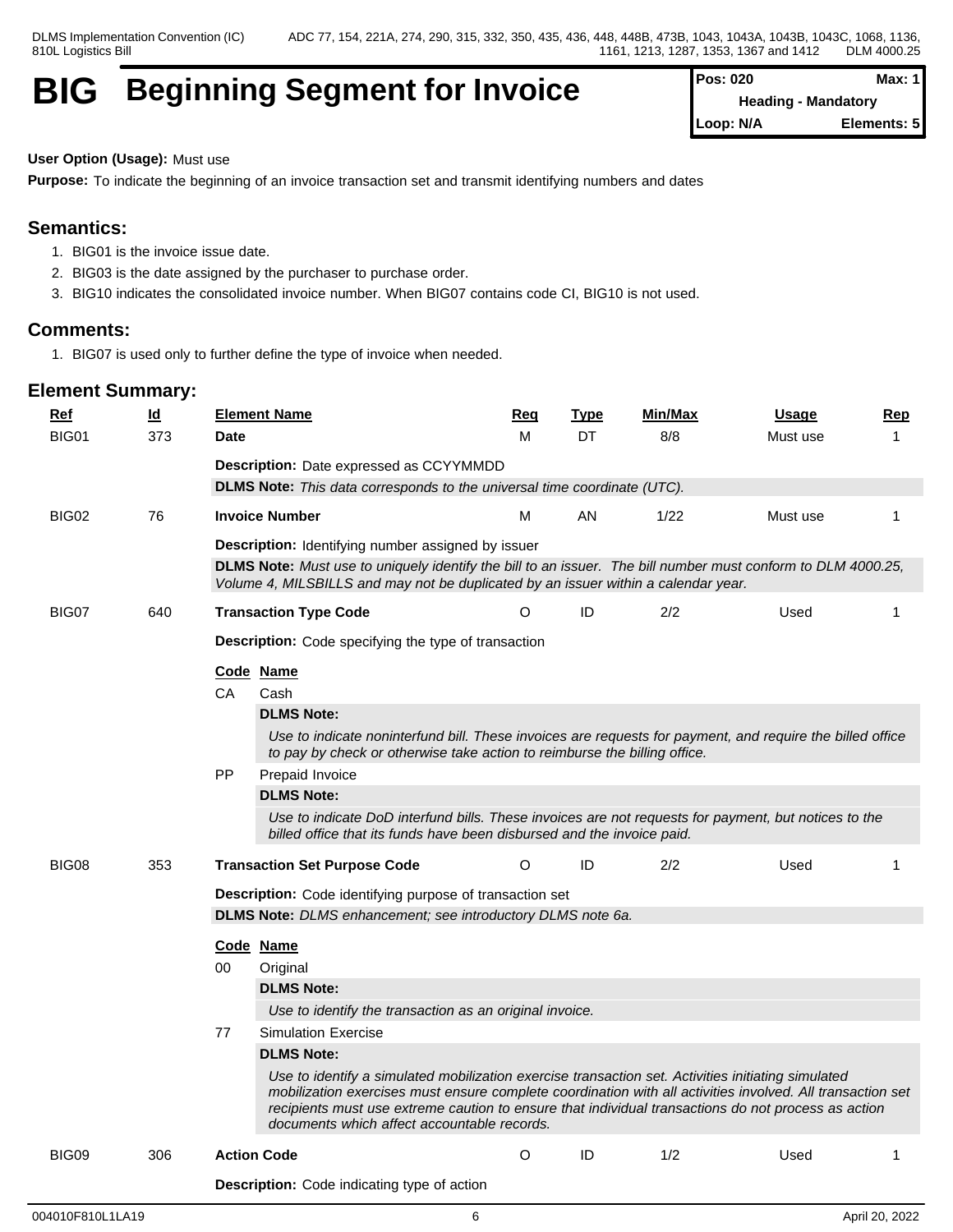| DLMS Implementation Convention (IC)<br>810L Logistics Bill |    | ADC 77, 154, 221A, 274, 290, 315, 332, 350, 435, 436, 448, 448B, 473B, 1043, 1043A, 1043B, 1043C, 1068, 1136,                                         |     |      | 1161, 1213, 1287, 1353, 1367 and 1412 |       | DLM 4000.25 |
|------------------------------------------------------------|----|-------------------------------------------------------------------------------------------------------------------------------------------------------|-----|------|---------------------------------------|-------|-------------|
| <u>Ref</u>                                                 | Id | <b>Element Name</b>                                                                                                                                   | Req | Type | Min/Max                               | Usage | <u>Rep</u>  |
|                                                            |    | Code Name                                                                                                                                             |     |      |                                       |       |             |
|                                                            |    | Reissue                                                                                                                                               |     |      |                                       |       |             |
|                                                            |    | <b>DLMS Note:</b>                                                                                                                                     |     |      |                                       |       |             |
|                                                            |    | Use to identify a transaction as a re-submission of an original invoice. If appropriate, the re-submitted<br>invoice may be processed as an original. |     |      |                                       |       |             |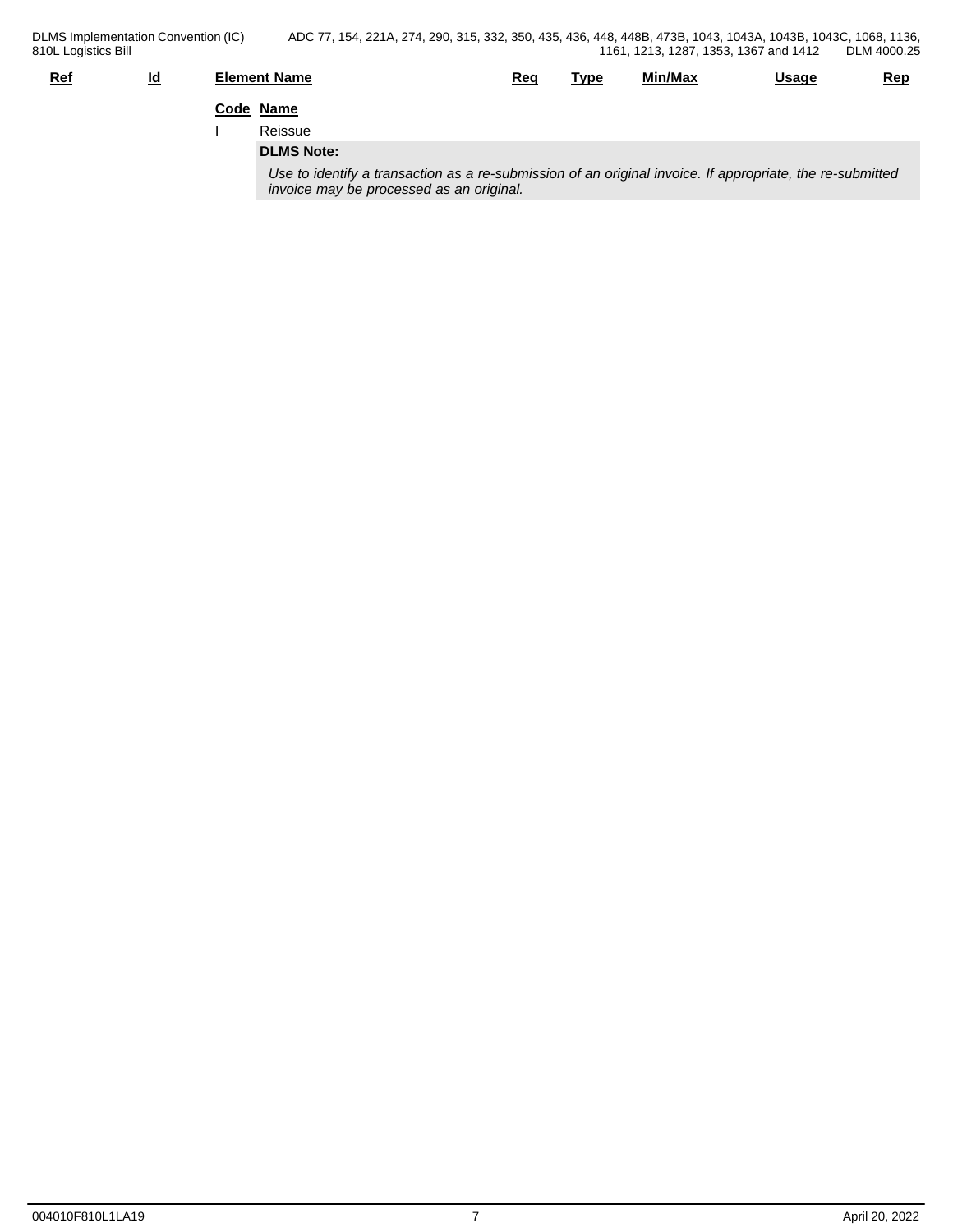## **NTE Note/Special Instruction**

| <b>Pos: 030</b>           | Max: 100    |  |
|---------------------------|-------------|--|
| <b>Heading - Optional</b> |             |  |
| Loop: N/A                 | Elements: 2 |  |

#### **User Option (Usage):** Used

**Purpose:** To transmit information in a free-form format, if necessary, for comment or special instruction

## **Comments:**

1. The NTE segment permits free-form information/data which, under ANSI X12 standard implementations, is not machine processable. The use of the NTE segment should therefore be avoided, if at all possible, in an automated environment.

#### **DLMS Note:**

*Use only to identify exception data associated with the transaction set. Use only during extraordinary situations requiring manual intervention in the processing routine.*

### **Element Summary:**

| <u>Ref</u>        | <u>ld</u> | <b>Element Name</b>                                                                            | <u>Req</u><br><u>Type</u> |    | Min/Max | <b>Usage</b> | <u>Rep</u> |  |  |  |
|-------------------|-----------|------------------------------------------------------------------------------------------------|---------------------------|----|---------|--------------|------------|--|--|--|
| NTE <sub>01</sub> | 363       | <b>Note Reference Code</b>                                                                     | O                         | ID | 3/3     | Used         |            |  |  |  |
|                   |           | <b>Description:</b> Code identifying the functional area or purpose for which the note applies |                           |    |         |              |            |  |  |  |
|                   |           | Code Name<br>OTH<br>Other Instructions                                                         |                           |    |         |              |            |  |  |  |
| NTE <sub>02</sub> | 352       | <b>Description</b>                                                                             | M                         | AN | 1/80    | Must use     |            |  |  |  |
|                   |           | Description: A free-form description to clarify the related data elements and their content    |                           |    |         |              |            |  |  |  |

004010F810L1LA19 8 April 20, 2022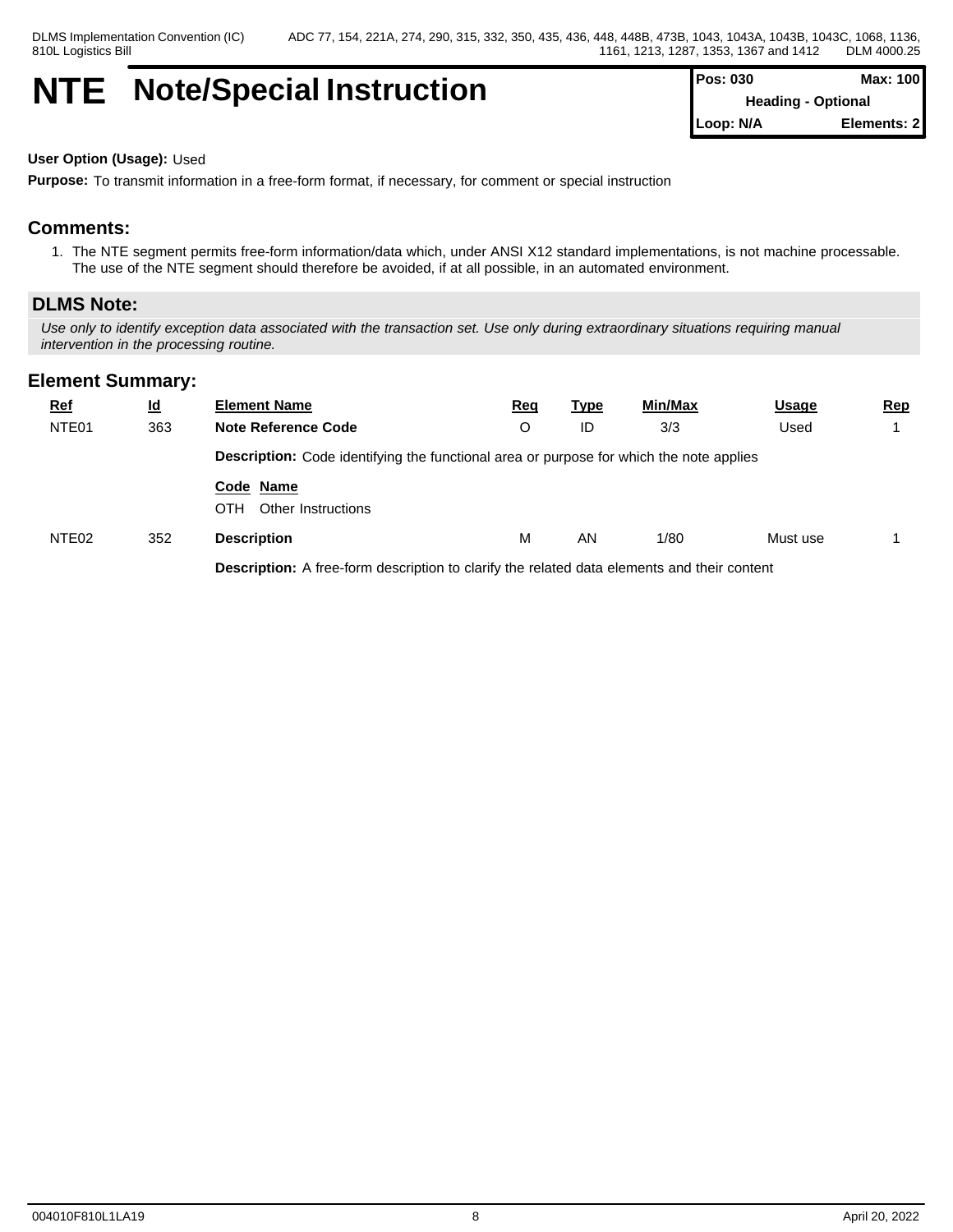## **PER Administrative Communications Contact**

#### **User Option (Usage):** Used

**Purpose:** To identify a person or office to whom administrative communications should be directed

## **Syntax Rules:**

- 1. P0304 If either PER03 or PER04 is present, then the other is required.
- 2. P0506 If either PER05 or PER06 is present, then the other is required.
- 3. P0708 If either PER07 or PER08 is present, then the other is required.

### **DLMS Note:**

*1. Use is recommended for noninterfund bills to identify the person in the invoicing activity, the bill-to party or other party to contact for further information on the invoice or one of its billing lines. Use for interfund bills only under exceptional circumstances when requiring direct communication with the party originating the transaction set.*

*2. Use multiple repetitions to identify a point of contact (POC) and multiple communication numbers. When using multiple repetitions to identify different communication numbers for a single POC, repeat the name cited in PER02.*

| <b>Ref</b>        | $\underline{\mathsf{Id}}$ |                                                                         | <b>Element Name</b>                                                                                                                                                                                                                                                              | <b>Req</b> | <b>Type</b> | Min/Max | <b>Usage</b> | <b>Rep</b> |  |  |  |  |
|-------------------|---------------------------|-------------------------------------------------------------------------|----------------------------------------------------------------------------------------------------------------------------------------------------------------------------------------------------------------------------------------------------------------------------------|------------|-------------|---------|--------------|------------|--|--|--|--|
| PER <sub>01</sub> | 366                       |                                                                         | <b>Contact Function Code</b>                                                                                                                                                                                                                                                     | M          | ID          | 2/2     | Must use     |            |  |  |  |  |
|                   |                           |                                                                         | Description: Code identifying the major duty or responsibility of the person or group named                                                                                                                                                                                      |            |             |         |              |            |  |  |  |  |
|                   |                           |                                                                         | Code Name                                                                                                                                                                                                                                                                        |            |             |         |              |            |  |  |  |  |
|                   |                           | IC                                                                      | <b>Information Contact</b>                                                                                                                                                                                                                                                       |            |             |         |              |            |  |  |  |  |
|                   |                           |                                                                         | <b>DLMS Note:</b>                                                                                                                                                                                                                                                                |            |             |         |              |            |  |  |  |  |
|                   |                           |                                                                         | DLMS enhancement; see introductory DLMS note 6a.                                                                                                                                                                                                                                 |            |             |         |              |            |  |  |  |  |
| PER <sub>02</sub> | 93                        | <b>Name</b>                                                             |                                                                                                                                                                                                                                                                                  | $\circ$    | AN          | 1/60    | Used         |            |  |  |  |  |
|                   |                           |                                                                         | Description: Free-form name                                                                                                                                                                                                                                                      |            |             |         |              |            |  |  |  |  |
|                   |                           |                                                                         | DLMS Note: Provide the last name, first name, middle initial, and rate/rank/title, as required, of the individual<br>named as POC. Include blank spaces between name components and periods after initials. Do not include NMN<br>or NMI when a middle initial is not available. |            |             |         |              |            |  |  |  |  |
| PER03             | 365                       |                                                                         | <b>Communication Number Qualifier</b>                                                                                                                                                                                                                                            | X          | ID          | 2/2     | Used         |            |  |  |  |  |
|                   |                           | <b>Description:</b> Code identifying the type of communication number   |                                                                                                                                                                                                                                                                                  |            |             |         |              |            |  |  |  |  |
|                   |                           |                                                                         | DLMS Note: 1. Use to identify the preferred method of communication in the first repetition. Use PER05/6 and<br>PER07/8 to identify additional communication numbers. Use additional repetitions of the PER segment to identify<br>more than three numbers.                      |            |             |         |              |            |  |  |  |  |
|                   |                           | 2. Do not include blank spaces, dashes, or parentheses between numbers. |                                                                                                                                                                                                                                                                                  |            |             |         |              |            |  |  |  |  |
|                   |                           | 3. DLMS enhancement; see introductory DLMS note 6a.                     |                                                                                                                                                                                                                                                                                  |            |             |         |              |            |  |  |  |  |
|                   |                           |                                                                         | Code Name                                                                                                                                                                                                                                                                        |            |             |         |              |            |  |  |  |  |
|                   |                           | AU.                                                                     | <b>Defense Switched Network</b>                                                                                                                                                                                                                                                  |            |             |         |              |            |  |  |  |  |
|                   |                           |                                                                         | <b>DLMS Note:</b>                                                                                                                                                                                                                                                                |            |             |         |              |            |  |  |  |  |
|                   |                           |                                                                         | Use to identify the DSN telephone number.                                                                                                                                                                                                                                        |            |             |         |              |            |  |  |  |  |
|                   |                           | <b>EM</b>                                                               | <b>Electronic Mail</b>                                                                                                                                                                                                                                                           |            |             |         |              |            |  |  |  |  |
|                   |                           | FX.                                                                     | Facsimile                                                                                                                                                                                                                                                                        |            |             |         |              |            |  |  |  |  |
|                   |                           |                                                                         | <b>DLMS Note:</b>                                                                                                                                                                                                                                                                |            |             |         |              |            |  |  |  |  |
|                   |                           |                                                                         | Use to identify the facsimile (FAX) telephone number.                                                                                                                                                                                                                            |            |             |         |              |            |  |  |  |  |
|                   |                           | IT                                                                      | International Telephone                                                                                                                                                                                                                                                          |            |             |         |              |            |  |  |  |  |
|                   |                           |                                                                         | <b>DLMS Note:</b>                                                                                                                                                                                                                                                                |            |             |         |              |            |  |  |  |  |
|                   |                           |                                                                         | Include country and city code.                                                                                                                                                                                                                                                   |            |             |         |              |            |  |  |  |  |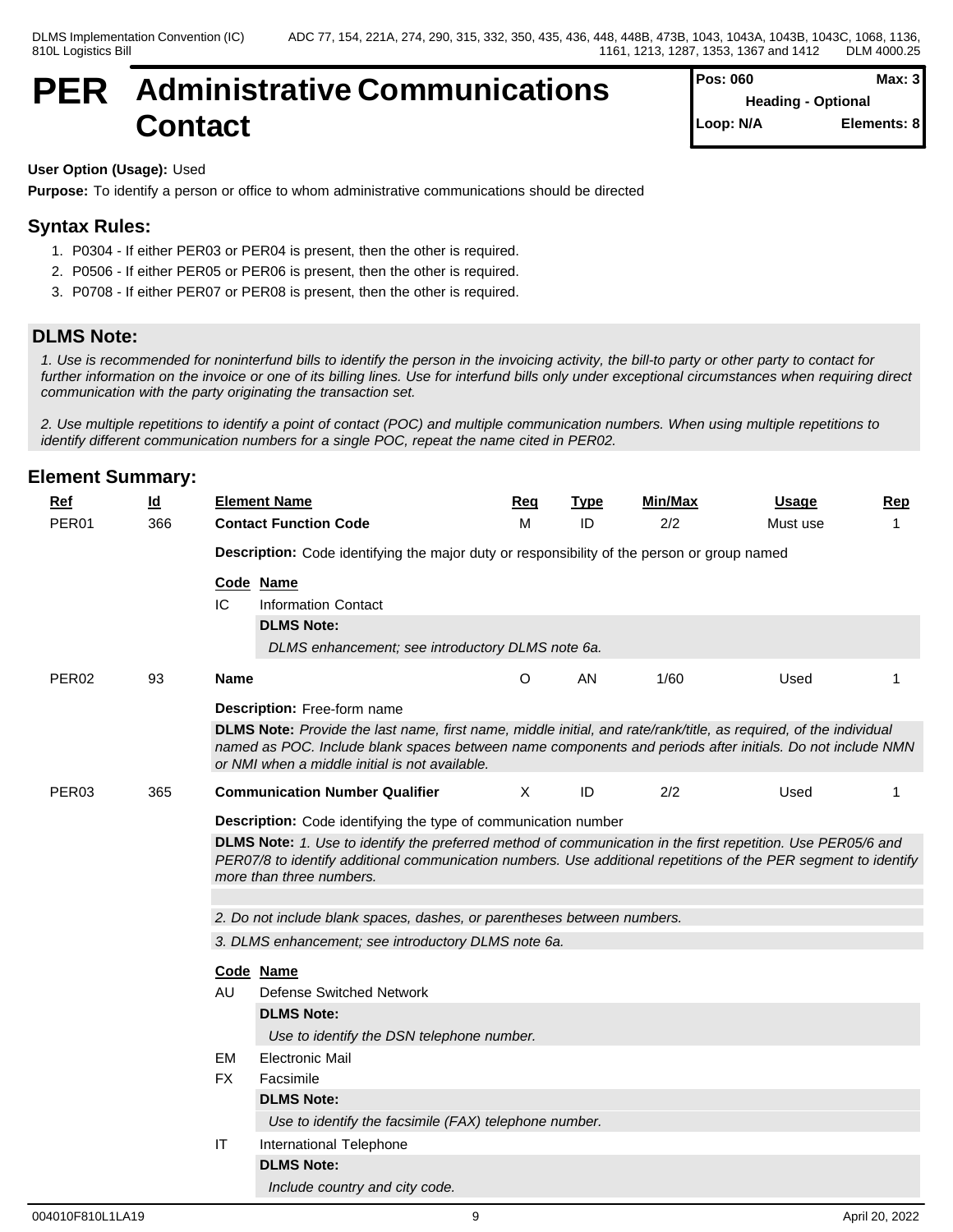|                   |     |                                                                                                                                      | Code Name                                                                                                                          |   |    |      |      |    |  |  |  |  |  |
|-------------------|-----|--------------------------------------------------------------------------------------------------------------------------------------|------------------------------------------------------------------------------------------------------------------------------------|---|----|------|------|----|--|--|--|--|--|
|                   |     | TE.                                                                                                                                  | Telephone                                                                                                                          |   |    |      |      |    |  |  |  |  |  |
|                   |     |                                                                                                                                      | <b>DLMS Note:</b>                                                                                                                  |   |    |      |      |    |  |  |  |  |  |
|                   |     | Use to identify the commercial telephone number. Include the area code and number.                                                   |                                                                                                                                    |   |    |      |      |    |  |  |  |  |  |
|                   |     | <b>TL</b><br><b>TX</b>                                                                                                               | Telex<br><b>TWX</b>                                                                                                                |   |    |      |      |    |  |  |  |  |  |
|                   |     |                                                                                                                                      |                                                                                                                                    |   |    |      |      |    |  |  |  |  |  |
| PER04             | 364 |                                                                                                                                      | <b>Communication Number</b>                                                                                                        | X | AN | 1/80 | Used | -1 |  |  |  |  |  |
|                   |     | Description: Complete communications number including country or area code when applicable                                           |                                                                                                                                    |   |    |      |      |    |  |  |  |  |  |
| PER <sub>05</sub> | 365 |                                                                                                                                      | <b>Communication Number Qualifier</b>                                                                                              | X | ID | 2/2  | Used | -1 |  |  |  |  |  |
|                   |     | Description: Code identifying the type of communication number                                                                       |                                                                                                                                    |   |    |      |      |    |  |  |  |  |  |
|                   |     |                                                                                                                                      | DLMS Note: 1. Use to identify an alternate, or secondary, communications number which can be used to<br>contact the specified POC. |   |    |      |      |    |  |  |  |  |  |
|                   |     | 2. Do not include blank spaces or dashes between numbers.                                                                            |                                                                                                                                    |   |    |      |      |    |  |  |  |  |  |
|                   |     |                                                                                                                                      | Code Name                                                                                                                          |   |    |      |      |    |  |  |  |  |  |
|                   |     | AU                                                                                                                                   | <b>Defense Switched Network</b>                                                                                                    |   |    |      |      |    |  |  |  |  |  |
|                   |     |                                                                                                                                      | <b>DLMS Note:</b>                                                                                                                  |   |    |      |      |    |  |  |  |  |  |
|                   |     |                                                                                                                                      | Use to identify the DSN telephone number.                                                                                          |   |    |      |      |    |  |  |  |  |  |
|                   |     | EM                                                                                                                                   | <b>Electronic Mail</b>                                                                                                             |   |    |      |      |    |  |  |  |  |  |
|                   |     | EX                                                                                                                                   | <b>Telephone Extension</b>                                                                                                         |   |    |      |      |    |  |  |  |  |  |
|                   |     |                                                                                                                                      | <b>DLMS Note:</b>                                                                                                                  |   |    |      |      |    |  |  |  |  |  |
|                   |     |                                                                                                                                      | Use in conjunction with code AU, IT, or TE to identify the telephone extension.                                                    |   |    |      |      |    |  |  |  |  |  |
|                   |     | <b>FX</b>                                                                                                                            | Facsimile                                                                                                                          |   |    |      |      |    |  |  |  |  |  |
|                   |     |                                                                                                                                      | <b>DLMS Note:</b>                                                                                                                  |   |    |      |      |    |  |  |  |  |  |
|                   |     | IT                                                                                                                                   | Use to identify the facsimile (FAX) telephone number.                                                                              |   |    |      |      |    |  |  |  |  |  |
|                   |     |                                                                                                                                      | International Telephone<br><b>DLMS Note:</b>                                                                                       |   |    |      |      |    |  |  |  |  |  |
|                   |     |                                                                                                                                      | Include country and city code.                                                                                                     |   |    |      |      |    |  |  |  |  |  |
|                   |     | <b>TE</b>                                                                                                                            | Telephone                                                                                                                          |   |    |      |      |    |  |  |  |  |  |
|                   |     |                                                                                                                                      | <b>DLMS Note:</b>                                                                                                                  |   |    |      |      |    |  |  |  |  |  |
|                   |     |                                                                                                                                      | Use to identify the commercial telephone number. Include the area code and number.                                                 |   |    |      |      |    |  |  |  |  |  |
|                   |     | TL                                                                                                                                   | Telex                                                                                                                              |   |    |      |      |    |  |  |  |  |  |
|                   |     | <b>TX</b>                                                                                                                            | <b>TWX</b>                                                                                                                         |   |    |      |      |    |  |  |  |  |  |
| PER <sub>06</sub> | 364 |                                                                                                                                      | <b>Communication Number</b>                                                                                                        | X | AN | 1/80 | Used | -1 |  |  |  |  |  |
|                   |     |                                                                                                                                      | Description: Complete communications number including country or area code when applicable                                         |   |    |      |      |    |  |  |  |  |  |
| PER <sub>07</sub> | 365 |                                                                                                                                      | <b>Communication Number Qualifier</b>                                                                                              | X | ID | 2/2  | Used | -1 |  |  |  |  |  |
|                   |     |                                                                                                                                      |                                                                                                                                    |   |    |      |      |    |  |  |  |  |  |
|                   |     |                                                                                                                                      | Description: Code identifying the type of communication number                                                                     |   |    |      |      |    |  |  |  |  |  |
|                   |     | DLMS Note: 1. Use to identify an alternate, or secondary method of communications which can be used to<br>contact the specified POC. |                                                                                                                                    |   |    |      |      |    |  |  |  |  |  |
|                   |     | 2. Do not include blank spaces or dashes between numbers.                                                                            |                                                                                                                                    |   |    |      |      |    |  |  |  |  |  |
|                   |     |                                                                                                                                      | Code Name                                                                                                                          |   |    |      |      |    |  |  |  |  |  |
|                   |     | AU                                                                                                                                   | <b>Defense Switched Network</b>                                                                                                    |   |    |      |      |    |  |  |  |  |  |
|                   |     |                                                                                                                                      | <b>DLMS Note:</b>                                                                                                                  |   |    |      |      |    |  |  |  |  |  |
|                   |     |                                                                                                                                      | Use to identify the DSN telephone number.                                                                                          |   |    |      |      |    |  |  |  |  |  |
|                   |     | EM                                                                                                                                   | <b>Electronic Mail</b>                                                                                                             |   |    |      |      |    |  |  |  |  |  |
|                   |     | EX                                                                                                                                   | <b>Telephone Extension</b>                                                                                                         |   |    |      |      |    |  |  |  |  |  |
|                   |     |                                                                                                                                      | <b>DLMS Note:</b>                                                                                                                  |   |    |      |      |    |  |  |  |  |  |
|                   |     |                                                                                                                                      | Use in conjunction with code AU, IT, or TE to identify the telephone extension.                                                    |   |    |      |      |    |  |  |  |  |  |
|                   |     |                                                                                                                                      |                                                                                                                                    |   |    |      |      |    |  |  |  |  |  |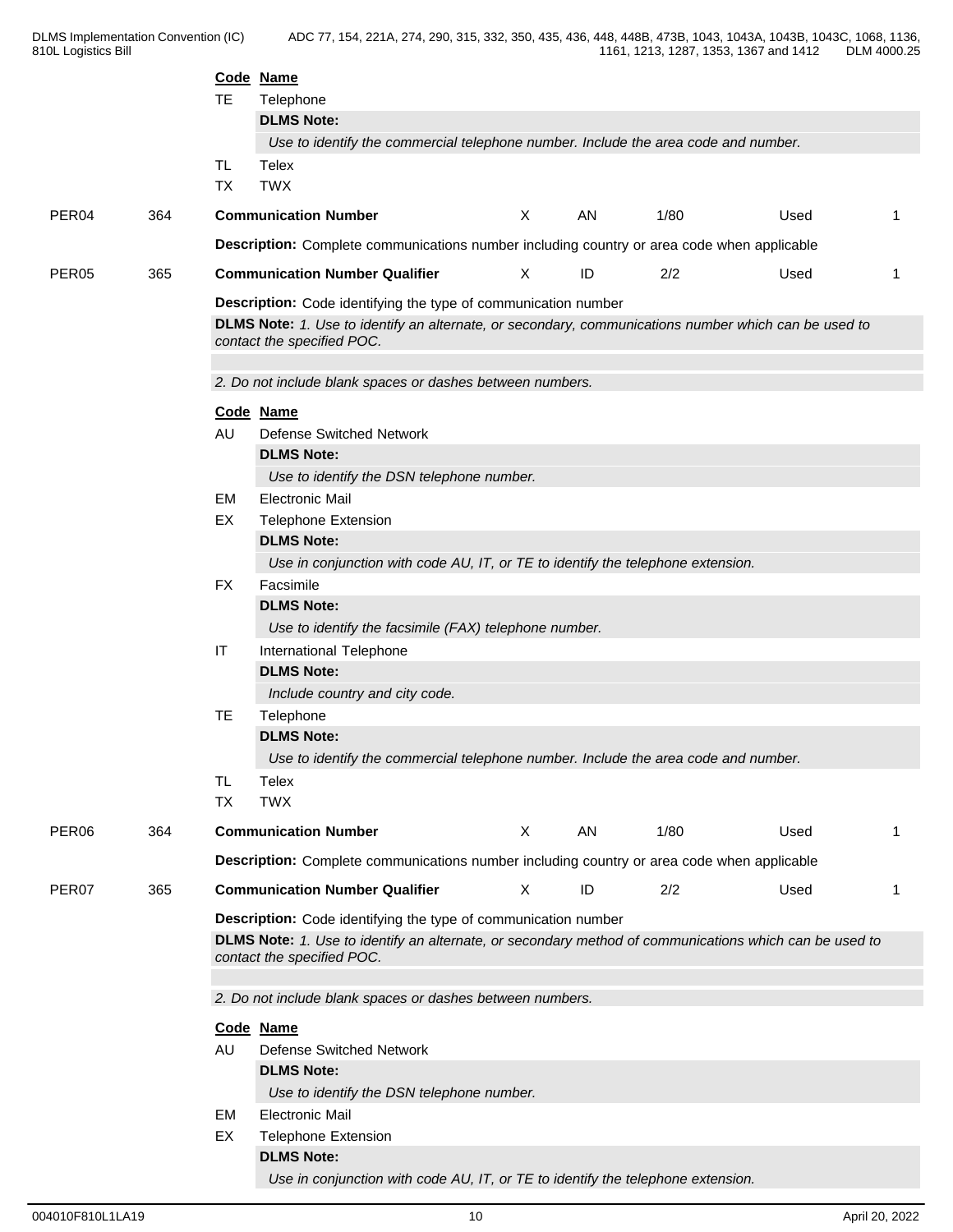| <b>FX</b><br>Facsimile<br><b>DLMS Note:</b><br>Use to identify the facsimile (FAX) telephone number.<br>IT<br>International Telephone<br><b>DLMS Note:</b><br>Include country and city code. |
|----------------------------------------------------------------------------------------------------------------------------------------------------------------------------------------------|
|                                                                                                                                                                                              |
|                                                                                                                                                                                              |
|                                                                                                                                                                                              |
|                                                                                                                                                                                              |
|                                                                                                                                                                                              |
|                                                                                                                                                                                              |
| TE.<br>Telephone                                                                                                                                                                             |
| <b>DLMS Note:</b>                                                                                                                                                                            |
| Use to identify the commercial telephone number. Include the area code and number.                                                                                                           |
| <b>TL</b><br>Telex                                                                                                                                                                           |
| <b>TWX</b><br>ТX                                                                                                                                                                             |
| <b>Communication Number</b><br>AN<br>PER <sub>08</sub><br>364<br>X<br>1/80<br>Used                                                                                                           |
| Description: Complete communications number including country or area code when applicable                                                                                                   |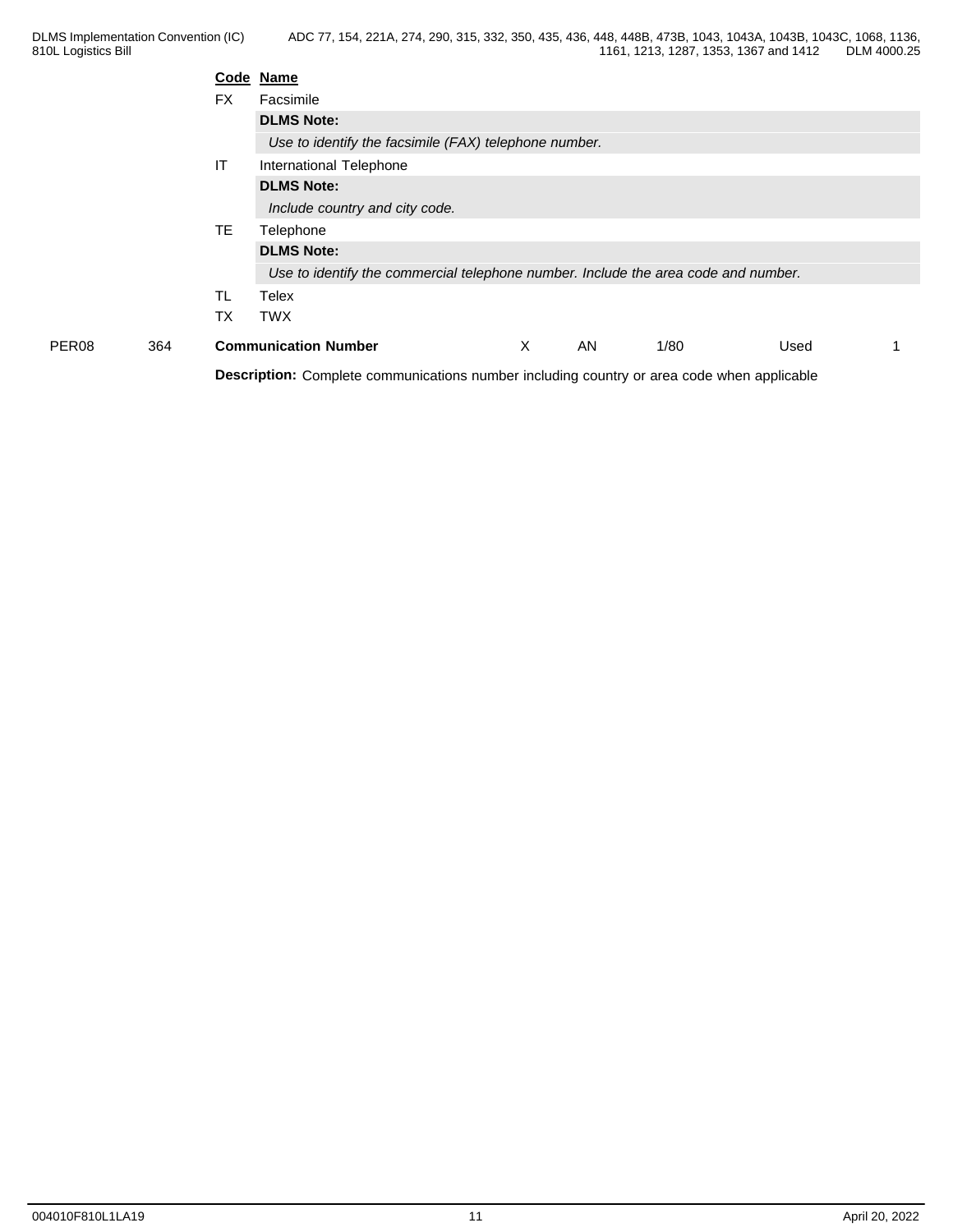| <b>N1</b> |             | <b>Pos: 070</b> | Max:        |  |
|-----------|-------------|-----------------|-------------|--|
|           | <b>Name</b> | Heading -       | Optional    |  |
|           |             | Loop: N1        | Elements: 5 |  |

#### **User Option (Usage):** Used

**Purpose:** To identify a party by type of organization, name, and code

## **Syntax Rules:**

- 1. R0203 At least one of N102 or N103 is required.
- 2. P0304 If either N103 or N104 is present, then the other is required.

## **Comments:**

- 1. This segment, used alone, provides the most efficient method of providing organizational identification. To obtain this efficiency the "ID Code" (N104) must provide a key to the table maintained by the transaction processing party.
- 2. N105 and N106 further define the type of entity in N101.

## **DLMS Note:**

*Must use this 1/N1/070 loop to identify the issuer of the invoice and the bill-to party.*

## **Element Summary: Ref Id Element Name Req Type Min/Max Usage Rep** N101 98 **Entity Identifier Code** M ID 2/3 Must use 1 **Description:** Code identifying an organizational entity, a physical location, property or an individual **DLMS Note:** *The following codes are authorized.* **Code Name** BT Bill-to-Party **DLMS Note:** *Must use to identify the billed office.* II Issuer of Invoice **DLMS Note:** *1. Must use to identify the billing office. 2. Use for SFIS compliant systems to identify the billing party's BPN. BPN may only be used when the corresponding DoDAAC is also provided. This will require a second iteration of the N1 loop with the same qualifier. This second iteration is an authorized DLMS enhancement; see introductory DLMS note 6e.* PK Party to Receive Copy **DLMS Note:** *1. Use to identify the recipient of information or duplicate copies 2. DLMS enhancement; see introductory DLMS note 6a.* RI Remit To **DLMS Note:** *1. Use to identify the party or address to receive remittance when the party or address is not the same as the issuer of the invoice. 2. DLMS enhancement; see introductory DLMS note 6a.* N102 93 **Name** X AN 1/60 Used 1 **Description:** Free-form name **DLMS Note:** *Use only to indicate the clear text name of the remit-to address and only when the remit-to address has not been assigned an identification code (DoDAAC, DUNS, or DUNS + 4). When using, do not use N103 and N104.*  N103 66 **Identification Code Qualifier** Manual X ID 1/2 Used 1 **Description:** Code designating the system/method of code structure used for Identification Code (67)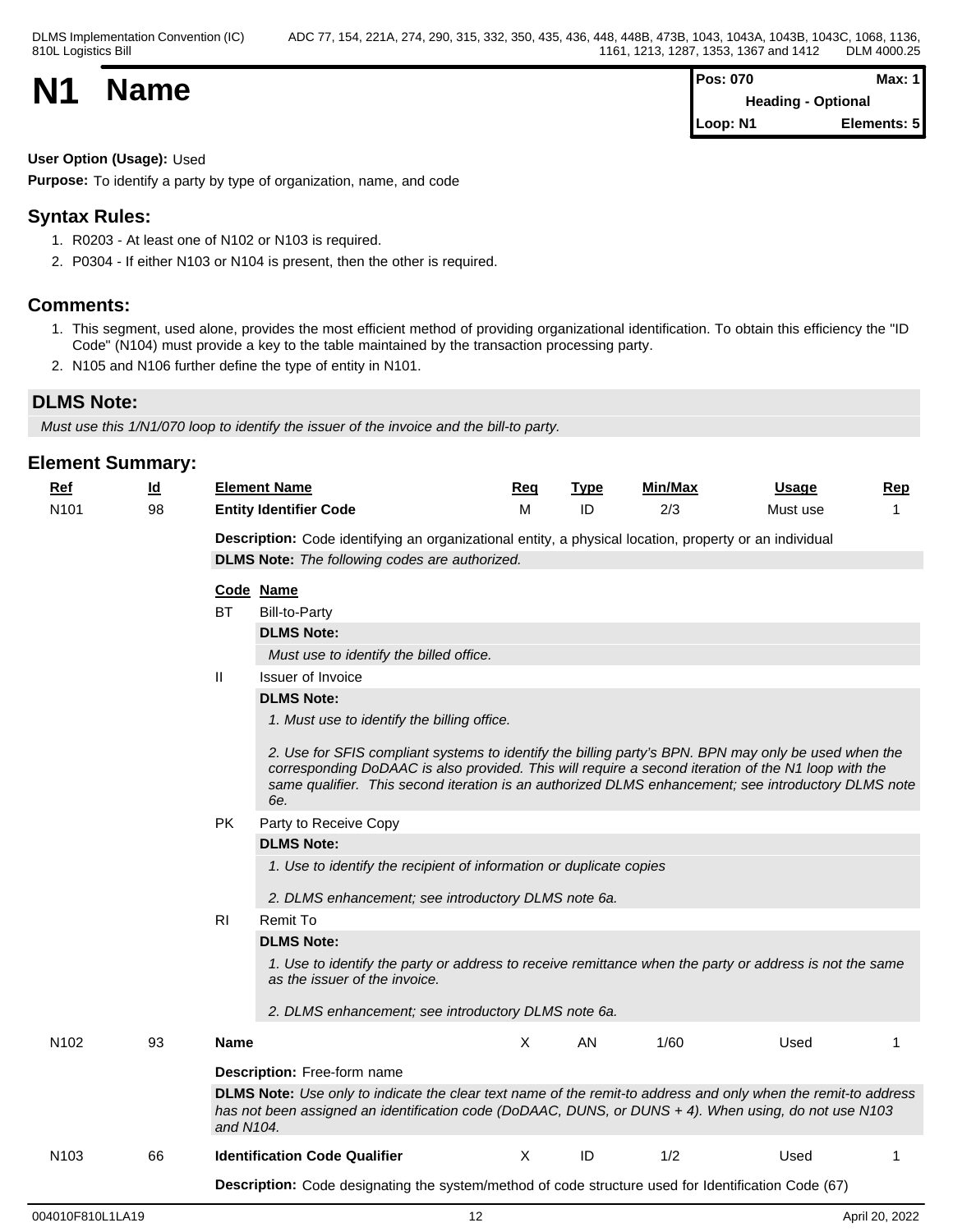DLMS Implementation Convention (IC) ADC 77, 154, 221A, 274, 290, 315, 332, 350, 435, 436, 448, 448B, 473B, 1043, 1043A, 1043B, 1043C, 1068, 1136, 1161, 1213, 1287, 1353, 1367 and 1412 DLM 4000.25

| <b>Ref</b>       | Id |                                                                                                        | <b>Element Name</b>                                                                                                          | Req     | <b>Type</b> | Min/Max | Usage | <b>Rep</b> |  |  |
|------------------|----|--------------------------------------------------------------------------------------------------------|------------------------------------------------------------------------------------------------------------------------------|---------|-------------|---------|-------|------------|--|--|
|                  |    |                                                                                                        | Code Name                                                                                                                    |         |             |         |       |            |  |  |
|                  |    | 10                                                                                                     | Department of Defense Activity Address Code (DODAAC)                                                                         |         |             |         |       |            |  |  |
|                  |    | 50                                                                                                     | <b>Business License Number</b>                                                                                               |         |             |         |       |            |  |  |
|                  |    |                                                                                                        | <b>DLMS Note:</b>                                                                                                            |         |             |         |       |            |  |  |
|                  |    |                                                                                                        | 1. Use for SFIS to map to SFIS Data element "Business Partner Number TP3". Enter the buyer's BPN<br>in N104.                 |         |             |         |       |            |  |  |
|                  |    |                                                                                                        | 2. Authorized DLMS enhancement; see introductory DLMS note 6e.                                                               |         |             |         |       |            |  |  |
|                  |    | M4                                                                                                     | Department of Defense Routing Identifier Code (RIC)                                                                          |         |             |         |       |            |  |  |
|                  |    | <b>UE</b>                                                                                              | Unique Entity Identifier                                                                                                     |         |             |         |       |            |  |  |
|                  |    |                                                                                                        | <b>DLMS Note:</b>                                                                                                            |         |             |         |       |            |  |  |
|                  |    |                                                                                                        | A data maintenance action was approved in version 8020. The approved code/name is "UE Unique<br>Entity Identifier ".         |         |             |         |       |            |  |  |
| N <sub>104</sub> | 67 |                                                                                                        | <b>Identification Code</b>                                                                                                   | X       | AN          | 2/80    | Used  |            |  |  |
|                  |    |                                                                                                        | <b>Description:</b> Code identifying a party or other code                                                                   |         |             |         |       |            |  |  |
| N <sub>106</sub> | 98 |                                                                                                        | <b>Entity Identifier Code</b>                                                                                                | $\circ$ | ID          | 2/3     | Used  |            |  |  |
|                  |    | Description: Code identifying an organizational entity, a physical location, property or an individual |                                                                                                                              |         |             |         |       |            |  |  |
|                  |    |                                                                                                        | Code Name                                                                                                                    |         |             |         |       |            |  |  |
|                  |    | <b>FR</b>                                                                                              | Message From                                                                                                                 |         |             |         |       |            |  |  |
|                  |    |                                                                                                        | <b>DLMS Note:</b>                                                                                                            |         |             |         |       |            |  |  |
|                  |    |                                                                                                        | Use in conjunction with 1/N101/070 code II to indicate the organization cited in N104 is originating the<br>transaction set. |         |             |         |       |            |  |  |
|                  |    | TO                                                                                                     | Message To                                                                                                                   |         |             |         |       |            |  |  |
|                  |    |                                                                                                        | <b>DLMS Note:</b>                                                                                                            |         |             |         |       |            |  |  |
|                  |    |                                                                                                        | Use in conjunction with 1/N101/070 code BT to indicate the organization cited in N104 is receiving the<br>transaction set.   |         |             |         |       |            |  |  |

810L Logistics Bill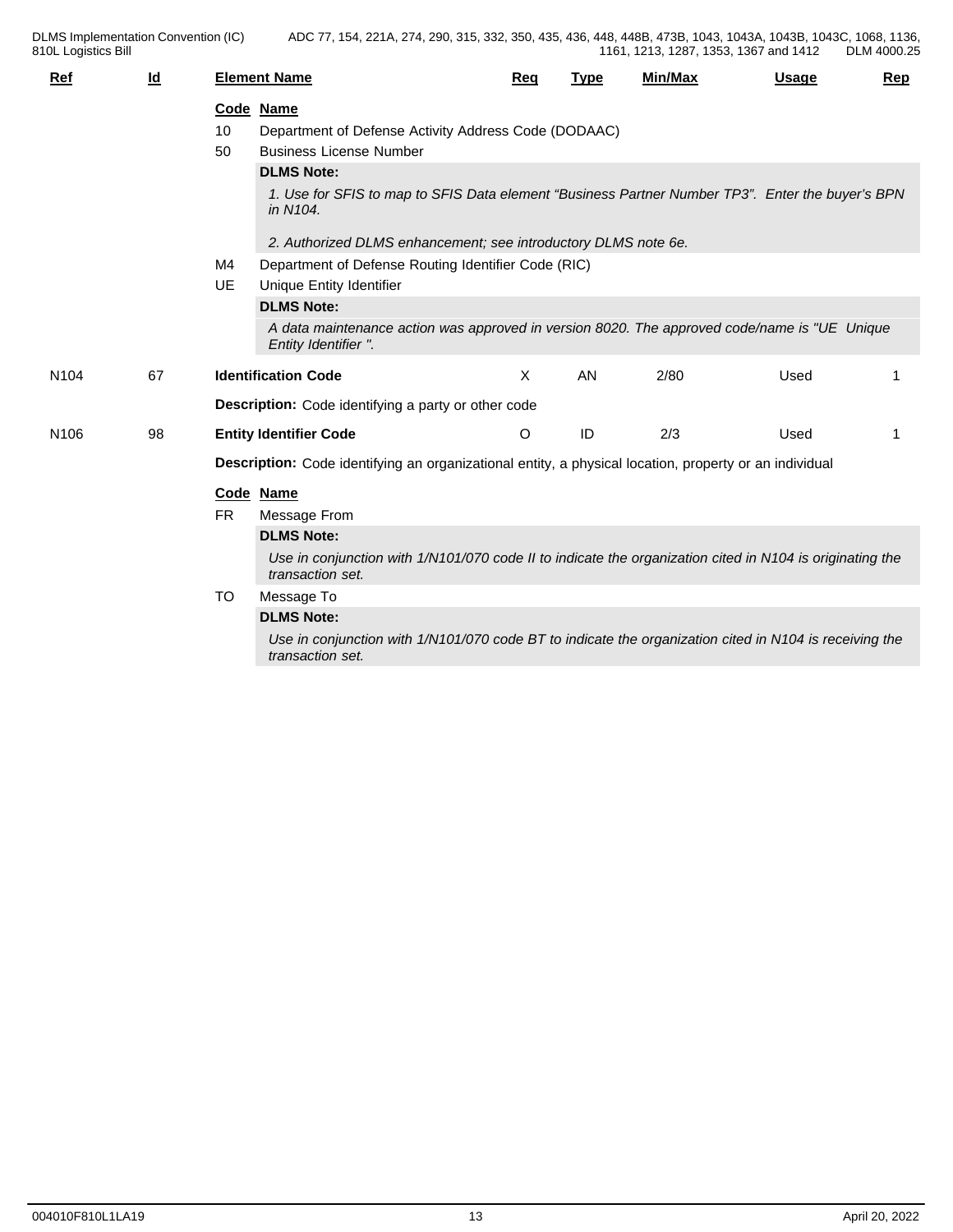## **REF** Reference Identification  $\int_{0}^{P_G}$

| Pos: 110 | Max: 12                   |
|----------|---------------------------|
|          | <b>Heading - Optional</b> |
| Loop: N1 | Elements: 2               |

**User Option (Usage):** Used

**Purpose:** To specify identifying information

## **Syntax Rules:**

1. R0203 - At least one of REF02 or REF03 is required.

## **Semantics:**

1. REF04 contains data relating to the value cited in REF02.

## **DLMS Note:**

*Optional element used with 1/N103/070 UE Unique Entity Identifier to identify System for Award Management (SAM) records with an alternative Electronic Funds Transfer (EFT) account.*

| $Ref$ | <u>ld</u> | <b>Element Name</b>                                                                                                                                | <u>Req</u> | <u>Type</u> | Min/Max | <u>Usage</u> | <u>Rep</u> |  |  |  |  |  |  |
|-------|-----------|----------------------------------------------------------------------------------------------------------------------------------------------------|------------|-------------|---------|--------------|------------|--|--|--|--|--|--|
| REF01 | 128       | <b>Reference Identification Qualifier</b>                                                                                                          | М          | ID          | 2/3     | Must use     |            |  |  |  |  |  |  |
|       |           | <b>Description:</b> Code qualifying the Reference Identification<br><b>DLMS Note:</b> The following codes are authorized.                          |            |             |         |              |            |  |  |  |  |  |  |
|       |           |                                                                                                                                                    |            |             |         |              |            |  |  |  |  |  |  |
|       |           | Code Name                                                                                                                                          |            |             |         |              |            |  |  |  |  |  |  |
|       |           | EF.<br>Electronic Funds Transfer ID Number                                                                                                         |            |             |         |              |            |  |  |  |  |  |  |
|       |           | <b>DLMS Note:</b>                                                                                                                                  |            |             |         |              |            |  |  |  |  |  |  |
|       |           | Use only when 1/N103/070 is UE Unique Entity Identifier, to provide an alternate EFT account in<br>REF02.                                          |            |             |         |              |            |  |  |  |  |  |  |
| REF02 | 127       | <b>Reference Identification</b>                                                                                                                    | X          | AN          | 1/30    | Used         |            |  |  |  |  |  |  |
|       |           | Description: Reference information as defined for a particular Transaction Set or as specified by the Reference<br><b>Identification Qualifier</b> |            |             |         |              |            |  |  |  |  |  |  |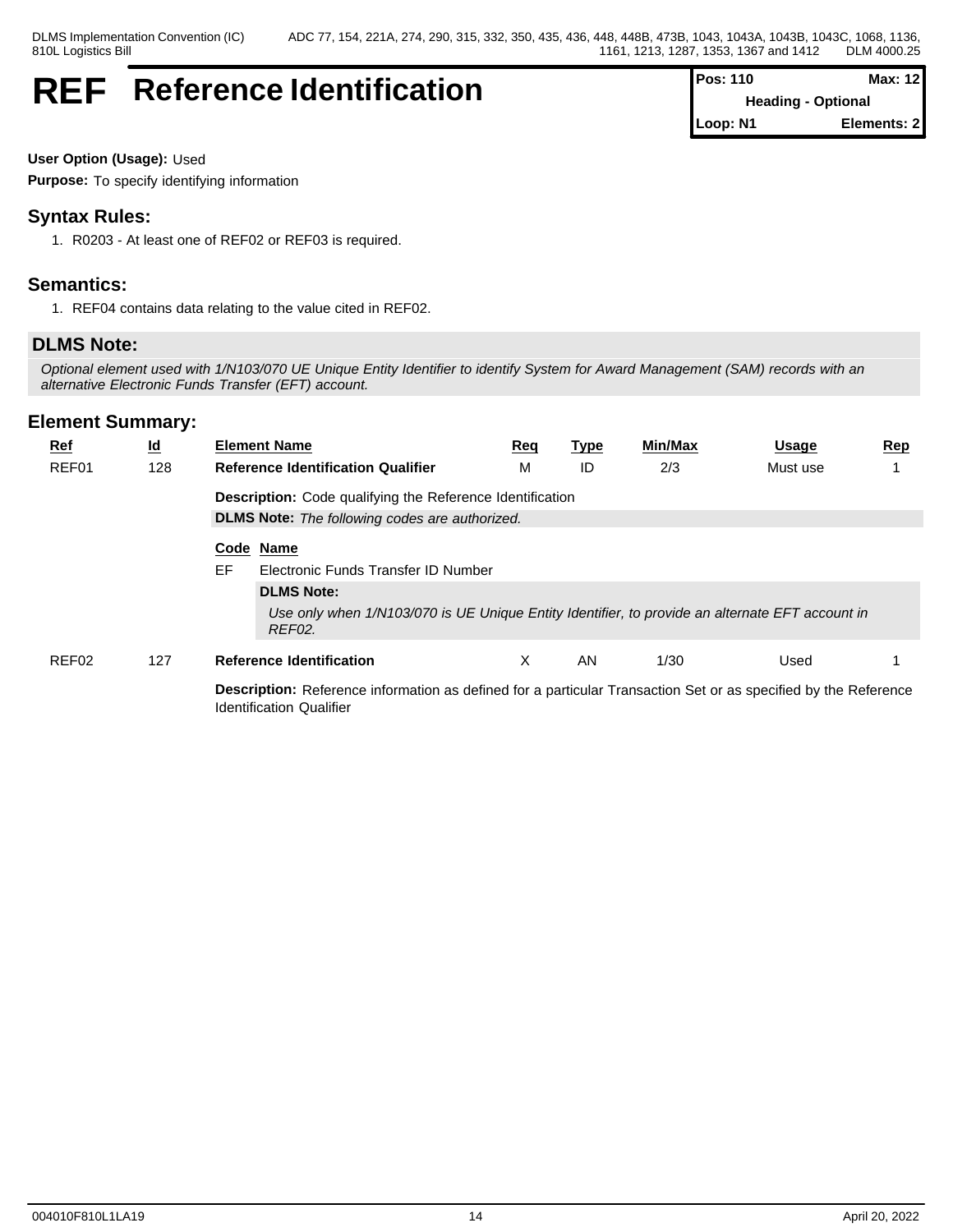## **DTM** Date/Time Reference

| $Pos: 140$                | <b>Max: 10</b> |  |
|---------------------------|----------------|--|
| <b>Heading - Optional</b> |                |  |
| Loop: N/A                 | Elements: 21   |  |

**User Option (Usage):** Used

**Purpose:** To specify pertinent dates and times

## **Syntax Rules:**

- 1. R020305 At least one of DTM02, DTM03 or DTM05 is required.
- 2. C0403 If DTM04 is present, then DTM03 is required.
- 3. P0506 If either DTM05 or DTM06 is present, then the other is required.

| <u>Ref</u><br>DTM01 | $\underline{\mathsf{Id}}$<br>374 | <b>Element Name</b><br><b>Date/Time Qualifier</b>                        | <u>Req</u><br>M                                                                                   | <b>Type</b><br>ID | <u>Min/Max</u><br>3/3 | <u>Usage</u><br>Must use | <u>Rep</u> |  |  |  |  |  |
|---------------------|----------------------------------|--------------------------------------------------------------------------|---------------------------------------------------------------------------------------------------|-------------------|-----------------------|--------------------------|------------|--|--|--|--|--|
|                     |                                  | Description: Code specifying type of date or time, or both date and time |                                                                                                   |                   |                       |                          |            |  |  |  |  |  |
|                     |                                  | Code Name<br>097<br><b>Transaction Creation</b>                          |                                                                                                   |                   |                       |                          |            |  |  |  |  |  |
|                     |                                  | <b>DLMS Note:</b>                                                        |                                                                                                   |                   |                       |                          |            |  |  |  |  |  |
|                     |                                  |                                                                          | 1. Use when $BIGO9 = I$ to identify the date the transaction was re-submitted otherwise not used. |                   |                       |                          |            |  |  |  |  |  |
|                     |                                  | 2. DLMS enhancement; see introductory DLMS note 6a.                      |                                                                                                   |                   |                       |                          |            |  |  |  |  |  |
| DTM02               | 373                              | Date                                                                     | X                                                                                                 | DT                | 8/8                   | Used                     |            |  |  |  |  |  |
|                     |                                  |                                                                          | <b>Description:</b> Date expressed as CCYYMMDD                                                    |                   |                       |                          |            |  |  |  |  |  |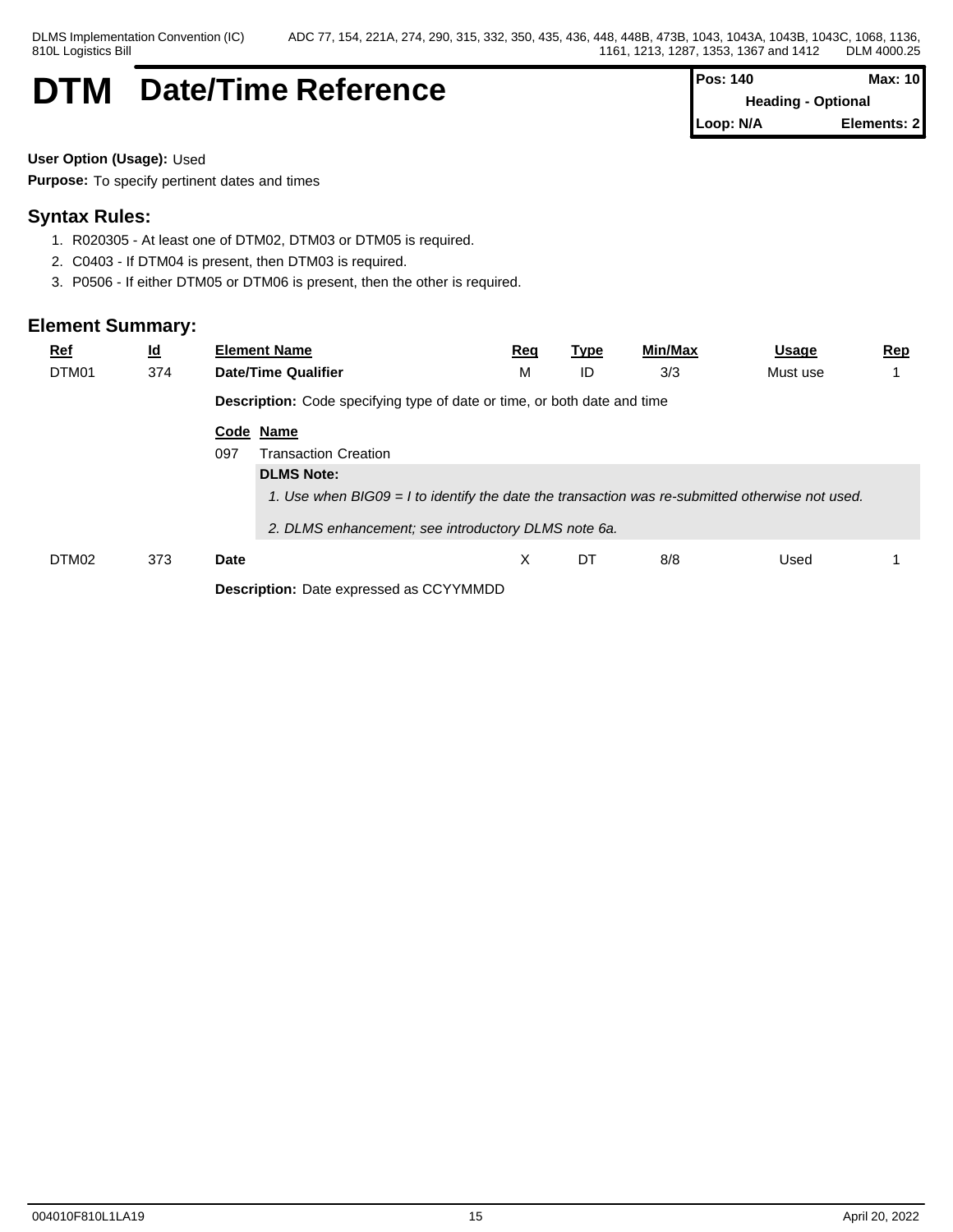## **LM** Code Source Information **Pos: 220 Max: 1 Max: 1**

**Heading - Optional Loop: LM Elements: 1**

**User Option (Usage):** Used

**Purpose:** To transmit standard code list identification information

## **Comments:**

1. LM02 identifies the applicable industry code list source information.

### **Element Summary:**

| <u>Ref</u>                                                                | <u>id</u> | <b>Element Name</b>          | Req | Tvpe | Min/Max | Usage    | <u>Rep</u> |  |  |
|---------------------------------------------------------------------------|-----------|------------------------------|-----|------|---------|----------|------------|--|--|
| LMO1                                                                      | 559       | <b>Agency Qualifier Code</b> |     |      | 2/2     | Must use |            |  |  |
| <b>Description:</b> Code identifying the agency assigning the code values |           |                              |     |      |         |          |            |  |  |

**DLMS Note:** *Must use this segment loop to identify coded information maintained in department or agency documentation.*

### **Code Name**

DF Department of Defense (DoD)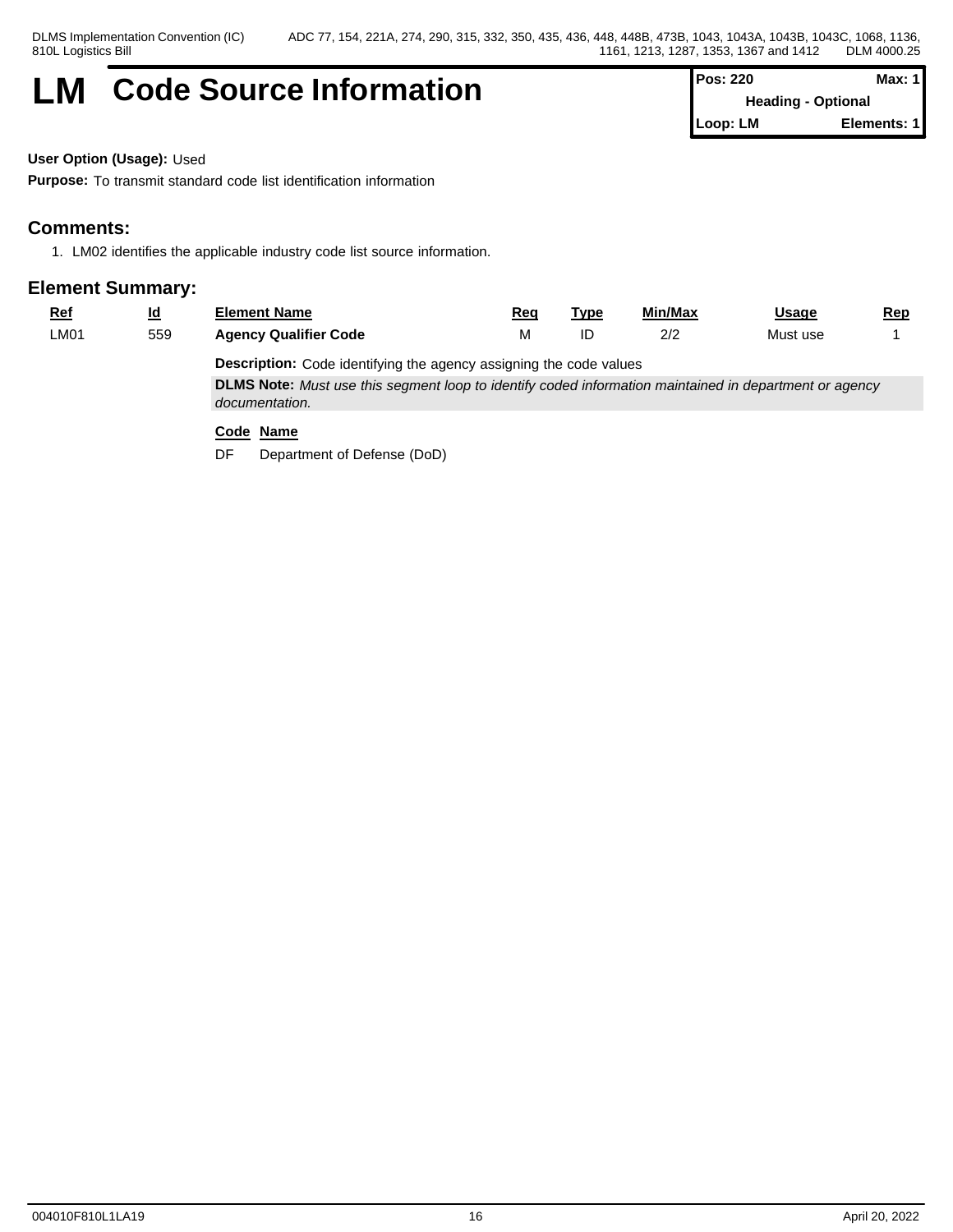

| Pos: 230 | Max: 100                   |
|----------|----------------------------|
|          | <b>Heading - Mandatory</b> |
| Loop: LM | Elements: 2                |

#### **User Option (Usage):** Must use

**Purpose:** Code to transmit standard industry codes

## **Syntax Rules:**

1. C0102 - If LQ01 is present, then LQ02 is required.

## **DLMS Note:**

*Use to identify codes, as appropriate, consistent with management information requirements.*

| <b>Ref</b> | $\underline{\mathsf{Id}}$ | <b>Element Name</b>                                                                                                                                                                                           | Req     | <b>Type</b> | <b>Min/Max</b> | Usage | Rep |  |  |
|------------|---------------------------|---------------------------------------------------------------------------------------------------------------------------------------------------------------------------------------------------------------|---------|-------------|----------------|-------|-----|--|--|
| LQ01       | 1270                      | <b>Code List Qualifier Code</b>                                                                                                                                                                               | $\circ$ | ID          | 1/3            | Used  |     |  |  |
|            |                           | <b>Description:</b> Code identifying a specific industry code list                                                                                                                                            |         |             |                |       |     |  |  |
|            |                           | DLMS Note: The following codes are authorized. Except for 0, each qualifier code may be used once in the                                                                                                      |         |             |                |       |     |  |  |
|            |                           | transaction. Additional document identification codes will be required in the detail section.                                                                                                                 |         |             |                |       |     |  |  |
|            |                           | Code Name                                                                                                                                                                                                     |         |             |                |       |     |  |  |
|            |                           | Document Identification Code<br>$\Omega$                                                                                                                                                                      |         |             |                |       |     |  |  |
|            |                           | <b>DLMS Note:</b>                                                                                                                                                                                             |         |             |                |       |     |  |  |
|            |                           | May be FS1, FS2, GS1 or GS2 only.                                                                                                                                                                             |         |             |                |       |     |  |  |
|            |                           | 61<br>Information Indicator Code                                                                                                                                                                              |         |             |                |       |     |  |  |
|            |                           | <b>DLMS Note:</b>                                                                                                                                                                                             |         |             |                |       |     |  |  |
|            |                           | Use to indicate the information indicator.                                                                                                                                                                    |         |             |                |       |     |  |  |
|            |                           | 79<br><b>Priority Designator Code</b>                                                                                                                                                                         |         |             |                |       |     |  |  |
|            |                           | 85<br>Country and Activity Code                                                                                                                                                                               |         |             |                |       |     |  |  |
|            |                           | <b>DLMS Note:</b>                                                                                                                                                                                             |         |             |                |       |     |  |  |
|            |                           | Use to identify the country. Pending transition to the new country code standard (refer to ADC 448B for<br>future implementation), use code values for Data element 1270, Code 85, Country and Activity Code. |         |             |                |       |     |  |  |
|            |                           | AJ<br><b>Utilization Code</b>                                                                                                                                                                                 |         |             |                |       |     |  |  |
|            |                           | <b>DLMS Note:</b>                                                                                                                                                                                             |         |             |                |       |     |  |  |
|            |                           | 1. Under DLSS, this is generally the eighth position of the MILSTRIP document number.                                                                                                                         |         |             |                |       |     |  |  |
|            |                           | 2. DLMS enhancement; see introductory DLMS note 6a.                                                                                                                                                           |         |             |                |       |     |  |  |
|            |                           | Fund Code<br>DG                                                                                                                                                                                               |         |             |                |       |     |  |  |
|            |                           | <b>DLMS Note:</b>                                                                                                                                                                                             |         |             |                |       |     |  |  |
|            |                           | Use to provide the fund code for the billed office as applicable to the detailed bills.                                                                                                                       |         |             |                |       |     |  |  |
| LQ02       | 1271                      | <b>Industry Code</b>                                                                                                                                                                                          | X       | AN          | 1/30           | Used  |     |  |  |
|            |                           | <b>Description:</b> Code indicating a code from a specific industry code list                                                                                                                                 |         |             |                |       |     |  |  |
|            |                           | DLMS Note: Only DIC FS1, FS2, GS1, or GS2 may be cited. If BIG07 is CA must be GS1 or GS2. If BIG07 is                                                                                                        |         |             |                |       |     |  |  |
|            |                           | PP may be FS1 or FS2.                                                                                                                                                                                         |         |             |                |       |     |  |  |
|            |                           |                                                                                                                                                                                                               |         |             |                |       |     |  |  |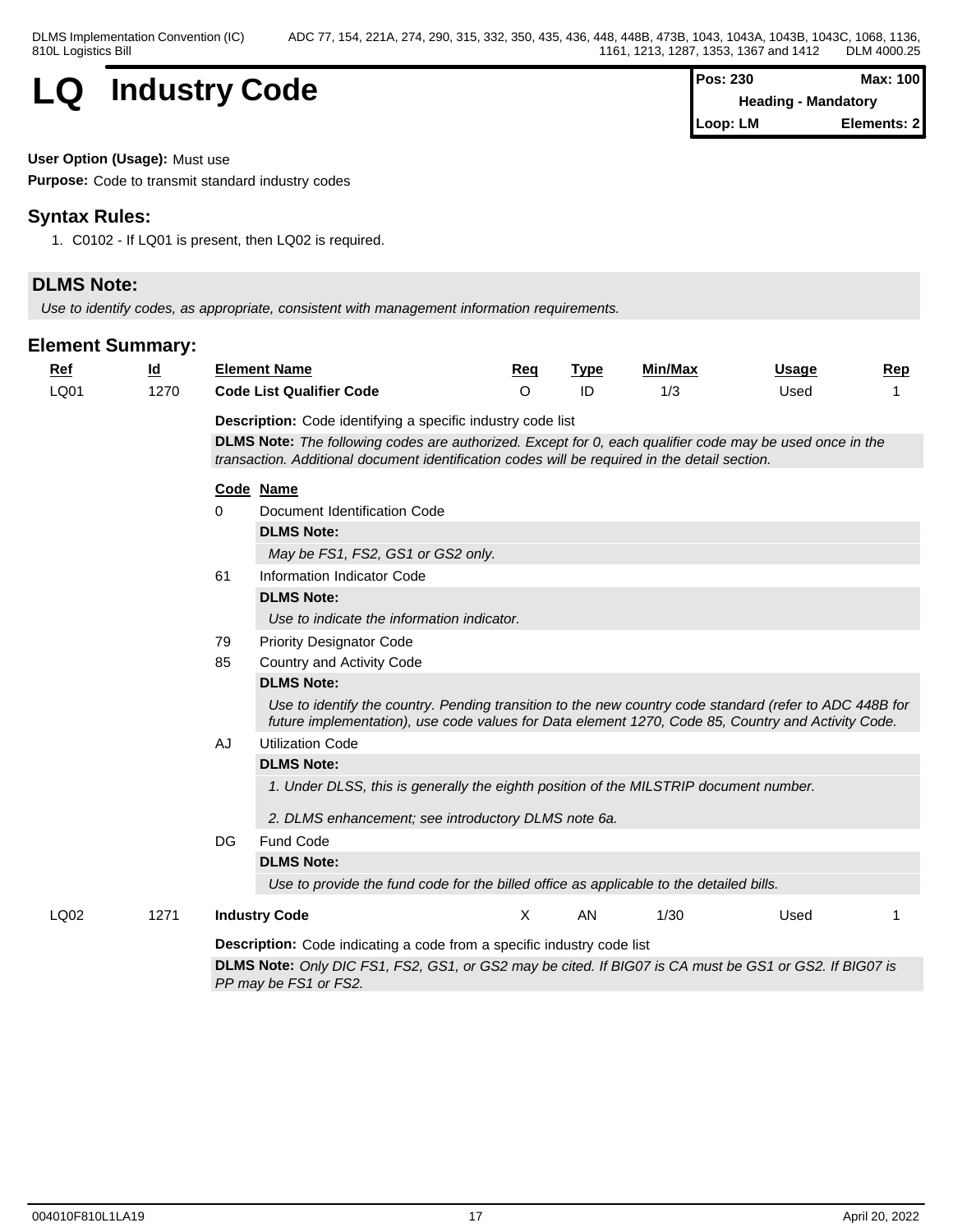## **FA1** Type of Financial Accounting Data

| Pos: 290  | Max: 11                   |
|-----------|---------------------------|
|           | <b>Heading - Optional</b> |
| Loop: FA1 | Elements: 1               |

#### **User Option (Usage):** Used

**Purpose:** To specify the organization controlling the content of the accounting citation, and the purpose associated with the accounting citation

## **Semantics:**

- 1. FA101 Identifies the organization controlling the assignment of financial accounting information.
- 2. FA102 Identifies the purpose of the accounting allowance or charge information.

#### **Element Summary:**

| <u>Ref</u> | Id<br>$\equiv$ | Element Name                 | Red   | <b>Tvpe</b> | Min/Max   | Usage    | <u>Rep</u> |
|------------|----------------|------------------------------|-------|-------------|-----------|----------|------------|
| FA101      | 559            | <b>Agency Qualifier Code</b> | 1 V I | ໋           | n ir<br>. | Must use |            |

**Description:** Code identifying the agency assigning the code values

**DLMS Note:** *This data element is required for X12 syntax. Select the code that corresponds to the organization that is responsible for the assignment of the DoDAAC used to construct the controlling document number for the transaction.*

#### **Code Name**

DF Department of Defense (DoD)

#### **DLMS Note:**

*Use to indicate that the Component is a Department of Defense agency, including Defense Logistics Agency. Refer to ADC 1043*

DN Department of the Navy

### **DLMS Note:**

*Includes the United States Marine Corps.*

- DY Department of Air Force
- DZ Department of Army
- FG Federal Government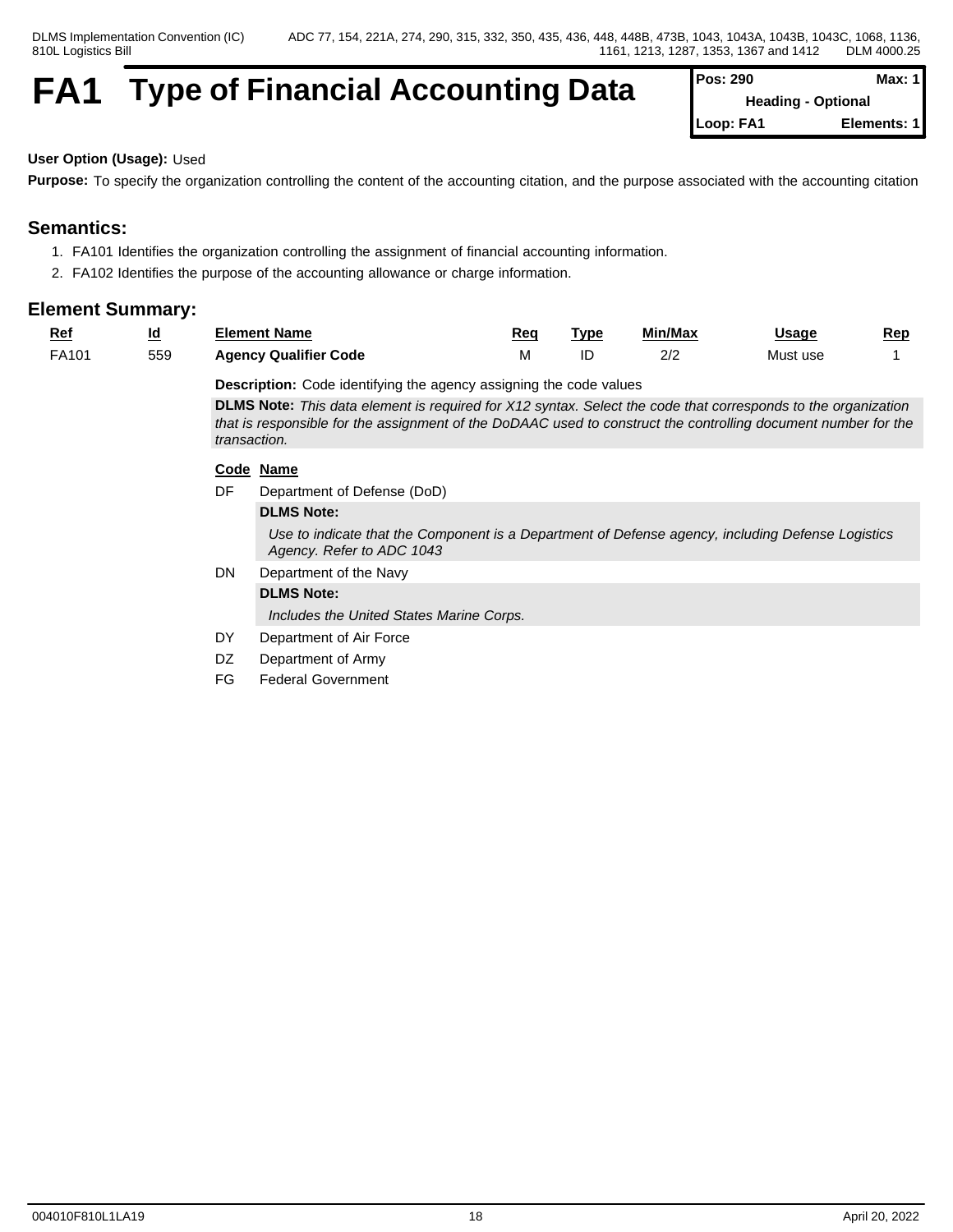## **FA2** Accounting Data  $\left[\begin{array}{cc} \text{Pos: } 300 & \text{Max: } >1 \\ \text{Heading - Mandatorv} & \text{Mean} \end{array}\right]$

**Heading - Mandatory Loop: FA1 Elements: 2**

#### **User Option (Usage):** Must use

**Purpose:** To specify the detailed accounting data

## **DLMS Note:**

*Use this segment to identify the various components of the line of accounting and numbers associated with a line of accounting.*

| <u>ld</u><br><b>Element Name</b><br><u>Min/Max</u><br><u>Ref</u><br><u>Usage</u><br><u>Rep</u><br><u>Req</u><br><b>Type</b><br>2/2<br>FA201<br>1196<br><b>Breakdown Structure Detail Code</b><br>м<br>ID<br>Must use<br><b>Description:</b> Codes identifying details relating to a reporting breakdown structure tree<br>DLMS Note: DLMS enhancement; see introductory DLMS note 6a.<br>Code Name |
|----------------------------------------------------------------------------------------------------------------------------------------------------------------------------------------------------------------------------------------------------------------------------------------------------------------------------------------------------------------------------------------------------|
|                                                                                                                                                                                                                                                                                                                                                                                                    |
|                                                                                                                                                                                                                                                                                                                                                                                                    |
|                                                                                                                                                                                                                                                                                                                                                                                                    |
|                                                                                                                                                                                                                                                                                                                                                                                                    |
|                                                                                                                                                                                                                                                                                                                                                                                                    |
| 18<br><b>Funds Appropriation</b>                                                                                                                                                                                                                                                                                                                                                                   |
| <b>DLMS Note:</b>                                                                                                                                                                                                                                                                                                                                                                                  |
| Use to indicate the basic appropriation of the billed office to be charged or disbursed. Only one use of<br>qualifier is permitted per transaction.                                                                                                                                                                                                                                                |
| 58<br>Credits                                                                                                                                                                                                                                                                                                                                                                                      |
| <b>DLMS Note:</b>                                                                                                                                                                                                                                                                                                                                                                                  |
| Use to indicate the basic appropriation of the billing office to be credited or reimbursed. Only one use of<br>qualifier is permitted per transaction.                                                                                                                                                                                                                                             |
| A <sub>1</sub><br>Department Indicator                                                                                                                                                                                                                                                                                                                                                             |
| <b>DLMS Note:</b>                                                                                                                                                                                                                                                                                                                                                                                  |
| 1. For DoD SLOA/Accounting Classification use to identify "Department Regular". Refer to ADC 1043.                                                                                                                                                                                                                                                                                                 |
| 2. Used in association with the billing office line of accounting (Qualifier 58).                                                                                                                                                                                                                                                                                                                  |
| 3. Authorized DLMS enhancement; see introductory DLMS note 6e.                                                                                                                                                                                                                                                                                                                                     |
| A2<br><b>Transfer from Department</b>                                                                                                                                                                                                                                                                                                                                                              |
| <b>DLMS Note:</b>                                                                                                                                                                                                                                                                                                                                                                                  |
| 1. For DoD SLOA/Accounting Classification use to identify "Department Transfer". Refer to ADC 1043.                                                                                                                                                                                                                                                                                                |
| 2. Used in association with the billing office line of accounting (Qualifier 58).                                                                                                                                                                                                                                                                                                                  |
| 3. Authorized DLMS enhancement; see introductory DLMS note 6e.                                                                                                                                                                                                                                                                                                                                     |
| <b>Basic Symbol Number</b><br>A4                                                                                                                                                                                                                                                                                                                                                                   |
| <b>DLMS Note:</b>                                                                                                                                                                                                                                                                                                                                                                                  |
| 1. For DoD SLOA/Accounting Classification use to identify "Main Account". Refer to ADC 1043.                                                                                                                                                                                                                                                                                                       |
| 2. Used in association with the billing office line of accounting (Qualifier 58).                                                                                                                                                                                                                                                                                                                  |
| 3. Authorized DLMS enhancement; see introductory DLMS note 6e.                                                                                                                                                                                                                                                                                                                                     |
| Sub-class<br>A <sub>5</sub>                                                                                                                                                                                                                                                                                                                                                                        |
| <b>DLMS Note:</b>                                                                                                                                                                                                                                                                                                                                                                                  |
| 1. Reserved for DoD SLOA/Accounting Classification use to identify "Sub Class". Refer to ADC 1043.                                                                                                                                                                                                                                                                                                 |
| 2. Used in association with the billing office line of accounting (Qualifier 58).                                                                                                                                                                                                                                                                                                                  |
| 3. Sub Class is a potential future DLMS enhancement; see introductory DLMS note 6a.                                                                                                                                                                                                                                                                                                                |
| Sub-Account Symbol<br>A6                                                                                                                                                                                                                                                                                                                                                                           |
| <b>DLMS Note:</b>                                                                                                                                                                                                                                                                                                                                                                                  |
| 1. For DoD SLOA/Accounting Classification use to identify "Sub Account". Refer to ADC 1043.                                                                                                                                                                                                                                                                                                        |

*2. Used in association with the billing office line of accounting (Qualifier 58).*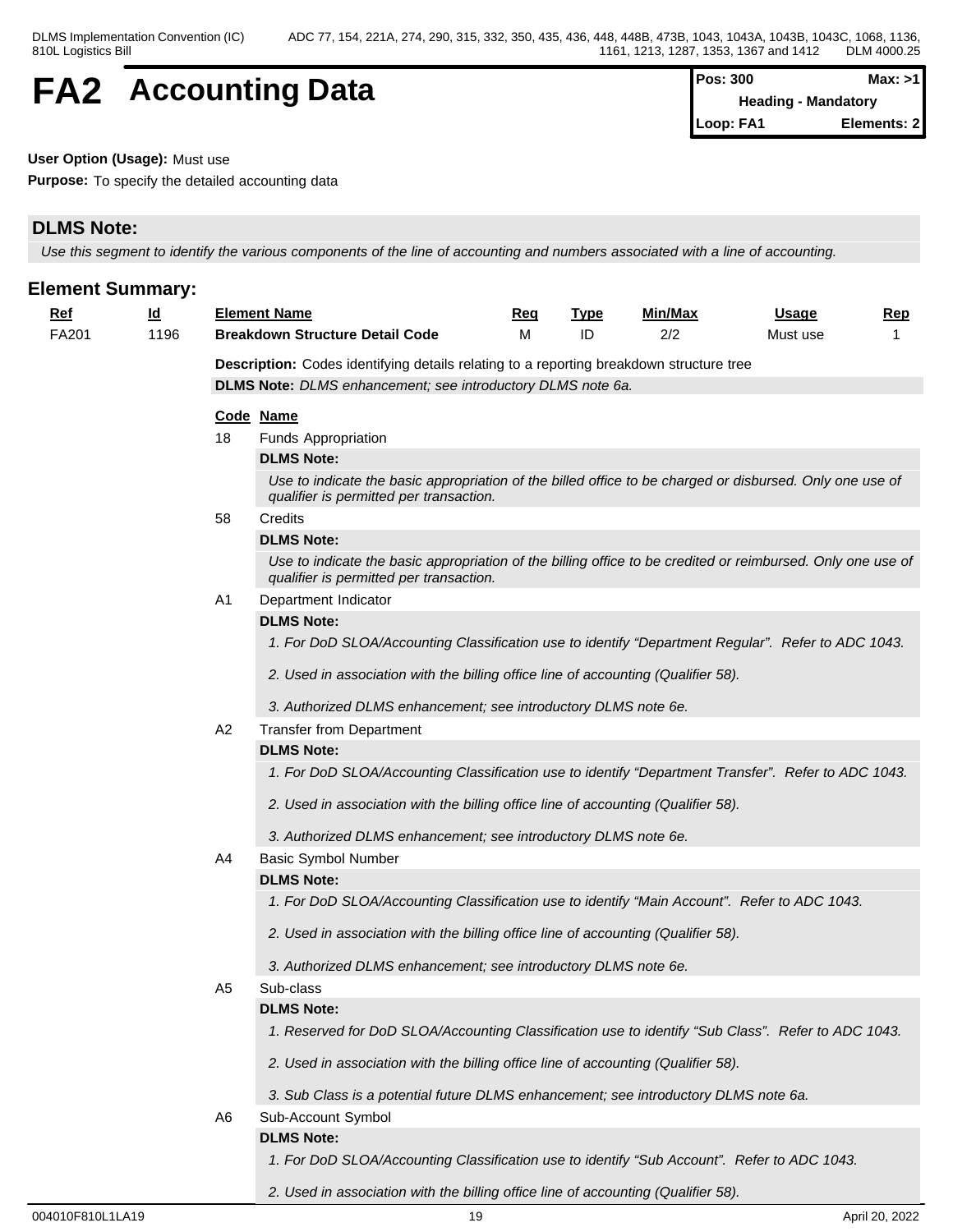#### **Code Name**

|                | 3. Authorized DLMS enhancement; see introductory DLMS note 6e.                                                                       |  |
|----------------|--------------------------------------------------------------------------------------------------------------------------------------|--|
| B2             | <b>Budget Sub-activity Number</b>                                                                                                    |  |
|                | <b>DLMS Note:</b>                                                                                                                    |  |
|                | 1. For DoD SLOA/Accounting Classification use to identify "Sub-Allocation (formerly known as<br>Limit/Subhead)". Refer to ADC 1043.  |  |
|                | 2. Used in association with the billing office line of accounting (Qualifier 58).                                                    |  |
|                | 3. Authorized DLMS enhancement; see introductory DLMS note 6e.                                                                       |  |
| BE.            | <b>Business Event Type Code</b>                                                                                                      |  |
|                | <b>DLMS Note:</b>                                                                                                                    |  |
|                | 1. Reserved for DoD SLOA/Accounting Classification use to identify "Business Event Type Code".<br>Refer to ADC 1043.                 |  |
|                | 2. Used in association with the billing office line of accounting (Qualifier 58).                                                    |  |
|                | 3. Business Event Type Code is a potential future DLMS enhancement; see introductory DLMS note 6a.                                   |  |
|                | 4. Qualifier BE is a migration code approved for use in X12 version 7020.                                                            |  |
| C <sub>2</sub> | Project Task or Budget Subline                                                                                                       |  |
|                | <b>DLMS Note:</b>                                                                                                                    |  |
|                | Use to identify the budget project identifier for Navy transactions. Refer to ADC 350.                                               |  |
| C <sub>3</sub> | <b>Budget Restriction</b>                                                                                                            |  |
|                | <b>DLMS Note:</b>                                                                                                                    |  |
|                | 1. For DoD SLOA/Accounting Classification use to identify "Availability Type". Refer to ADC 1043.                                    |  |
|                | 2. Used in association with the billing office line of accounting (Qualifier 58).                                                    |  |
|                | 3. Authorized DLMS enhancement; see introductory DLMS note 6e.                                                                       |  |
| FT.            | <b>Funding Type</b>                                                                                                                  |  |
|                | <b>DLMS Note:</b>                                                                                                                    |  |
|                | 1. For DoD SLOA/Accounting Classification use to identify "Reimbursable Flag". Refer to ADC 1043.                                    |  |
|                | 2. Used in association with the billing office line of accounting (Qualifier 58).                                                    |  |
|                | 3. Qualifier FT is an X12 Version Release 004030 Migration Code.                                                                     |  |
|                | 4. Authorized DLMS enhancement; see introductory DLMS note 6e.                                                                       |  |
| L1             | <b>Accounting Installation Number</b>                                                                                                |  |
|                | <b>DLMS Note:</b>                                                                                                                    |  |
|                | 1. For DoD SLOA/Accounting Classification use to identify "Agency Accounting Identifier". Refer to<br>ADC 1043.                      |  |
|                | 2. Used in association with the billing office line of accounting (Qualifier 58).                                                    |  |
| YB.            | Beginning Period of Availability                                                                                                     |  |
|                | <b>DLMS Note:</b>                                                                                                                    |  |
|                | 1. For DoD SLOA/Accounting Classification use to identify "Beginning Period of Availability Fiscal Year<br>Date". Refer to ADC 1043. |  |
|                | 2. Used in association with the billing office line of accounting (Qualifier 58).                                                    |  |
|                | 3. Use as appropriate to represent Program Year. Availability Type Code must be "X". Refer to ADC<br>1043B.                          |  |
|                | 4. Authorized DLMS enhancement; see introductory DLMS note 6e.                                                                       |  |
|                | 5. Qualifier YB is a migration code approved for use in X12 version 7020.                                                            |  |
| YE             | <b>Ending Period of Availability</b>                                                                                                 |  |
|                | <b>DLMS Note:</b>                                                                                                                    |  |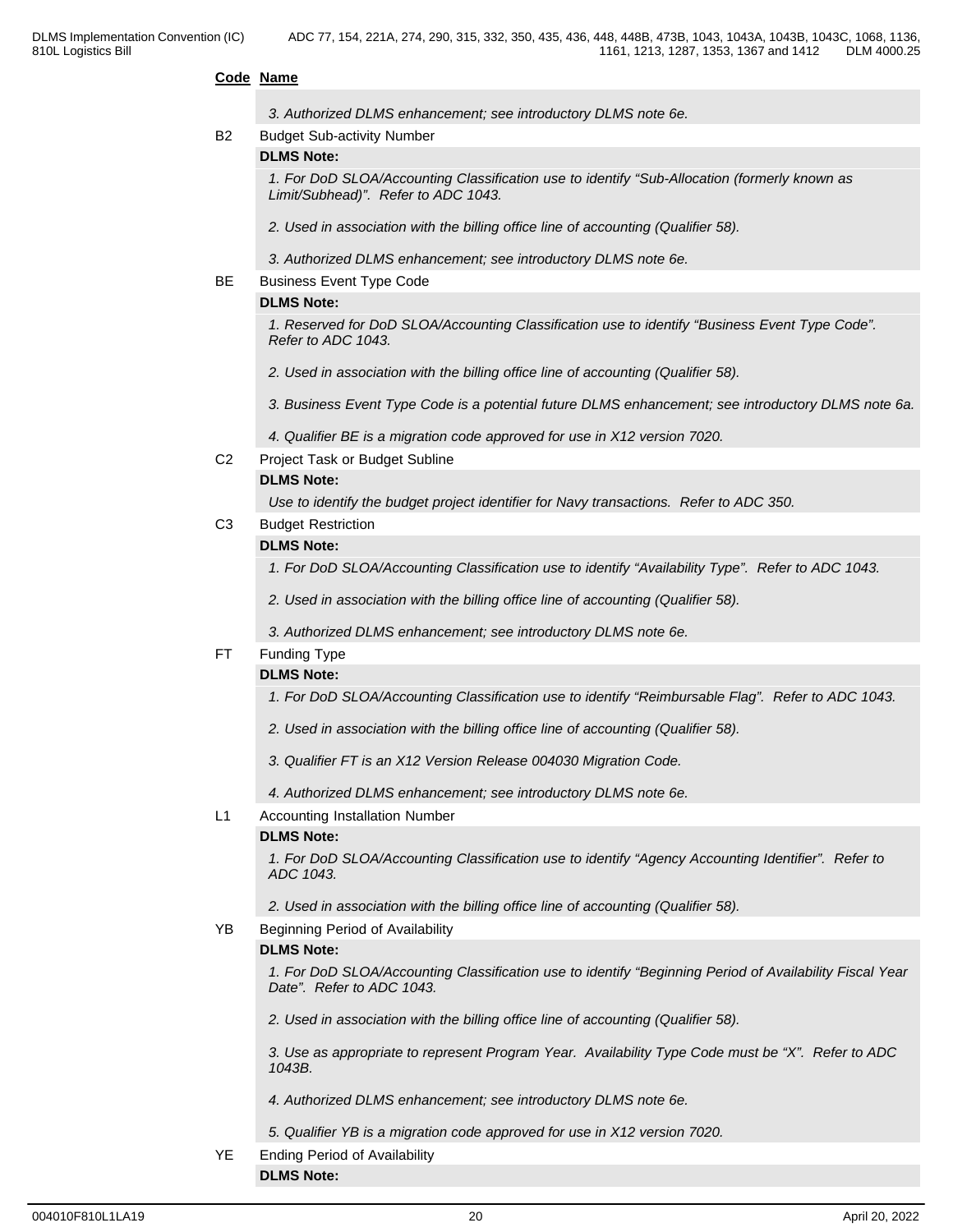|       |      |    | Code Name                                                                                                                         |   |    |      |          |  |
|-------|------|----|-----------------------------------------------------------------------------------------------------------------------------------|---|----|------|----------|--|
|       |      |    | 1. For DoD SLOA/Accounting Classification use to identify "Ending Period of Availability Fiscal Year<br>Date". Refer to ADC 1043. |   |    |      |          |  |
|       |      |    | 2. Used in association with the billing office line of accounting (Qualifier 58).                                                 |   |    |      |          |  |
|       |      |    | 3. Authorized DLMS enhancement; see introductory DLMS note 6e.                                                                    |   |    |      |          |  |
|       |      |    | 4. Qualifier YE is a migration code approved for use in X12 version 7020.                                                         |   |    |      |          |  |
|       |      | ZZ | <b>Mutually Defined</b>                                                                                                           |   |    |      |          |  |
|       |      |    | <b>DLMS Note:</b>                                                                                                                 |   |    |      |          |  |
|       |      |    | Use to indicate the balance of the line of accounting.                                                                            |   |    |      |          |  |
| FA202 | 1195 |    | <b>Financial Information Code</b>                                                                                                 | м | AN | 1/80 | Must use |  |
|       |      |    | <b>Description:</b> Code representing financial accounting information                                                            |   |    |      |          |  |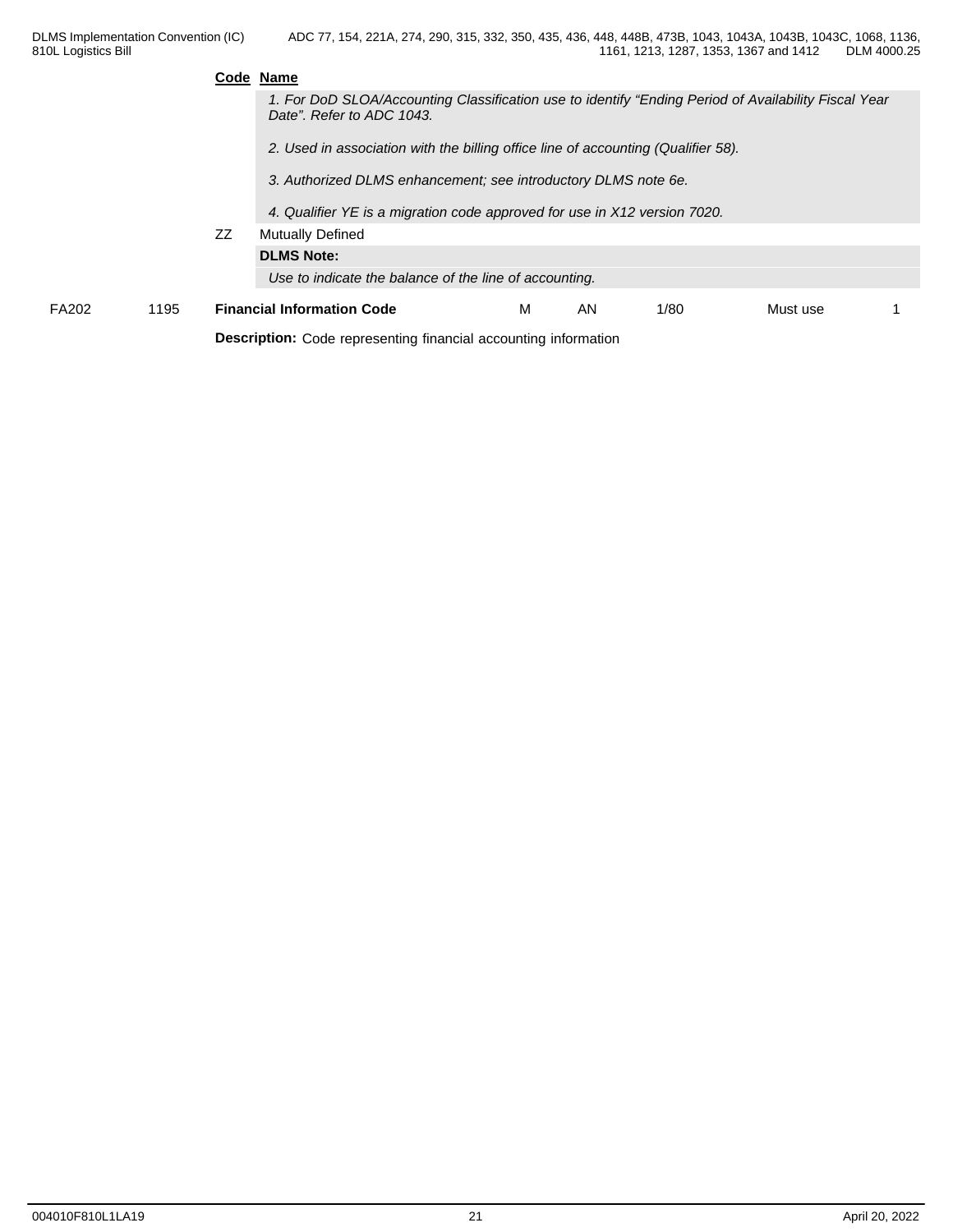## **IT1 Baseline Item Data (Invoice)**

| Pos: 010  | Max: $1$                 |
|-----------|--------------------------|
|           | <b>Detail - Optional</b> |
| Loop: IT1 | Elements: 9              |

#### **User Option (Usage):** Used

**Purpose:** To specify the basic and most frequently used line item data for the invoice and related transactions

## **Syntax Rules:**

- 1. P020304 If either IT102, IT103 or IT104 are present, then the others are required.
- 2. P0607 If either IT106 or IT107 is present, then the other is required.
- 3. P0809 If either IT108 or IT109 is present, then the other is required.
- 4. P1011 If either IT110 or IT111 is present, then the other is required.
- 5. P1213 If either IT112 or IT113 is present, then the other is required.
- 6. P1415 If either IT114 or IT115 is present, then the other is required.
- 7. P1617 If either IT116 or IT117 is present, then the other is required.
- 8. P1819 If either IT118 or IT119 is present, then the other is required.
- 9. P2021 If either IT120 or IT121 is present, then the other is required.
- 10. P2223 If either IT122 or IT123 is present, then the other is required.
- 11. P2425 If either IT124 or IT125 is present, then the other is required.

### **Semantics:**

1. IT101 is the purchase order line item identification.

### **Comments:**

- 1. Element 235/234 combinations should be interpreted to include products and/or services. See the Data Dictionary for a complete list of IDs.
- 2. IT106 through IT125 provide for ten different product/service IDs for each item. For example: Case, Color, Drawing No., U.P.C. No., ISBN No., Model No., or SKU.

### **DLMS Note:**

*1. Must use one or more iterations of the 2/IT1/010 loop to provide billing data for a specific item or line of billing. Allowances or charges identifiable to a specific item or line of billing will be included in that line's 2/SAC/180 loop. Invoice level allowances or charges; that is, allowances or charges not identifiable to a specific item or line of billing, will be included in the 3/SAC/040 loop.*

*2. Each line of billing (i.e., each 2/IT1/010 loop) must cite a unique transaction document number (2/REF01/120 Qualifier TN) for reference purposes. For bills in response to requisitions, this must be the requisition document number.*

*3. Billing extended amounts for each billing line must be calculated (unit price times quantity).*

| <u>Ref</u>   | $\underline{\mathsf{Id}}$ | <b>Element Name</b>                                                                                                                                                                                                             | Req     | <u>Type</u> | Min/Max | Usage | Rep |
|--------------|---------------------------|---------------------------------------------------------------------------------------------------------------------------------------------------------------------------------------------------------------------------------|---------|-------------|---------|-------|-----|
| <b>IT101</b> | 350                       | <b>Assigned Identification</b>                                                                                                                                                                                                  | $\circ$ | AN.         | 1/20    | Used  |     |
|              |                           | <b>Description:</b> Alphanumeric characters assigned for differentiation within a transaction set                                                                                                                               |         |             |         |       |     |
|              |                           | DLMS Note: Use as a counter to identify the invoice billing line number of 2/IT1/010 loop iterations. In the first<br>2/IT1/010 loop iteration, cite numeric 1. In each subsequent loop iteration, increase incrementally by 1. |         |             |         |       |     |
| <b>IT102</b> | 358                       | <b>Quantity Invoiced</b>                                                                                                                                                                                                        | X       | R.          | 1/10    | Used  |     |
|              |                           | <b>Description:</b> Number of units invoiced (supplier units)                                                                                                                                                                   |         |             |         |       |     |
|              |                           | <b>DLMS Note:</b> Express as materiel, identify the quantity shipped.                                                                                                                                                           |         |             |         |       |     |
| <b>IT103</b> | 355                       | Unit or Basis for Measurement Code                                                                                                                                                                                              | X.      | ID          | 2/2     | Used  |     |
|              |                           | <b>Description:</b> Code specifying the units in which a value is being expressed, or manner in which a measurement<br>has been taken                                                                                           |         |             |         |       |     |
|              |                           | DLMS Note: 1. Use to identify the unit of issue.                                                                                                                                                                                |         |             |         |       |     |
|              |                           | 2. DLMS users see DLMS manual, Volume 1, Appendix 10D for available codes.                                                                                                                                                      |         |             |         |       |     |
|              |                           |                                                                                                                                                                                                                                 |         |             |         |       |     |
|              |                           | 3. Use UL when a unit of issue is not appropriate.                                                                                                                                                                              |         |             |         |       |     |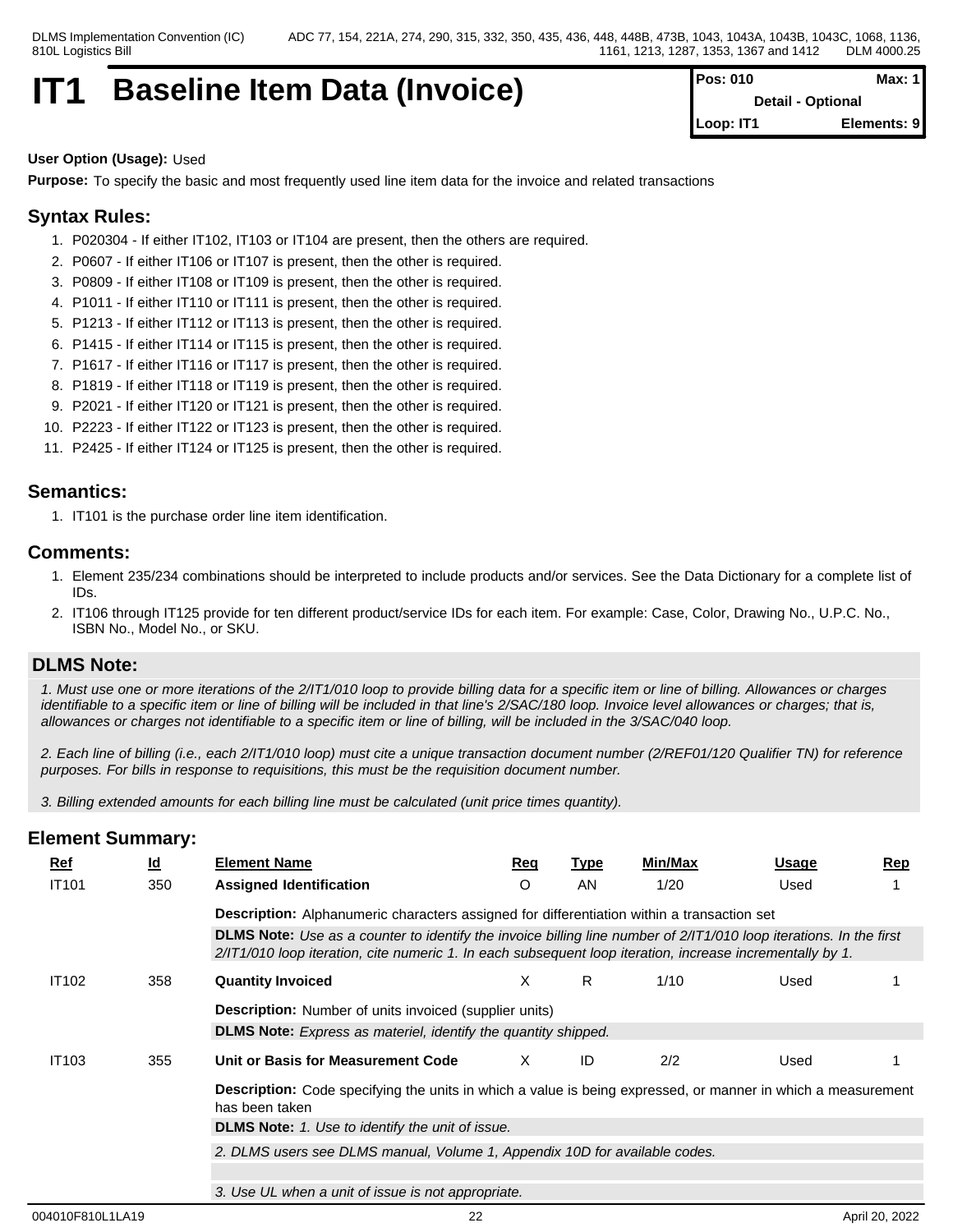DLMS Implementation Convention (IC) 810L Logistics Bill ADC 77, 154, 221A, 274, 290, 315, 332, 350, 435, 436, 448, 448B, 473B, 1043, 1043A, 1043B, 1043C, 1068, 1136, 1161, 1213, 1287, 1353, 1367 and 1412 DLM 4000.25

| <u>Ref</u>   | $\underline{\mathsf{Id}}$ | <b>Element Name</b>                                                                                                                                                                                                                                                                                                                                 | <b>Req</b>   | <b>Type</b> | Min/Max | <b>Usage</b> | Rep |
|--------------|---------------------------|-----------------------------------------------------------------------------------------------------------------------------------------------------------------------------------------------------------------------------------------------------------------------------------------------------------------------------------------------------|--------------|-------------|---------|--------------|-----|
| <b>IT104</b> | 212                       | <b>Unit Price</b>                                                                                                                                                                                                                                                                                                                                   | X            | R           | 1/17    | Used         | 1   |
|              |                           | Description: Price per unit of product, service, commodity, etc.<br>DLMS Note: 1. Use the billing unit price, including those cases wherein the item was issued either without<br>charge or on a nonreimbursable basis. Use a decimal point to indicate amounts that are not in whole dollars. Use<br>a "0" when the item is issued without charge. |              |             |         |              |     |
|              |                           | 2. DLMS transactions authorize an expanded unit price field size of 9 digits for dollars and 2 digits for cents. The<br>decimal point is passed in the transaction. If conversion to MILS legacy format is required, unit prices exceeding<br>the legacy field size constraint will not be perpetuated. Refer to ADC 221A.                          |              |             |         |              |     |
| <b>IT105</b> | 639                       | <b>Basis of Unit Price Code</b>                                                                                                                                                                                                                                                                                                                     | $\circ$      | ID          | 2/2     | Used         |     |
|              |                           | <b>Description:</b> Code identifying the type of unit price for an item                                                                                                                                                                                                                                                                             |              |             |         |              |     |
|              |                           | DLMS Note: Identify the source of unit price data in IT104.                                                                                                                                                                                                                                                                                         |              |             |         |              |     |
|              |                           | Code Name                                                                                                                                                                                                                                                                                                                                           |              |             |         |              |     |
|              |                           | CA<br>Catalog                                                                                                                                                                                                                                                                                                                                       |              |             |         |              |     |
|              |                           | <b>CT</b><br>Contract<br><b>NC</b><br>No Charge                                                                                                                                                                                                                                                                                                     |              |             |         |              |     |
|              |                           | <b>DLMS Note:</b>                                                                                                                                                                                                                                                                                                                                   |              |             |         |              |     |
|              |                           | Use to indicate nonreimbursable materiel.                                                                                                                                                                                                                                                                                                           |              |             |         |              |     |
|              |                           | NT<br>Net                                                                                                                                                                                                                                                                                                                                           |              |             |         |              |     |
|              |                           | ST<br>Standard                                                                                                                                                                                                                                                                                                                                      |              |             |         |              |     |
| <b>IT106</b> | 235                       | <b>Product/Service ID Qualifier</b>                                                                                                                                                                                                                                                                                                                 | $\mathsf{X}$ | ID          | 2/2     | Must use     | 1   |
|              |                           | Description: Code identifying the type/source of the descriptive number used in Product/Service ID (234)                                                                                                                                                                                                                                            |              |             |         |              |     |
|              |                           | DLMS Note: 1. Perpetuate from requisitioning, order, or issue document.                                                                                                                                                                                                                                                                             |              |             |         |              |     |
|              |                           | 2. Use only one of codes A2, A4, FB, FS, FT, MG, YP or ZZ to identify the materiel. Must use National Stock<br>Number (NSN) (code FS) when known, except when appropriate brand name subsistence items are identified by<br>the Subsistence Identification Number.                                                                                  |              |             |         |              |     |
|              |                           | Code Name                                                                                                                                                                                                                                                                                                                                           |              |             |         |              |     |
|              |                           | A2<br>Department of Defense Identification Code (DoDIC)                                                                                                                                                                                                                                                                                             |              |             |         |              |     |
|              |                           | <b>DLMS Note:</b>                                                                                                                                                                                                                                                                                                                                   |              |             |         |              |     |
|              |                           | 1. Use to identify ammunition items.                                                                                                                                                                                                                                                                                                                |              |             |         |              |     |
|              |                           | 2. DLMS enhancement; see introductory DLMS note 6a.                                                                                                                                                                                                                                                                                                 |              |             |         |              |     |
|              |                           | Subsistence Identification Number<br>A4                                                                                                                                                                                                                                                                                                             |              |             |         |              |     |
|              |                           | <b>DLMS Note:</b>                                                                                                                                                                                                                                                                                                                                   |              |             |         |              |     |
|              |                           | Use to identify subsistence items.                                                                                                                                                                                                                                                                                                                  |              |             |         |              |     |
|              |                           | <b>FB</b><br>Form Number                                                                                                                                                                                                                                                                                                                            |              |             |         |              |     |
|              |                           | <b>DLMS Note:</b>                                                                                                                                                                                                                                                                                                                                   |              |             |         |              |     |
|              |                           | 1. Use to identify the form stock number.                                                                                                                                                                                                                                                                                                           |              |             |         |              |     |
|              |                           | 2. DLMS enhancement; see introductory DLMS note 6a.                                                                                                                                                                                                                                                                                                 |              |             |         |              |     |
|              |                           | <b>National Stock Number</b><br>FS                                                                                                                                                                                                                                                                                                                  |              |             |         |              |     |
|              |                           | FT.<br><b>Federal Supply Classification</b>                                                                                                                                                                                                                                                                                                         |              |             |         |              |     |
|              |                           | <b>DLMS Note:</b>                                                                                                                                                                                                                                                                                                                                   |              |             |         |              |     |
|              |                           | 1. Use to identify nonstandard materiel when a part number is not available and materiel can only be<br>identified by description.                                                                                                                                                                                                                  |              |             |         |              |     |
|              |                           | 2. DLMS enhancement; see introductory DLMS note 6a.                                                                                                                                                                                                                                                                                                 |              |             |         |              |     |
|              |                           | <b>Manufacturer's Part Number</b><br>MG                                                                                                                                                                                                                                                                                                             |              |             |         |              |     |
|              |                           | <b>DLMS Note:</b>                                                                                                                                                                                                                                                                                                                                   |              |             |         |              |     |
|              |                           | 1. Use to identify nonstandard materiel.                                                                                                                                                                                                                                                                                                            |              |             |         |              |     |
|              |                           | 2. May be used to identify the supplier-assigned part number when applicable to a DoD EMALL or GSA                                                                                                                                                                                                                                                  |              |             |         |              |     |

*Advantage/Global internet order from a vendor catalog. Refer to ADC 1068.*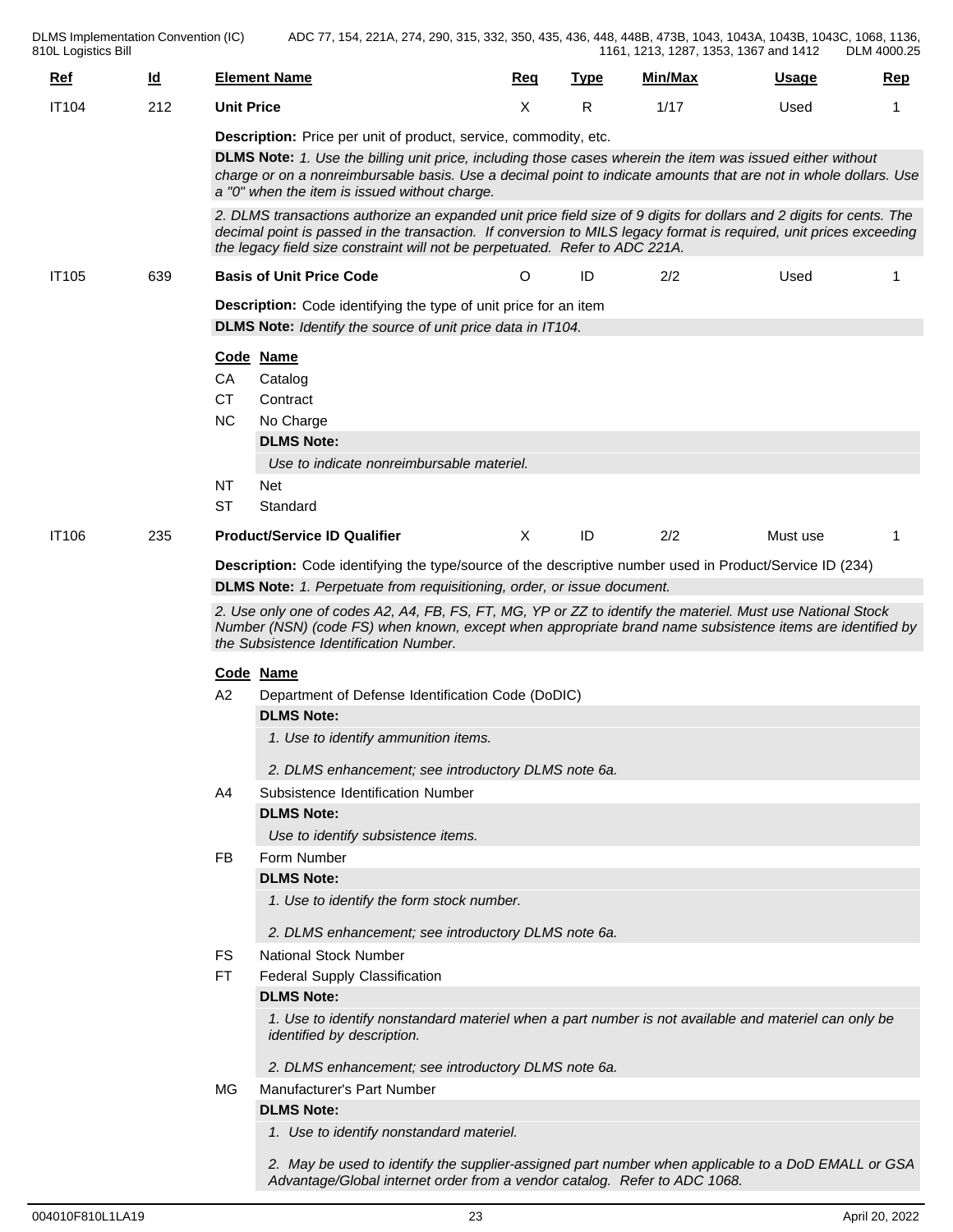|              |     |           | Code Name                                                                                                                                                                                   |   |    |      |          |    |
|--------------|-----|-----------|---------------------------------------------------------------------------------------------------------------------------------------------------------------------------------------------|---|----|------|----------|----|
|              |     | YP        | <b>Publication Number</b><br><b>DLMS Note:</b>                                                                                                                                              |   |    |      |          |    |
|              |     |           |                                                                                                                                                                                             |   |    |      |          |    |
|              |     |           | 1. Use to identify the publication stock number.                                                                                                                                            |   |    |      |          |    |
|              |     |           | 2. DLMS enhancement; see introductory DLMS note 6a.                                                                                                                                         |   |    |      |          |    |
|              |     | ZZ        | <b>Mutually Defined</b>                                                                                                                                                                     |   |    |      |          |    |
|              |     |           | <b>DLMS Note:</b>                                                                                                                                                                           |   |    |      |          |    |
|              |     |           | 1. Use to identify nonstandard materiel when all other authorized codes do not apply or cannot be<br>determined (includes management control numbers and locally assigned control numbers). |   |    |      |          |    |
|              |     |           | 2. DLMS enhancement; see introductory DLMS note 6a.                                                                                                                                         |   |    |      |          |    |
| <b>IT107</b> | 234 |           | <b>Product/Service ID</b>                                                                                                                                                                   | X | AN | 1/48 | Must use |    |
|              |     |           | <b>Description:</b> Identifying number for a product or service                                                                                                                             |   |    |      |          |    |
| <b>IT108</b> | 235 |           | <b>Product/Service ID Qualifier</b>                                                                                                                                                         | X | ID | 2/2  | Used     | -1 |
|              |     |           | Description: Code identifying the type/source of the descriptive number used in Product/Service ID (234)                                                                                    |   |    |      |          |    |
|              |     |           | Code Name                                                                                                                                                                                   |   |    |      |          |    |
|              |     | <b>CN</b> | <b>Commodity Name</b>                                                                                                                                                                       |   |    |      |          |    |
|              |     |           | <b>DLMS Note:</b>                                                                                                                                                                           |   |    |      |          |    |
|              |     |           |                                                                                                                                                                                             |   |    |      |          |    |
|              |     |           | 1. Use only with IT106 code FT to identify the materiel name or description.                                                                                                                |   |    |      |          |    |
|              |     |           | 2. DLMS enhancement; see introductory DLMS note 6a.                                                                                                                                         |   |    |      |          |    |
|              |     | ΖB        | Commercial and Government Entity (CAGE) Code                                                                                                                                                |   |    |      |          |    |
|              |     |           | <b>DLMS Note:</b>                                                                                                                                                                           |   |    |      |          |    |
|              |     |           | 1. Use only with IT106 code MG to uniquely identify a manufacturer's (or supplier's) part number.                                                                                           |   |    |      |          |    |
|              |     |           | 2. May be used to identify the supplier CAGE when applicable to a DoD EMALL or GSA<br>Advantage/Global internet order from a vendor catalog.                                                |   |    |      |          |    |
| <b>IT109</b> | 234 |           | <b>Product/Service ID</b>                                                                                                                                                                   | X | AN | 1/48 | Used     |    |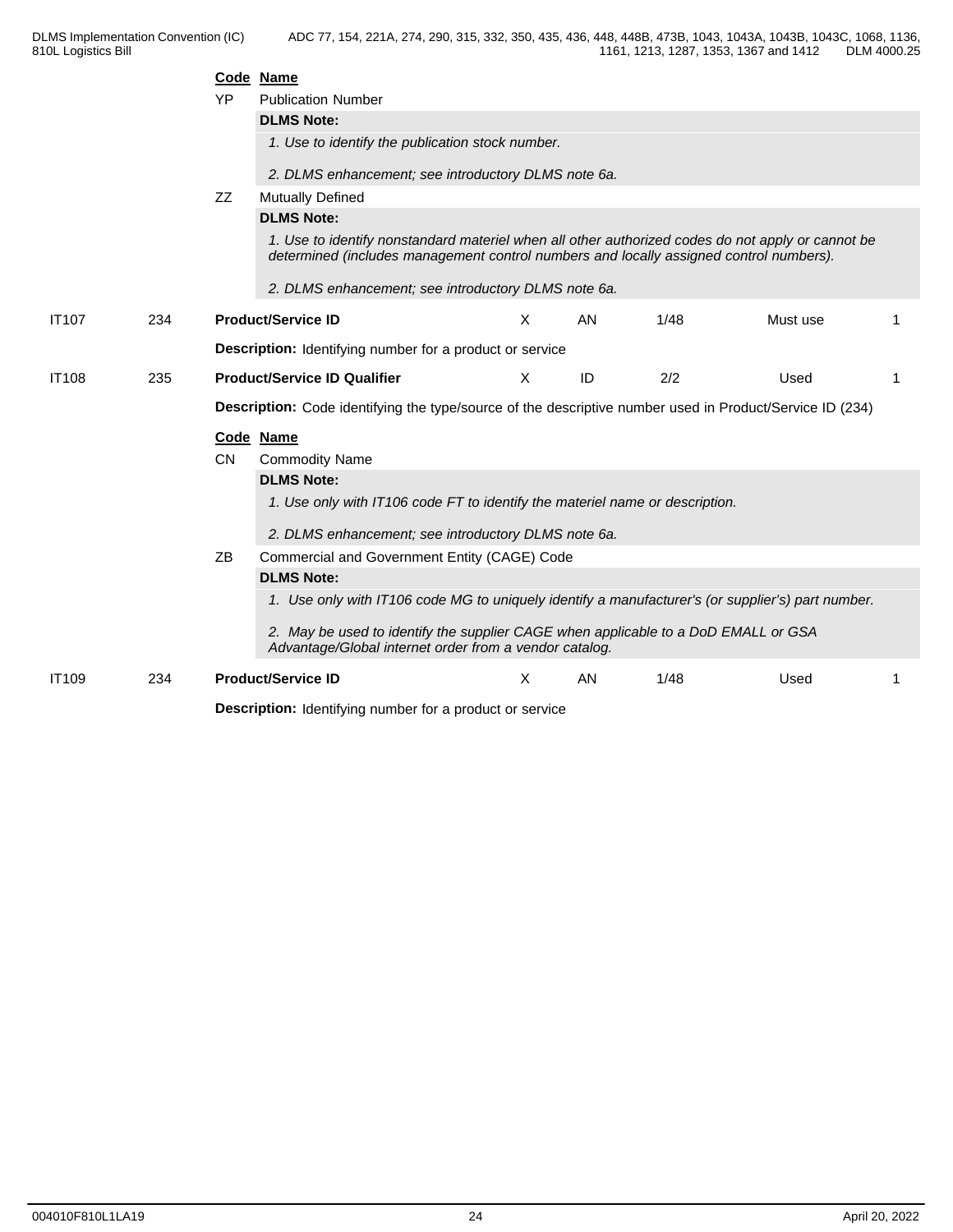

| Pos: 015  | Max: $5$                 |  |
|-----------|--------------------------|--|
|           | <b>Detail - Optional</b> |  |
| Loop: IT1 | Elements: 3              |  |

### **User Option (Usage):** Used

**Purpose:** To specify quantity information

## **Syntax Rules:**

- 1. R0204 At least one of QTY02 or QTY04 is required.
- 2. E0204 Only one of QTY02 or QTY04 may be present.

## **Semantics:**

1. QTY04 is used when the quantity is non-numeric.

| Ref      | $\underline{\mathsf{Id}}$ | <b>Element Name</b>                                                                                                                                                                  | <u>Req</u> | <b>Type</b> | Min/Max | <b>Usage</b> | Rep |
|----------|---------------------------|--------------------------------------------------------------------------------------------------------------------------------------------------------------------------------------|------------|-------------|---------|--------------|-----|
| QTY01    | 673                       | <b>Quantity Qualifier</b>                                                                                                                                                            | м          | ID          | 2/2     | Must use     |     |
|          |                           | <b>Description:</b> Code specifying the type of quantity                                                                                                                             |            |             |         |              |     |
|          |                           | Code Name                                                                                                                                                                            |            |             |         |              |     |
|          |                           | BA<br>Due-In                                                                                                                                                                         |            |             |         |              |     |
|          |                           | <b>DLMS Note:</b>                                                                                                                                                                    |            |             |         |              |     |
|          |                           | 1. Use to identify quantities which must be returned when credit or adjustment is provided in advance of<br>receipt.                                                                 |            |             |         |              |     |
|          |                           | 2. DLMS enhancement; see introductory DLMS note 6a.                                                                                                                                  |            |             |         |              |     |
| QTY02    | 380                       | Quantity                                                                                                                                                                             | X          | R           | 1/15    | Used         |     |
|          |                           | <b>Description:</b> Numeric value of quantity                                                                                                                                        |            |             |         |              |     |
|          |                           | <b>DLMS Note:</b> 1. Express as a whole number with no decimals.                                                                                                                     |            |             |         |              |     |
|          |                           | 2. A field size exceeding 5 positions (seven for FSG 13, ammunition) may not be received or understood by<br>recipient's automated processing system. See introductory DLMS note 6d. |            |             |         |              |     |
| QTY03    | C001                      | <b>Composite Unit of Measure</b>                                                                                                                                                     | O          | Comp        |         | Used         |     |
|          |                           | Description: To identify a composite unit of measure(See Figures Appendix for examples of use)                                                                                       |            |             |         |              |     |
| QTY03-01 | 355                       | Unit or Basis for Measurement Code                                                                                                                                                   | M          | ID          | 2/2     | Must use     |     |
|          |                           | <b>Description:</b> Code specifying the units in which a value is being expressed, or manner in which a measurement<br>has been taken                                                |            |             |         |              |     |
|          |                           | <b>DLMS Note:</b> 1. Use to identify the unit of issue                                                                                                                               |            |             |         |              |     |
|          |                           | 2. DLMS users see DLMS manual, Volume 1, Appendix 10D for available codes.                                                                                                           |            |             |         |              |     |
|          |                           | 3. DLMS enhancement: see introductory DLMS note 6a.                                                                                                                                  |            |             |         |              |     |
|          |                           |                                                                                                                                                                                      |            |             |         |              |     |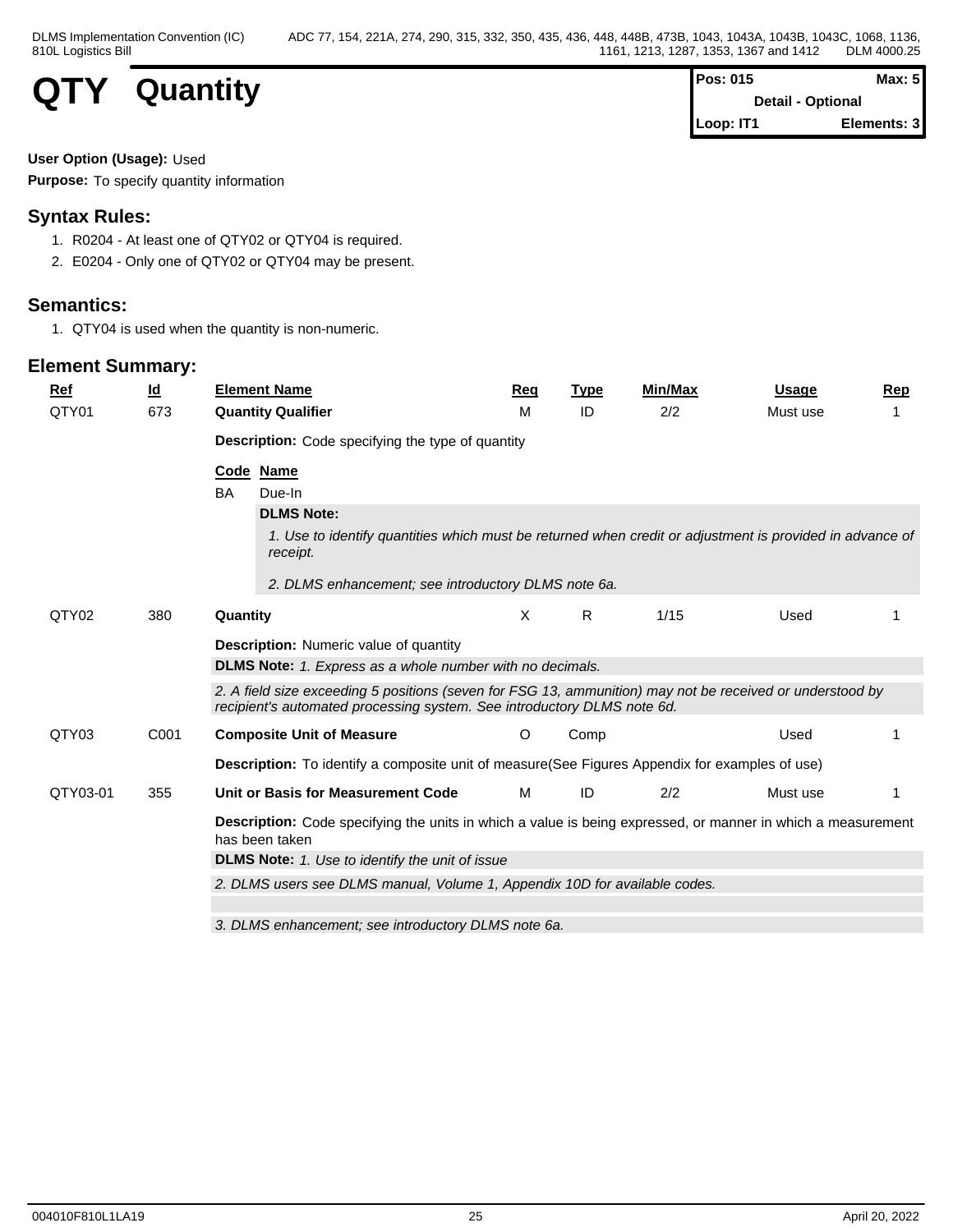## **REF** Reference Identification

| Pos: 120  | Max: >11                 |
|-----------|--------------------------|
|           | <b>Detail - Optional</b> |
| Loop: IT1 | Elements: 3              |

**User Option (Usage):** Used

**Purpose:** To specify identifying information

## **Syntax Rules:**

1. R0203 - At least one of REF02 or REF03 is required.

## **Semantics:**

1. REF04 contains data relating to the value cited in REF02.

## **Element Summary:**

| <u>Ref</u> | $\underline{\mathsf{Id}}$ |    | <b>Element Name</b>                                                                                                                                                                                                                                                                                                                                                                                                            | Req | <b>Type</b> | Min/Max | Usage    | Rep          |
|------------|---------------------------|----|--------------------------------------------------------------------------------------------------------------------------------------------------------------------------------------------------------------------------------------------------------------------------------------------------------------------------------------------------------------------------------------------------------------------------------|-----|-------------|---------|----------|--------------|
| REF01      | 128                       |    | <b>Reference Identification Qualifier</b>                                                                                                                                                                                                                                                                                                                                                                                      | м   | ID          | 2/3     | Must use | $\mathbf{1}$ |
|            |                           |    | Description: Code qualifying the Reference Identification                                                                                                                                                                                                                                                                                                                                                                      |     |             |         |          |              |
|            |                           |    | <b>DLMS Note:</b> Must use one of the following codes.                                                                                                                                                                                                                                                                                                                                                                         |     |             |         |          |              |
|            |                           |    | Code Name                                                                                                                                                                                                                                                                                                                                                                                                                      |     |             |         |          |              |
|            |                           | 16 | Military Interdepartmental Purchase Request (MIPR) Number                                                                                                                                                                                                                                                                                                                                                                      |     |             |         |          |              |
|            |                           |    | <b>DLMS Note:</b>                                                                                                                                                                                                                                                                                                                                                                                                              |     |             |         |          |              |
|            |                           |    | DLMS enhancement; see introductory DLMS note 6a.                                                                                                                                                                                                                                                                                                                                                                               |     |             |         |          |              |
|            |                           | ЗH | Case Number                                                                                                                                                                                                                                                                                                                                                                                                                    |     |             |         |          |              |
|            |                           |    | <b>DLMS Note:</b>                                                                                                                                                                                                                                                                                                                                                                                                              |     |             |         |          |              |
|            |                           |    | DLMS enhancement; see introductory DLMS note 6a.                                                                                                                                                                                                                                                                                                                                                                               |     |             |         |          |              |
|            |                           | 43 | <b>Supporting Document Number</b>                                                                                                                                                                                                                                                                                                                                                                                              |     |             |         |          |              |
|            |                           |    | <b>DLMS Note:</b>                                                                                                                                                                                                                                                                                                                                                                                                              |     |             |         |          |              |
|            |                           |    | 1. Use to identify the order or reference number when different from all others shown.                                                                                                                                                                                                                                                                                                                                         |     |             |         |          |              |
|            |                           |    | 2. DLMS enhancement; see introductory DLMS note 6a.                                                                                                                                                                                                                                                                                                                                                                            |     |             |         |          |              |
|            |                           | AN | <b>Associated Purchase Orders</b>                                                                                                                                                                                                                                                                                                                                                                                              |     |             |         |          |              |
|            |                           |    | <b>DLMS Note:</b>                                                                                                                                                                                                                                                                                                                                                                                                              |     |             |         |          |              |
|            |                           |    | Use to identify the customer's internal Purchase Order (PO) Number. The PO Number will<br>cross-reference to the requisition document number (one PO Number per document number). When<br>submitted on the requisition, this value must be perpetuated to the associated billing transactions.<br>Authorized for DLA interface with the Exchange, NEXCOM, MCX, and non-DoD customers as required.<br>See Addendum to ADC 473B. |     |             |         |          |              |
|            |                           | CR | <b>Customer Reference Number</b>                                                                                                                                                                                                                                                                                                                                                                                               |     |             |         |          |              |
|            |                           |    | <b>DLMS Note:</b>                                                                                                                                                                                                                                                                                                                                                                                                              |     |             |         |          |              |
|            |                           |    | Use to identify the customer identification number.                                                                                                                                                                                                                                                                                                                                                                            |     |             |         |          |              |
|            |                           | СT | <b>Contract Number</b>                                                                                                                                                                                                                                                                                                                                                                                                         |     |             |         |          |              |
|            |                           |    | <b>DLMS Note:</b>                                                                                                                                                                                                                                                                                                                                                                                                              |     |             |         |          |              |
|            |                           |    | Use to identify the procurement instrument identifier (PIID) associated with this invoice billing line.<br>When procurement is authorized under a PIID call/order number (F in 9th position), provide the value in<br>the PIID field. Refer to ADC 1161.                                                                                                                                                                       |     |             |         |          |              |
|            |                           | TG | Transportation Control Number (TCN)                                                                                                                                                                                                                                                                                                                                                                                            |     |             |         |          |              |
|            |                           |    | <b>DLMS Note:</b>                                                                                                                                                                                                                                                                                                                                                                                                              |     |             |         |          |              |
|            |                           |    | DLMS enhancement; see introductory DLMS note 6a.                                                                                                                                                                                                                                                                                                                                                                               |     |             |         |          |              |
|            |                           | TN | <b>Transaction Reference Number</b>                                                                                                                                                                                                                                                                                                                                                                                            |     |             |         |          |              |
|            |                           |    | <b>DLMS Note:</b>                                                                                                                                                                                                                                                                                                                                                                                                              |     |             |         |          |              |
|            |                           |    | Use to identify the document number associated with the line of billing as the unique transaction<br>number. For bills in response to requisitions, this must be the requisition document number. See<br>Addendum to ADC 473B.                                                                                                                                                                                                 |     |             |         |          |              |
|            |                           |    | $\sim$ $\sim$ $\sim$ $\sim$<br>$- \cdot$                                                                                                                                                                                                                                                                                                                                                                                       |     |             |         |          |              |

W1 Disposal Turn-In Document Number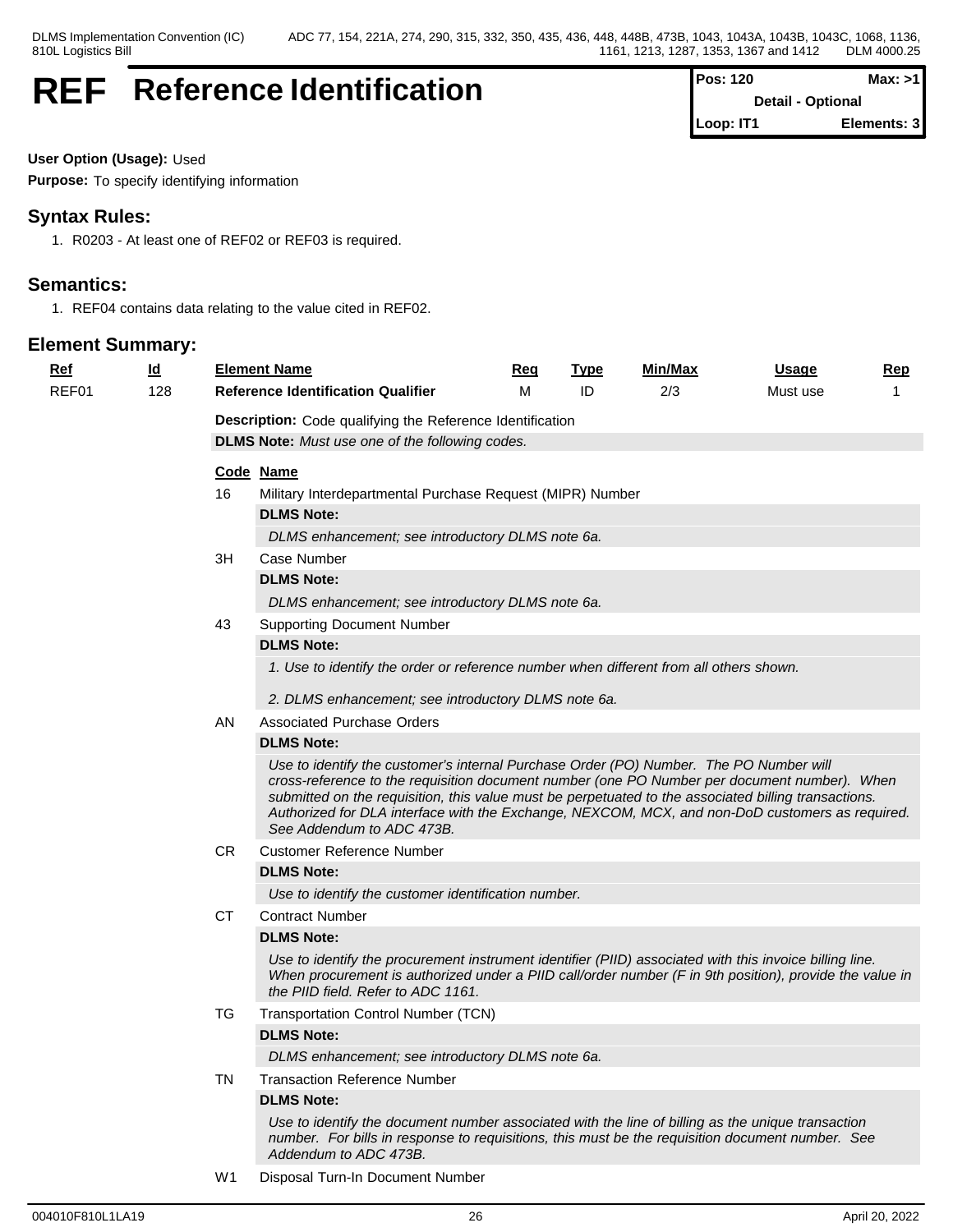|          |      | Code Name                                                                                                                                          |          |      |      |          |  |
|----------|------|----------------------------------------------------------------------------------------------------------------------------------------------------|----------|------|------|----------|--|
|          |      | <b>DLMS Note:</b>                                                                                                                                  |          |      |      |          |  |
|          |      | DLMS enhancement; see introductory DLMS note 6a.                                                                                                   |          |      |      |          |  |
| REF02    | 127  | <b>Reference Identification</b>                                                                                                                    | $\times$ | AN   | 1/30 | Used     |  |
|          |      | Description: Reference information as defined for a particular Transaction Set or as specified by the Reference<br><b>Identification Qualifier</b> |          |      |      |          |  |
| REF04    | C040 | Reference Identifier                                                                                                                               | O        | Comp |      | Used     |  |
|          |      | Description: To identify one or more reference numbers or identification numbers as specified by the Reference<br>Qualifier                        |          |      |      |          |  |
| REF04-01 | 128  | <b>Reference Identification Qualifier</b>                                                                                                          | M        | ID   | 2/3  | Must use |  |
|          |      | Description: Code qualifying the Reference Identification                                                                                          |          |      |      |          |  |
|          |      | Code Name                                                                                                                                          |          |      |      |          |  |
|          |      | W <sub>8</sub><br>Suffix                                                                                                                           |          |      |      |          |  |
|          |      | <b>DLMS Note:</b>                                                                                                                                  |          |      |      |          |  |
|          |      | Use in conjunction with REF01 code TN to identify the transaction number suffix for a quantity less than<br>the original quantity.                 |          |      |      |          |  |
| REF04-02 | 127  | <b>Reference Identification</b>                                                                                                                    | M        | AN   | 1/30 | Must use |  |
|          |      | Description: Reference information as defined for a particular Transaction Set or as specified by the Reference<br><b>Identification Qualifier</b> |          |      |      |          |  |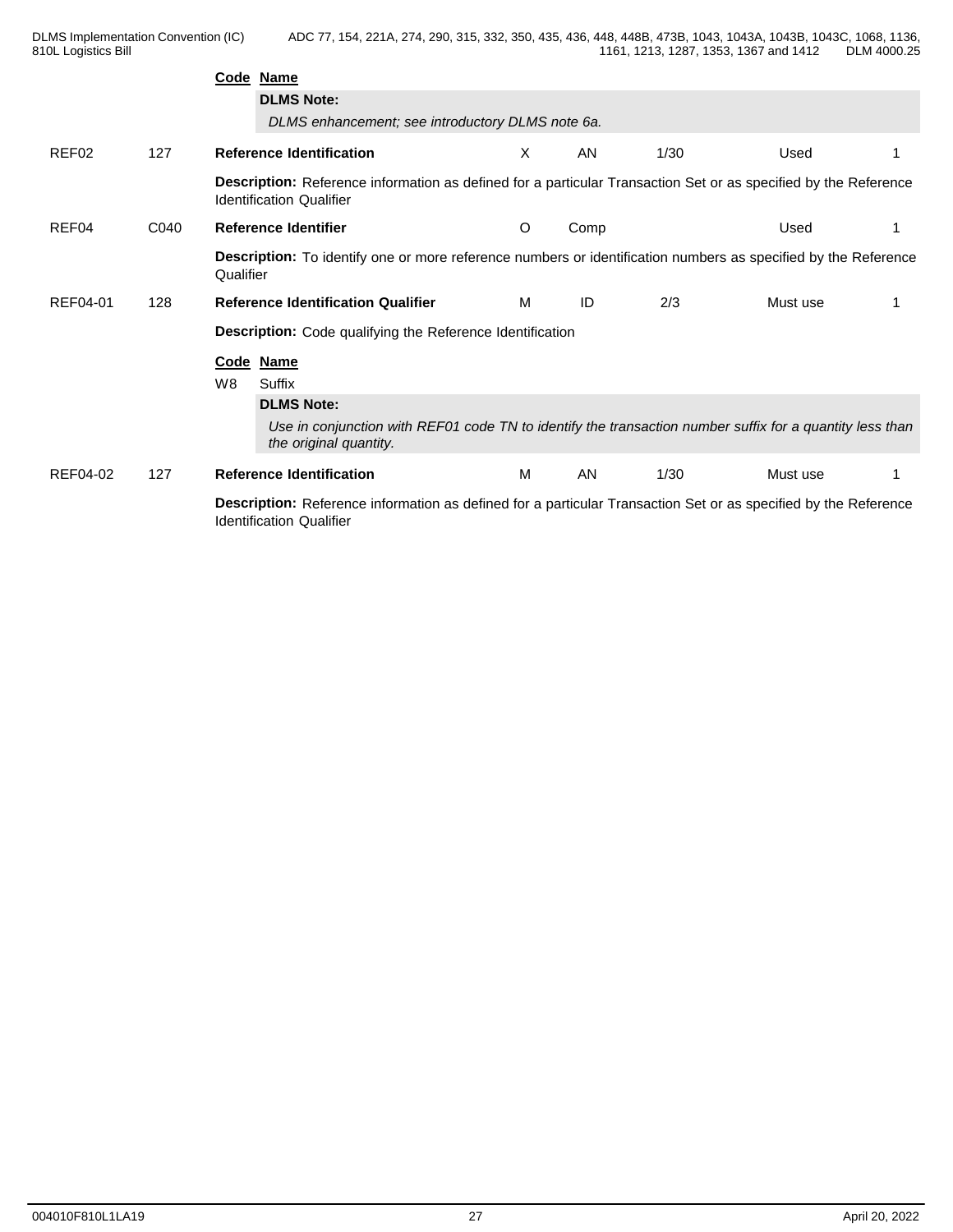## **DTM** Date/Time Reference

| Pos: 150  | Max: 10                  |
|-----------|--------------------------|
|           | <b>Detail - Optional</b> |
| Loop: IT1 | Elements: 2              |

**User Option (Usage):** Used

**Purpose:** To specify pertinent dates and times

## **Syntax Rules:**

- 1. R020305 At least one of DTM02, DTM03 or DTM05 is required.
- 2. C0403 If DTM04 is present, then DTM03 is required.
- 3. P0506 If either DTM05 or DTM06 is present, then the other is required.

## **DLMS Note:**

*Use one or more iterations of this 2/DTM/150 segment to identify dates associated with the transaction.*

| <b>Ref</b><br>DTM01 | $\underline{\mathsf{Id}}$<br>374 |             | <b>Element Name</b><br><b>Date/Time Qualifier</b>                                                                                                      | Req<br>M | <b>Type</b><br>ID | Min/Max<br>3/3 | <b>Usage</b><br>Must use | Rep<br>-1 |
|---------------------|----------------------------------|-------------|--------------------------------------------------------------------------------------------------------------------------------------------------------|----------|-------------------|----------------|--------------------------|-----------|
|                     |                                  |             | Description: Code specifying type of date or time, or both date and time                                                                               |          |                   |                |                          |           |
|                     |                                  | 011<br>035  | Code Name<br>Shipped<br><b>DLMS Note:</b><br>1. Use to identify the shipment date.<br>2. DLMS enhancement; see introductory DLMS note 6a.<br>Delivered |          |                   |                |                          |           |
|                     |                                  | 168         | <b>DLMS Note:</b><br>Use to identify the delivery date (actual or constructive).<br>Release<br><b>DLMS Note:</b>                                       |          |                   |                |                          |           |
|                     |                                  | 231         | Use to identify the drop from inventory date.<br>Progress Payment<br><b>DLMS Note:</b><br>Use to identify the progress payment bill date.              |          |                   |                |                          |           |
|                     |                                  | 306<br>315  | Adjustment Effective Date<br>Offset<br><b>DLMS Note:</b><br>Use to identify the progress payment recoupment date.                                      |          |                   |                |                          |           |
|                     |                                  | 324         | Returned<br><b>DLMS Note:</b><br>Use to identify the materiel return to inventory date.                                                                |          |                   |                |                          |           |
|                     |                                  | 548         | Date of Advance<br><b>DLMS Note:</b><br>1. Use to indicate the date of an advanced payment.<br>2. DLMS enhancement; see introductory DLMS note 6a.     |          |                   |                |                          |           |
| DTM02               | 373                              | <b>Date</b> |                                                                                                                                                        | X        | DT                | 8/8            | Used                     |           |
|                     |                                  |             | Description: Date expressed as CCYYMMDD                                                                                                                |          |                   |                |                          |           |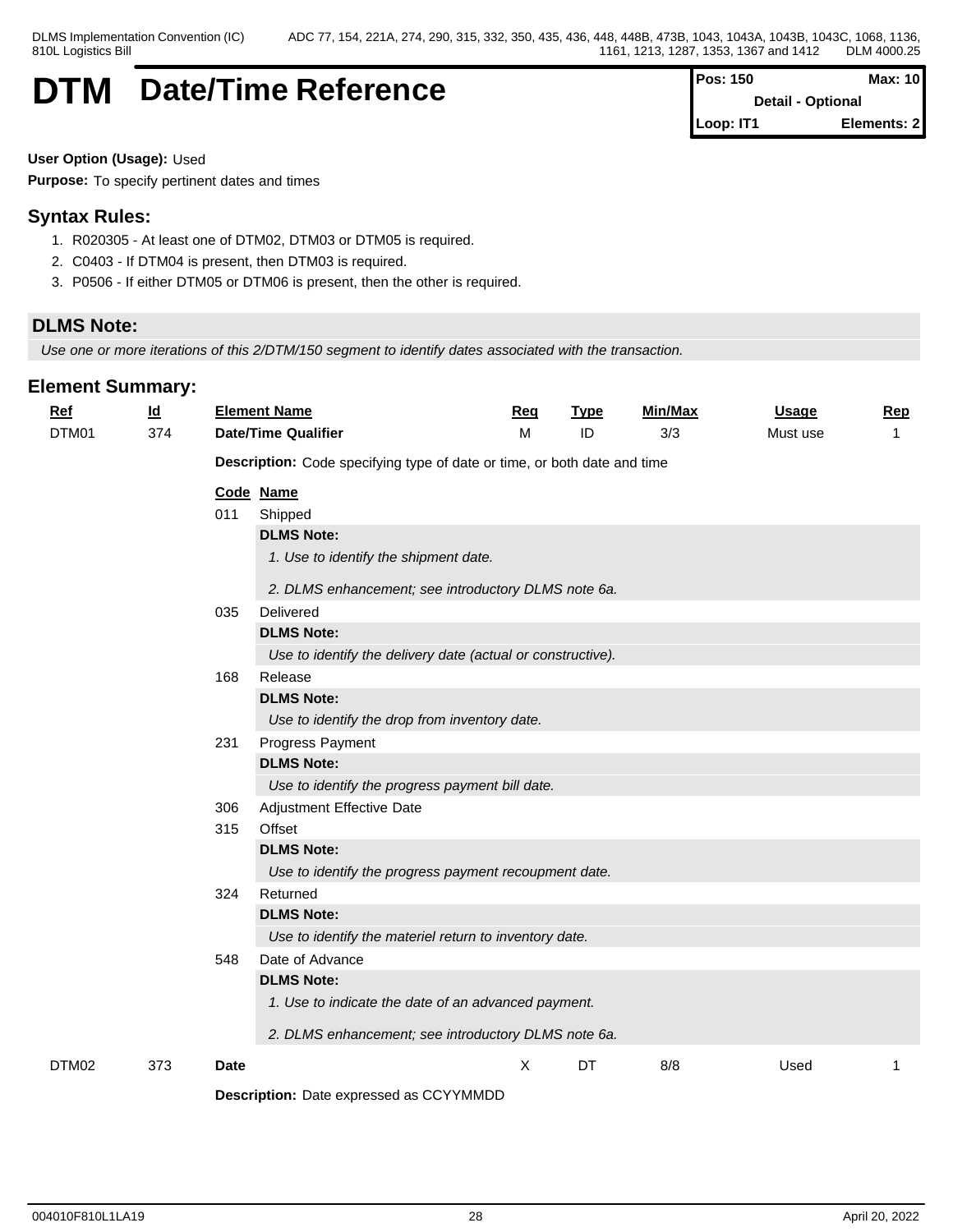## $CAD$  **Carrier Detail**

| <b>IPos: 160</b>         | Max: >11    |
|--------------------------|-------------|
| <b>Detail - Optional</b> |             |
| Loop: IT1                | Elements: 2 |

**User Option (Usage):** Used

**Purpose:** To specify transportation details for the transaction

## **Syntax Rules:**

- 1. R0504 At least one of CAD05 or CAD04 is required.
- 2. C0708 If CAD07 is present, then CAD08 is required.

### **DLMS Note:**

*Must use for Security Assistance Transactions.*

| <u>Ref</u>        | $\underline{\mathsf{Id}}$ | <b>Element Name</b>                                                                                                                  | Rea | Type | Min/Max | Usage | $\mathbf{Rep}$ |
|-------------------|---------------------------|--------------------------------------------------------------------------------------------------------------------------------------|-----|------|---------|-------|----------------|
| CAD <sub>01</sub> | 91                        | <b>Transportation Method/Type Code</b>                                                                                               |     | ID   | 1/2     | Used  |                |
|                   |                           | <b>Description:</b> Code specifying the method or type of transportation for the shipment                                            |     |      |         |       |                |
|                   |                           | DLMS Note: DLMS users see the Transportation Method/Type Code Conversion Guide for available codes.                                  |     |      |         |       |                |
| CAD <sub>05</sub> | 387                       | Routing                                                                                                                              |     | AN   | 1/35    | Used  |                |
|                   |                           | <b>Description:</b> Free-form description of the routing or requested routing for shipment, or the originating carrier's<br>identity |     |      |         |       |                |
|                   |                           | <b>DLMS Note:</b> Use Code "Z" for this data element to satisfy mandatory X12 syntax requirements.                                   |     |      |         |       |                |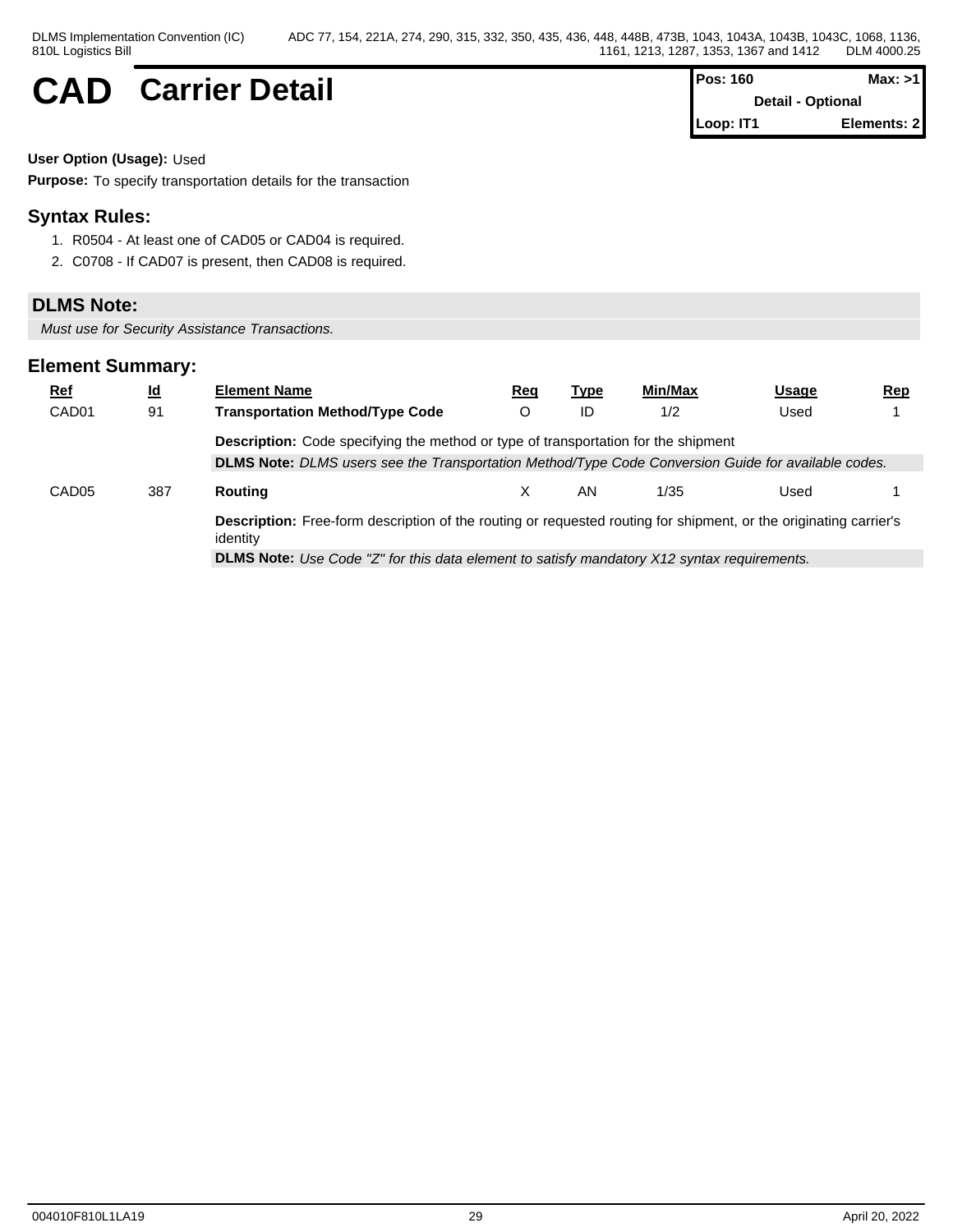## **SAC Service, Promotion, Allowance, or Charge Information**

| Pos: 180  | Max: 1                   |
|-----------|--------------------------|
|           | <b>Detail - Optional</b> |
| Loop: SAC | Elements: 3              |

## **User Option (Usage):** Used

**Purpose:** To request or identify a service, promotion, allowance, or charge; to specify the amount or percentage for the service, promotion, allowance, or charge

## **Syntax Rules:**

- 1. R0203 At least one of SAC02 or SAC03 is required.
- 2. P0304 If either SAC03 or SAC04 is present, then the other is required.
- 3. P0607 If either SAC06 or SAC07 is present, then the other is required.
- 4. P0910 If either SAC09 or SAC10 is present, then the other is required.
- 5. C1110 If SAC11 is present, then SAC10 is required.
- 6. L130204 If SAC13 is present, then at least one of SAC02 or SAC04 is required.
- 7. C1413 If SAC14 is present, then SAC13 is required.
- 8. C1615 If SAC16 is present, then SAC15 is required.

## **Semantics:**

- 1. If SAC01 is "A" or "C", then at least one of SAC05, SAC07, or SAC08 is required.
- 2. SAC05 is the total amount for the service, promotion, allowance, or charge.
- 3. If SAC05 is present with SAC07 or SAC08, then SAC05 takes precedence.
- 4. SAC08 is the allowance or charge rate per unit.
- 5. SAC10 and SAC11 is the quantity basis when the allowance or charge quantity is different from the purchase order or invoice quantity.
- 6. SAC10 and SAC11 used together indicate a quantity range, which could be a dollar amount, that is applicable to service, promotion, allowance, or charge.
- 7. SAC13 is used in conjunction with SAC02 or SAC04 to provide a specific reference number as identified by the code used.
- 8. SAC14 is used in conjunction with SAC13 to identify an option when there is more than one option of the promotion.
- 9. SAC16 is used to identify the language being used in SAC15.

### **Comments:**

- 1. SAC04 may be used to uniquely identify the service, promotion, allowance, or charge. In addition, it may be used in conjunction to further the code in SAC02.
- 2. In some business applications, it is necessary to advise the trading partner of the actual dollar amount that a particular allowance, charge, or promotion was based on to reduce ambiguity. This amount is commonly referred to as "Dollar Basis Amount". It is represented in the SAC segment in SAC10 using the qualifier "DO" - Dollars in SAC09.

| <u>Ref</u>        | <u>ld</u> | <b>Element Name</b>                                                                       | Req | <b>Type</b> | Min/Max | Usage    | Rep |
|-------------------|-----------|-------------------------------------------------------------------------------------------|-----|-------------|---------|----------|-----|
| SAC01             | 248       | <b>Allowance or Charge Indicator</b>                                                      | M   | ID          | 1/1     | Must use |     |
|                   |           | <b>Description:</b> Code which indicates an allowance or charge for the service specified |     |             |         |          |     |
|                   |           | DLMS Note: DLMS enhancement; see introductory DLMS note 6a.                               |     |             |         |          |     |
|                   |           | Code Name                                                                                 |     |             |         |          |     |
|                   |           | Allowance<br>A                                                                            |     |             |         |          |     |
|                   |           | C<br>Charge                                                                               |     |             |         |          |     |
| SAC <sub>02</sub> | 1300      | Service, Promotion, Allowance, or<br><b>Charge Code</b>                                   | X   | ID          | 4/4     | Used     |     |
|                   |           | Description: Code identifying the service, promotion, allowance, or charge                |     |             |         |          |     |
|                   |           | Code Name                                                                                 |     |             |         |          |     |
|                   |           | Adjustments<br>A170                                                                       |     |             |         |          |     |
|                   |           | <b>DLMS Note:</b>                                                                         |     |             |         |          |     |
|                   |           | Use only to identify an adjustment not specified by any other code.                       |     |             |         |          |     |
|                   |           | C300<br>Discount - Special                                                                |     |             |         |          |     |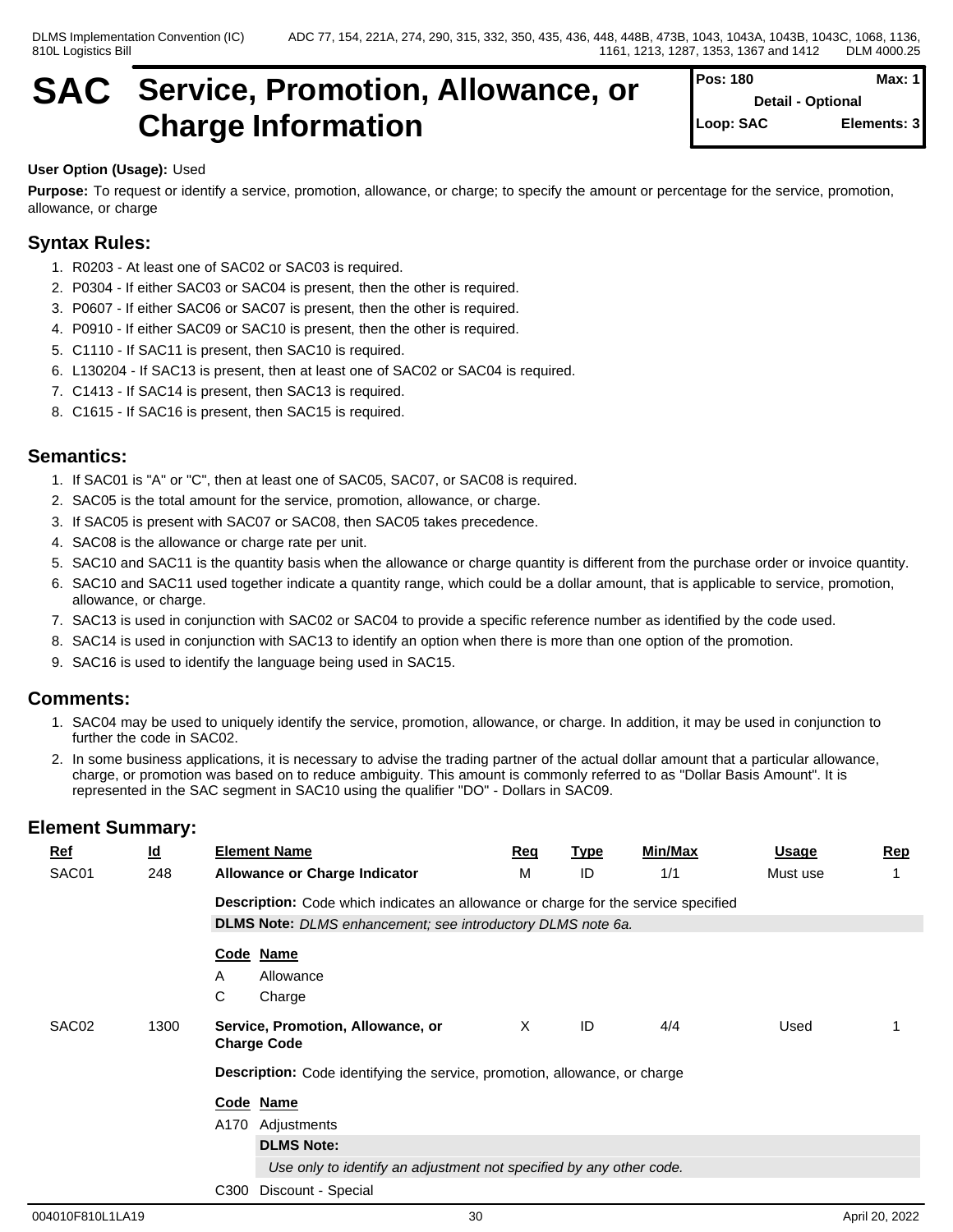|       |     | Code Name |                                          |   |                |      |      |  |
|-------|-----|-----------|------------------------------------------|---|----------------|------|------|--|
|       |     |           | <b>DLMS Note:</b>                        |   |                |      |      |  |
|       |     |           | Use for cash discounts.                  |   |                |      |      |  |
|       |     |           | C930 Export Shipping Charge              |   |                |      |      |  |
|       |     |           | D350 Goods and Services Credit Allowance |   |                |      |      |  |
|       |     |           | <b>DLMS Note:</b>                        |   |                |      |      |  |
|       |     |           | Use for retail loss allowances.          |   |                |      |      |  |
|       |     | F060      | Other Accessorial Service Charge         |   |                |      |      |  |
|       |     |           | <b>DLMS Note:</b>                        |   |                |      |      |  |
|       |     |           | Use for accessorial costs.               |   |                |      |      |  |
|       |     |           | F560 Premium Transportation              |   |                |      |      |  |
|       |     |           | F650 Preparation                         |   |                |      |      |  |
|       |     |           | <b>DLMS Note:</b>                        |   |                |      |      |  |
|       |     |           | Use for packing, crating, and handling.  |   |                |      |      |  |
|       |     |           | F670 Price and Marketing Allowance       |   |                |      |      |  |
|       |     |           | <b>DLMS Note:</b>                        |   |                |      |      |  |
|       |     |           | Use for sales price reductions.          |   |                |      |      |  |
|       |     | 1170      | <b>Trade Discount</b>                    |   |                |      |      |  |
|       |     | 1260      | <b>Transportation Direct Billing</b>     |   |                |      |      |  |
|       |     |           | <b>DLMS Note:</b>                        |   |                |      |      |  |
|       |     |           | Use for non-premium transportation.      |   |                |      |      |  |
| SAC05 | 610 | Amount    |                                          | O | N <sub>2</sub> | 1/15 | Used |  |
|       |     |           | <b>Description: Monetary amount</b>      |   |                |      |      |  |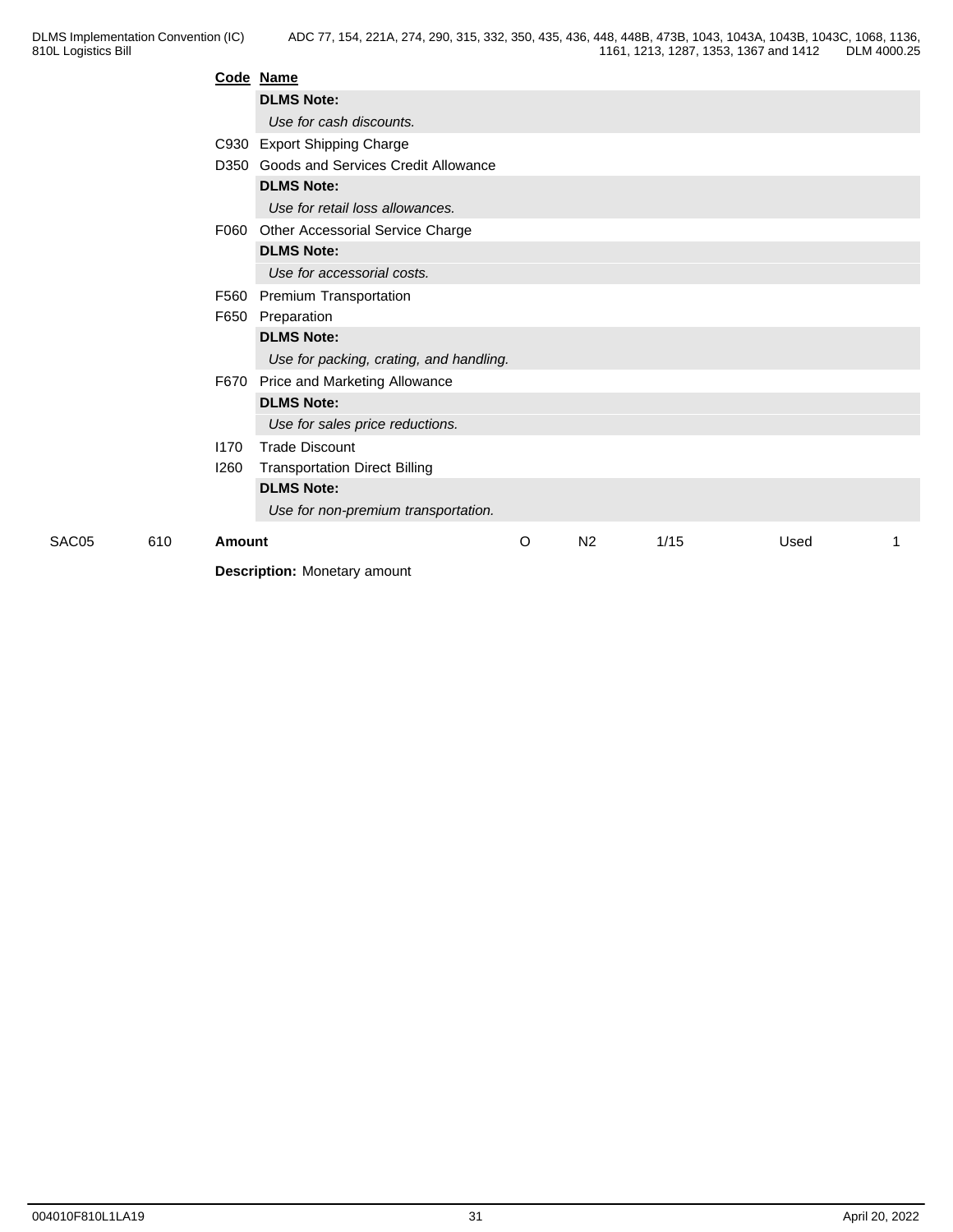### **User Option (Usage):** Used

**Purpose:** To identify a party by type of organization, name, and code

## **Syntax Rules:**

- 1. R0203 At least one of N102 or N103 is required.
- 2. P0304 If either N103 or N104 is present, then the other is required.

### **Comments:**

- 1. This segment, used alone, provides the most efficient method of providing organizational identification. To obtain this efficiency the "ID Code" (N104) must provide a key to the table maintained by the transaction processing party.
- 2. N105 and N106 further define the type of entity in N101.

## **DLMS Note:**

*1. Use the 2/N1/240 loop as needed to identify the organization to receive the product.*

*2. The following codes are authorized.*

|                  | <u>ld</u> | <b>Element Name</b>                                                                                          | Rea                                                 | <b>Type</b> | <b>Min/Max</b> | Usage    | <u>Rep</u> |  |  |  |  |
|------------------|-----------|--------------------------------------------------------------------------------------------------------------|-----------------------------------------------------|-------------|----------------|----------|------------|--|--|--|--|
| N <sub>101</sub> | 98        | <b>Entity Identifier Code</b>                                                                                | M                                                   | ID          | 2/3            | Must use | 1          |  |  |  |  |
|                  |           | Description: Code identifying an organizational entity, a physical location, property or an individual       |                                                     |             |                |          |            |  |  |  |  |
|                  |           | <b>DLMS Note:</b> The following codes are authorized.                                                        |                                                     |             |                |          |            |  |  |  |  |
|                  |           | Code Name                                                                                                    |                                                     |             |                |          |            |  |  |  |  |
|                  |           | <b>OB</b><br>Ordered By                                                                                      |                                                     |             |                |          |            |  |  |  |  |
|                  |           | <b>DLMS Note:</b>                                                                                            |                                                     |             |                |          |            |  |  |  |  |
|                  |           | 1. Use to identify the requisitioner, ordering, or turn-in activity when different from the billed activity. |                                                     |             |                |          |            |  |  |  |  |
|                  |           |                                                                                                              | 2. DLMS enhancement; see introductory DLMS note 6a. |             |                |          |            |  |  |  |  |
|                  |           | <b>ST</b><br>Ship To                                                                                         |                                                     |             |                |          |            |  |  |  |  |
|                  |           | <b>DLMS Note:</b>                                                                                            |                                                     |             |                |          |            |  |  |  |  |
|                  |           | Use to identify the organization to receive the product if other than the billed organization.               |                                                     |             |                |          |            |  |  |  |  |
| N <sub>103</sub> | 66        | <b>Identification Code Qualifier</b>                                                                         | X                                                   | ID          | 1/2            | Used     |            |  |  |  |  |
|                  |           |                                                                                                              |                                                     |             |                |          |            |  |  |  |  |
|                  |           | Description: Code designating the system/method of code structure used for Identification Code (67)          |                                                     |             |                |          |            |  |  |  |  |
|                  |           | Code Name                                                                                                    |                                                     |             |                |          |            |  |  |  |  |
|                  |           | D-U-N-S Number, Dun & Bradstreet                                                                             |                                                     |             |                |          |            |  |  |  |  |
|                  |           | <b>DLMS Note:</b>                                                                                            |                                                     |             |                |          |            |  |  |  |  |
|                  |           | DLMS enhancement; see introductory DLMS note 6a.                                                             |                                                     |             |                |          |            |  |  |  |  |
|                  |           | 9<br>D-U-N-S+4, D-U-N-S Number with Four Character Suffix                                                    |                                                     |             |                |          |            |  |  |  |  |
|                  |           | <b>DLMS Note:</b>                                                                                            |                                                     |             |                |          |            |  |  |  |  |
|                  |           | DLMS enhancement; see introductory DLMS note 6a.                                                             |                                                     |             |                |          |            |  |  |  |  |
|                  |           | Department of Defense Routing Identifier Code (RIC)<br>M4                                                    |                                                     |             |                |          |            |  |  |  |  |
| N <sub>104</sub> | 67        | <b>Identification Code</b>                                                                                   | Χ                                                   | AN          | 2/80           | Used     | 1          |  |  |  |  |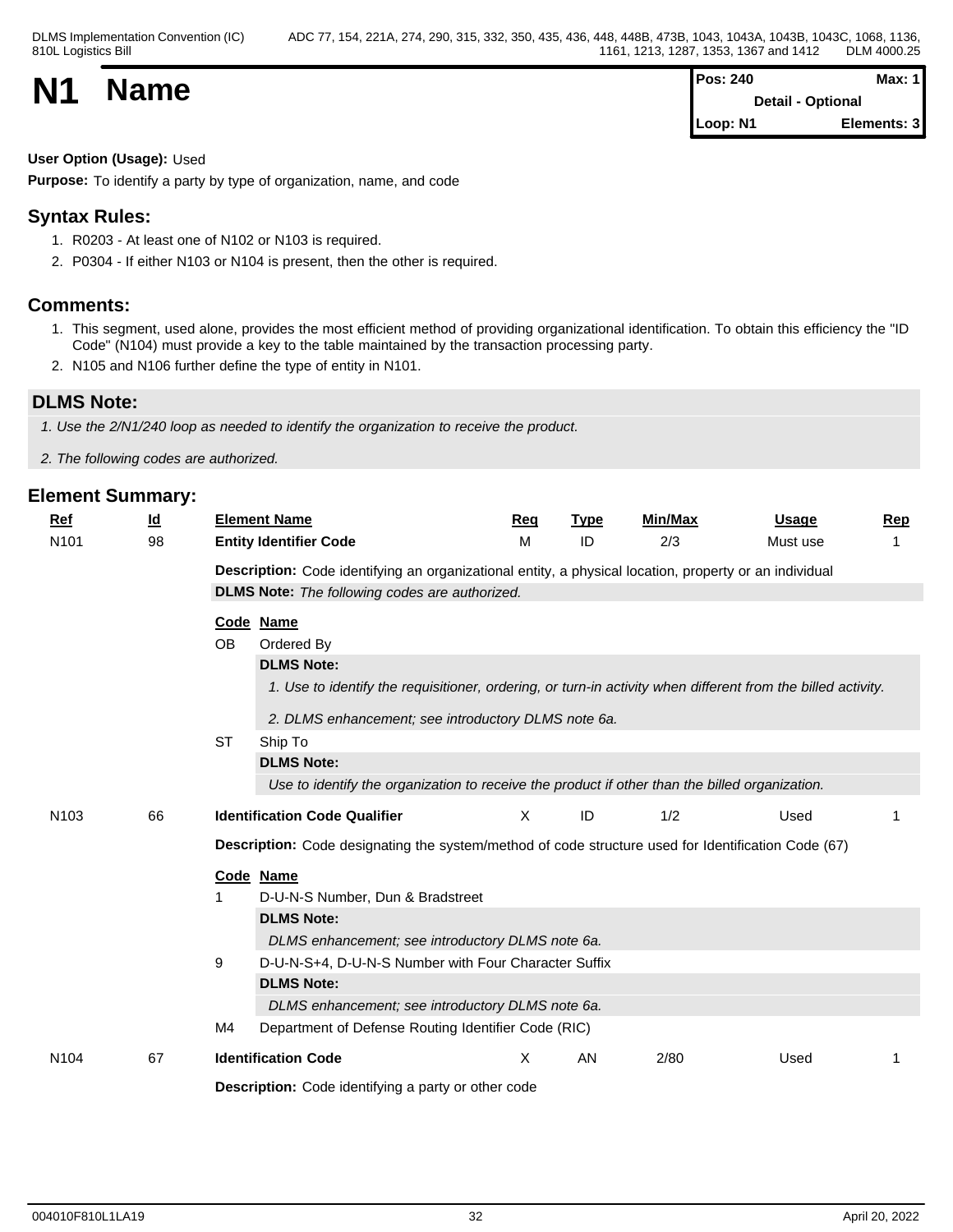## **LM** Code Source Information  $\vert$ <sup>F</sup>

| Pos: 300 | Max: $1$                 |
|----------|--------------------------|
|          | <b>Detail - Optional</b> |
| Loop: LM | Elements: 1              |

**User Option (Usage):** Used

**Purpose:** To transmit standard code list identification information

## **Comments:**

1. LM02 identifies the applicable industry code list source information.

## **DLMS Note:**

*Must use this 2/LM/300 loop to identify information maintained in Department or Agency documentation.*

## **Element Summary:**

| <u>Ref</u> | <u>ld</u> | Element Name                                                              | Red | Tvpe | Min/Max | <u>Usage</u> | <u>Rep</u> |
|------------|-----------|---------------------------------------------------------------------------|-----|------|---------|--------------|------------|
| LM01       | 559       | <b>Agency Qualifier Code</b>                                              |     |      | 2/2     | Must use     |            |
|            |           | <b>Description:</b> Code identifying the agency assigning the code values |     |      |         |              |            |

**Code Name**

DF Department of Defense (DoD)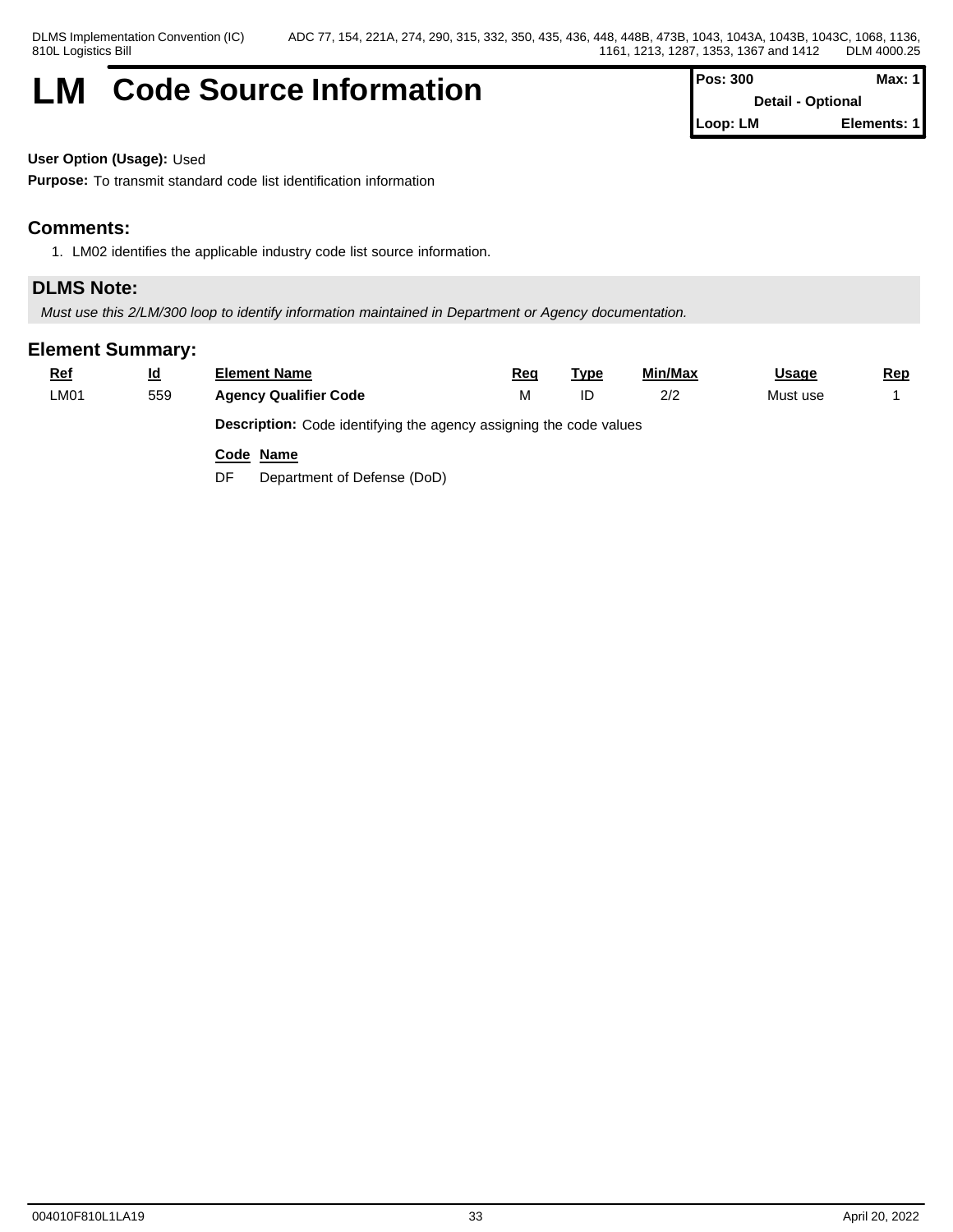

| Max: 100<br><sup>2</sup> os: 310 |                    |
|----------------------------------|--------------------|
|                                  | Detail - Mandatory |
| -oop: LM                         | Elements: 2        |

#### **User Option (Usage):** Must use

**Purpose:** Code to transmit standard industry codes

## **Syntax Rules:**

1. C0102 - If LQ01 is present, then LQ02 is required.

## **DLMS Note:**

*Use to identify codes, as appropriate, consistent with management information requirements.*

| <b>Ref</b> | $\underline{\mathsf{Id}}$ |                                                       | <b>Element Name</b>                                                                                                                  | Req | <b>Type</b> | Min/Max | <b>Usage</b> | <b>Rep</b> |  |  |  |
|------------|---------------------------|-------------------------------------------------------|--------------------------------------------------------------------------------------------------------------------------------------|-----|-------------|---------|--------------|------------|--|--|--|
| LQ01       | 1270                      |                                                       | <b>Code List Qualifier Code</b>                                                                                                      | O   | ID          | 1/3     | Used         |            |  |  |  |
|            |                           |                                                       | Description: Code identifying a specific industry code list                                                                          |     |             |         |              |            |  |  |  |
|            |                           | <b>DLMS Note:</b> The following codes are authorized. |                                                                                                                                      |     |             |         |              |            |  |  |  |
|            |                           |                                                       | Code Name                                                                                                                            |     |             |         |              |            |  |  |  |
|            |                           | 0                                                     | Document Identification Code                                                                                                         |     |             |         |              |            |  |  |  |
|            |                           |                                                       | <b>DLMS Note:</b>                                                                                                                    |     |             |         |              |            |  |  |  |
|            |                           |                                                       | 1. The DLSS DIC is retained in the DLMS to facilitate transaction conversion in a mixed DLSS/DLMS                                    |     |             |         |              |            |  |  |  |
|            |                           |                                                       | environment. Continued support of the DIC in a full DLMS environment will be assessed at a future<br>date.                           |     |             |         |              |            |  |  |  |
|            |                           |                                                       | 2. Future streamlined data; see introductory DLMS note 6c.                                                                           |     |             |         |              |            |  |  |  |
|            |                           | 36                                                    | Air Terminal Identifier Code                                                                                                         |     |             |         |              |            |  |  |  |
|            |                           | 37                                                    | Water Terminal Identifier Code                                                                                                       |     |             |         |              |            |  |  |  |
|            |                           | 54                                                    | Type of Bill Code                                                                                                                    |     |             |         |              |            |  |  |  |
|            |                           |                                                       | <b>DLMS Note:</b>                                                                                                                    |     |             |         |              |            |  |  |  |
|            |                           |                                                       | Use to indicate the billing purpose.                                                                                                 |     |             |         |              |            |  |  |  |
|            |                           | 57                                                    | Delivery Source Code                                                                                                                 |     |             |         |              |            |  |  |  |
|            |                           |                                                       | <b>DLMS Note:</b>                                                                                                                    |     |             |         |              |            |  |  |  |
|            |                           |                                                       | Use to identify FMS shipment information.                                                                                            |     |             |         |              |            |  |  |  |
|            |                           | 58                                                    | <b>Transportation Bill Code</b>                                                                                                      |     |             |         |              |            |  |  |  |
|            |                           |                                                       | <b>DLMS Note:</b>                                                                                                                    |     |             |         |              |            |  |  |  |
|            |                           |                                                       | Use to identify FMS customer below-the-line transportation cost billing information.                                                 |     |             |         |              |            |  |  |  |
|            |                           | 59                                                    | Stock Fund or Non-stock Fund Code                                                                                                    |     |             |         |              |            |  |  |  |
|            |                           |                                                       | <b>DLMS Note:</b>                                                                                                                    |     |             |         |              |            |  |  |  |
|            |                           |                                                       | Use to identify the appropriation or a stock fund for FMS transactions.                                                              |     |             |         |              |            |  |  |  |
|            |                           | 60                                                    | General Services Administration (GSA) Customer Supply Center Number Code                                                             |     |             |         |              |            |  |  |  |
|            |                           | 61                                                    | Information Indicator Code                                                                                                           |     |             |         |              |            |  |  |  |
|            |                           | 67                                                    | Type of Assistance Code                                                                                                              |     |             |         |              |            |  |  |  |
|            |                           |                                                       | <b>DLMS Note:</b>                                                                                                                    |     |             |         |              |            |  |  |  |
|            |                           |                                                       | For SA transactions, use when the coded address in the transaction number does not identify the type<br>of assistance and financing. |     |             |         |              |            |  |  |  |
|            |                           | 78                                                    | Project Code                                                                                                                         |     |             |         |              |            |  |  |  |
|            |                           |                                                       | <b>DLMS Note:</b>                                                                                                                    |     |             |         |              |            |  |  |  |
|            |                           |                                                       | Use to identify special programs, exercises, projects, operations, and other purposes.                                               |     |             |         |              |            |  |  |  |
|            |                           | 79                                                    | <b>Priority Designator Code</b>                                                                                                      |     |             |         |              |            |  |  |  |
|            |                           | 89                                                    | Cooperative Logistics Program Support Code                                                                                           |     |             |         |              |            |  |  |  |
|            |                           |                                                       | <b>DLMS Note:</b>                                                                                                                    |     |             |         |              |            |  |  |  |
|            |                           |                                                       | For FMS transactions, must use to identify programmed, nonprogrammed, and termination/drawdown<br>requirements.                      |     |             |         |              |            |  |  |  |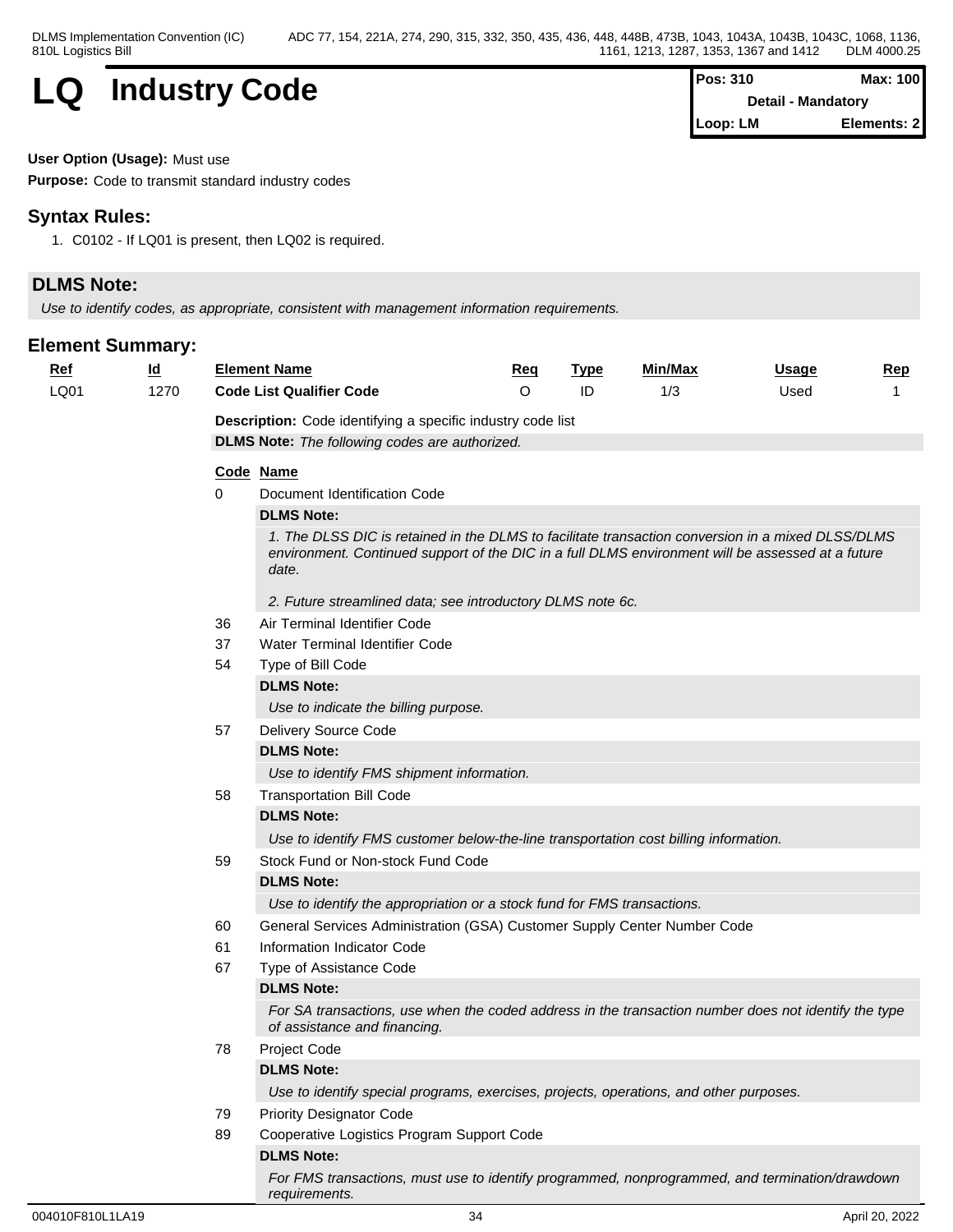#### **Code Name**

#### 94 Identification Code

#### **DLMS Note:**

*Must use in FMS transactions to identify the customer country's requisitioning Service Code: B, D, K, P, or T. This is the SA program Customer Service Designator (codes derived from Qualifier 71, Service and Agency Code).*

*A data maintenance action was approved in version 5010. The approved code/name is "CSD - Customer Service Designator".*

95 Offer and Release Option Code

#### **DLMS Note:**

*For FMS transactions, must use to advise the supply source of the type of notice required prior to shipping the materiel.*

97 Ultimate Recipient Code

#### **DLMS Note:**

*Use to identify the buyer of DoD materiel to allow full payment for materiel supplied to a non-DoD customer.*

A2 Customer Within Country Code

#### **DLMS Note:**

*For SA transactions, use when the coded address in the transaction number does not identify the customer-within-country.*

A3 Delivery Term Code

#### **DLMS Note:**

*For FMS transactions, use when the coded address in the transaction number does not identify the delivery term.*

#### A5 Subcase Number

#### **DLMS Note:**

*Use in FMS transactions based on Service requirements.*

#### A6 Freight Forwarder Number

#### **DLMS Note:**

*Must use in FMS transactions to identify the country representative or freight forwarder to receive shipments and documentation.*

A7 Record Control Number

#### **DLMS Note:**

*Must use in MAP/GA transactions to identify the program line item number.*

A8 Program Year Code

#### **DLMS Note:**

*Must use in MAP/GA transactions to indicate the program year in which the requisitioned item was approved and funded.*

A9 Supplemental Data

#### **DLMS Note:**

*1. Use only for intra-service or agency transactions to identify service or agency-unique data as required.*

- *2. Use to identify supplemental address/data.*
- *3. Future streamlined data; see introductory DLMS note 6c.*

#### AJ Utilization Code

#### **DLMS Note:**

- *1. Use to identify a specialized purpose for which the requisition is submitted.*
- *2. Under DLSS, this is the first position of the document serial number.*
- *3. DLMS enhancement; see introductory DLMS note 6a.*
- AL Special Requirements Code

#### **DLMS Note:**

*1. Under DLSS, this is carried in the required delivery date field.*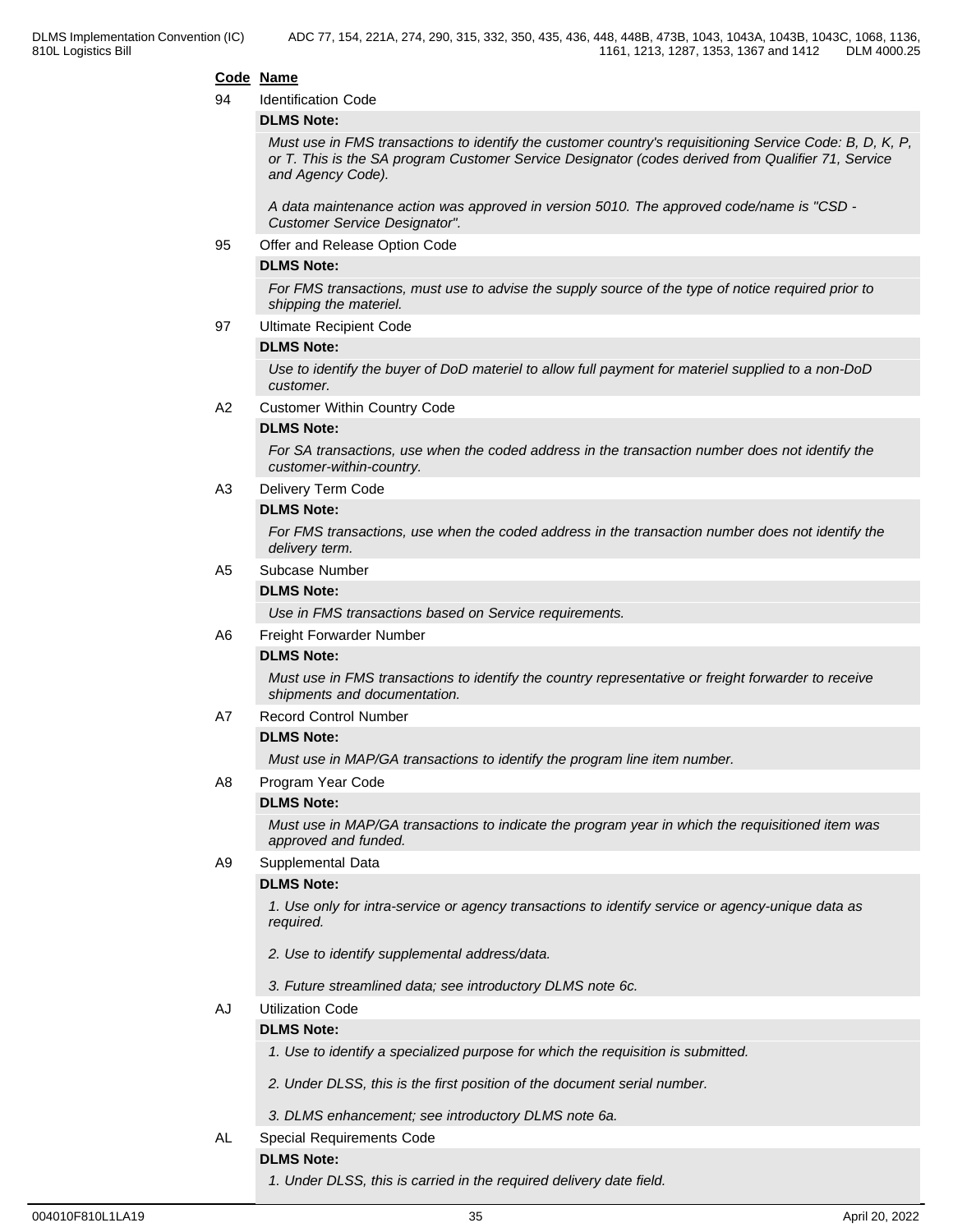#### **Code Name**

*2. DLMS enhancement; see introductory DLMS note 6a.*

CF Major Force Program Code

#### **DLMS Note:**

*Use only for into plane issues to identify the major force program of the organization involved in into plane refueling bills.*

#### CG Aircraft Mission Design Series Code

#### **DLMS Note:**

*Use only for into plane issues.*

CH Type of Issue Code

#### **DLMS Note:**

*Use only for into plane issues.*

#### DE Signal Code

#### DG Fund Code

#### **DLMS Note:**

*Fund Code is retained in 2/LQ01/310. Discrete DoD SLOA/Accounting Classification is provided in 2/FA2/360. Refer to ADC 1043.*

GQ Group Qualifier Code

#### **DLMS Note:**

*Use to identify the MMAC for NSNs to be managed by a specific manager (i.e., system, program, aggregation, selected FSC, technology group). This is an Air Force-unique data element, meaningful to the Air Force only. Non-Air Force Components perpetuate without action.*

*A data maintenance action was approved in version 5010. The approved code/name is "MAC-Material Management Aggregation code". The code source is identified as the Air Force Manual (AFMAN) 23-110, Volumes 1 and 2.*

#### COG Cognizance Symbol

#### **DLMS Note:**

*Use to identify the materiel cognizance symbol (COG) of the end item. Indicate NSL for non-stock numbered listed items. This is a Navy-unique data element meaningful to Navy only; Non-Navy Components are to perpetuate without action.*

IMC Item Management Code

#### **DLMS Note:**

*Use to identify the Item Management code (IMC) for integrated materiel management. This is a Navy-unique data element meaningful to Navy only; Non-Navy Components are to perpetuate without action.*

#### MCC Material Control Code

#### **DLMS Note:**

*Use to identify the Material Control Code (MCC) for special inventory reporting. This is a Navy-unique data element meaningful to Navy only; Non-Navy Components are to perpetuate without action.*

#### SEC Stock Exchange Code

#### **DLMS Note:**

*Use to identify the Exchange Pricing Indicator for intra-Army and intra-Navy transactions to identify that the Customer and NIIN on the transaction are Exchange Pricing relevant. When applicable, cite code value EP (Exchange Pricing). Refer to ADC 274 and 332.*

*A data maintenance action was approved in version 6010. The approved code/name is "EPI – Exchange Pricing Indicator".*

SMI Special Material Identification Code

#### **DLMS Note:**

*Use to identify the Special Material Identification Code (SMIC) for an end item. This is a Navy-unique data element meaningful to Navy only; Non-Navy Components are to perpetuate without action.*

#### LQ02 1271 **Industry Code** X AN 1/30 Used 1

**Description:** Code indicating a code from a specific industry code list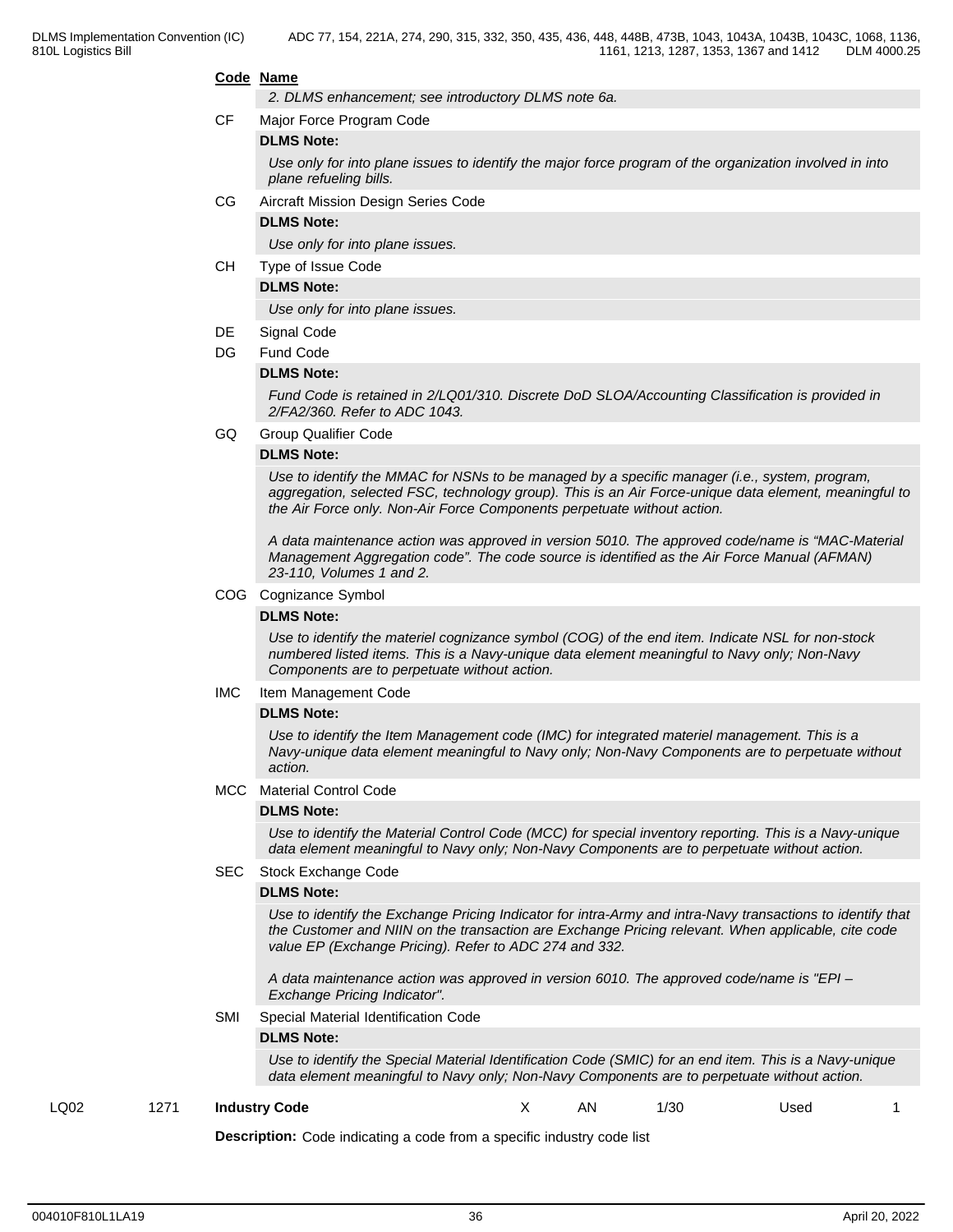## **FA1** Type of Financial Accounting Data

| Pos: 350                 | Max: $1$    |
|--------------------------|-------------|
| <b>Detail - Optional</b> |             |
| Loop: FA1                | Elements: 1 |

## **User Option (Usage):** Used

**Purpose:** To specify the organization controlling the content of the accounting citation, and the purpose associated with the accounting citation

## **Semantics:**

- 1. FA101 Identifies the organization controlling the assignment of financial accounting information.
- 2. FA102 Identifies the purpose of the accounting allowance or charge information.

## **DLMS Note:**

*The FA1 loop is used to provide SLOA data for the detail bills in the FA2 segment. See introductory DLMS note 6e.*

| $Ref$ | $\underline{\mathsf{Id}}$                                                                                                                                                                                                                              |     | <b>Element Name</b>                                                                                                             | Req | <b>Type</b> | Min/Max | Usage    | Rep |
|-------|--------------------------------------------------------------------------------------------------------------------------------------------------------------------------------------------------------------------------------------------------------|-----|---------------------------------------------------------------------------------------------------------------------------------|-----|-------------|---------|----------|-----|
| FA101 | 559                                                                                                                                                                                                                                                    |     | <b>Agency Qualifier Code</b>                                                                                                    | М   | ID          | 2/2     | Must use |     |
|       |                                                                                                                                                                                                                                                        |     | <b>Description:</b> Code identifying the agency assigning the code values                                                       |     |             |         |          |     |
|       | <b>DLMS Note:</b> This data element is required for X12 syntax. Select the code that corresponds to the organization<br>that is responsible for the assignment of the DoDAAC used to construct the controlling document number for the<br>transaction. |     |                                                                                                                                 |     |             |         |          |     |
|       |                                                                                                                                                                                                                                                        |     | Code Name                                                                                                                       |     |             |         |          |     |
|       |                                                                                                                                                                                                                                                        | DF  | Department of Defense (DoD)                                                                                                     |     |             |         |          |     |
|       |                                                                                                                                                                                                                                                        |     | <b>DLMS Note:</b>                                                                                                               |     |             |         |          |     |
|       |                                                                                                                                                                                                                                                        |     | Use to indicate that the Component is a Department of Defense agency, including Defense Logistics<br>Agency. Refer to ADC 1043. |     |             |         |          |     |
|       |                                                                                                                                                                                                                                                        | DN  | Department of the Navy                                                                                                          |     |             |         |          |     |
|       |                                                                                                                                                                                                                                                        |     | <b>DLMS Note:</b>                                                                                                               |     |             |         |          |     |
|       |                                                                                                                                                                                                                                                        |     | Includes the United States Marine Corps.                                                                                        |     |             |         |          |     |
|       |                                                                                                                                                                                                                                                        | DY  | Department of Air Force                                                                                                         |     |             |         |          |     |
|       |                                                                                                                                                                                                                                                        | DZ. | Department of Army                                                                                                              |     |             |         |          |     |
|       |                                                                                                                                                                                                                                                        | FG  | <b>Federal Government</b>                                                                                                       |     |             |         |          |     |
|       |                                                                                                                                                                                                                                                        |     |                                                                                                                                 |     |             |         |          |     |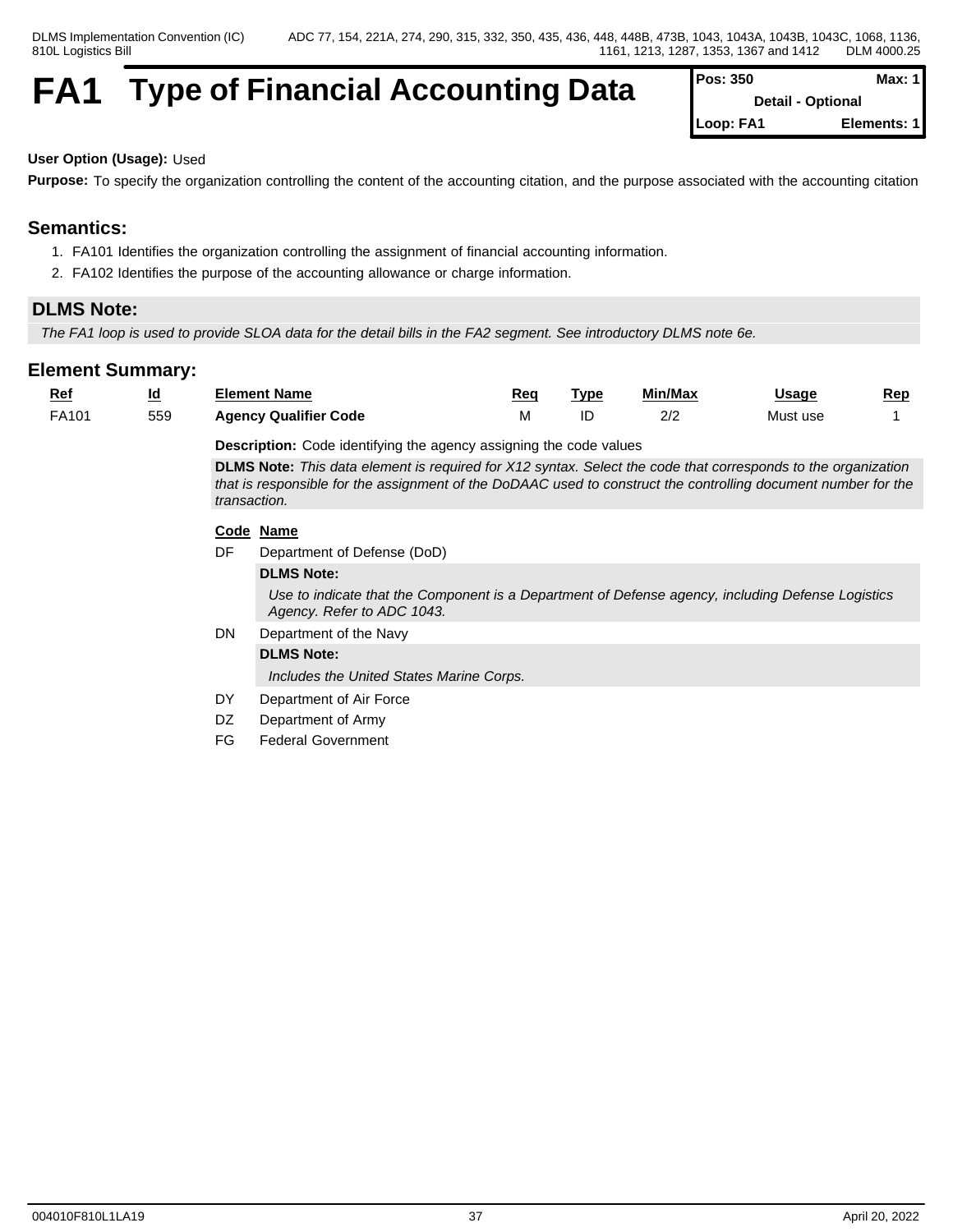## **FA2** Accounting Data

| Pos: 360  | Max: >1            |
|-----------|--------------------|
|           | Detail - Mandatory |
| Loop: FA1 | Elements: 2        |

**User Option (Usage):** Must use

**Purpose:** To specify the detailed accounting data

## **DLMS Note:**

*Use this segment to comply with the DoD SLOA/Accounting Classification. Cost object elements Project Identifier, Funding Center Identifier, Functional Area, Cost Element Code, Cost Center Identifier, Activity Identifier, and Work Order Number are used as appropriate for the system. Fund Code is included at 2/LQ01/310. Refer to ADC 1043.*

## **Element Summary:**

| <u>Ref</u> | ıd<br>$\sim$ | Element Name                           | Req | <b>TVD</b> | Min/Max      | Usage    | Rep |
|------------|--------------|----------------------------------------|-----|------------|--------------|----------|-----|
| FA201      | 196          | <b>Breakdown Structure Detail Code</b> |     |            | יו ה<br>21 L | Must use |     |
|            |              |                                        |     |            |              |          |     |

**Description:** Codes identifying details relating to a reporting breakdown structure tree

#### **Code Name**

89 Budget Line Item Identification

#### **DLMS Note:**

- *1. For DoD SLOA/Accounting Classification use to identify "Budget Line Item".*
- *2. Qualifier 89 is a migration code approved for use in X12 version 4020. Refer to ADC 1043.*
- *3. Authorized DLMS enhancement; see introductory DLMS note 6e.*

#### 90 Project/Task

#### **DLMS Note:**

*1. For DoD SLOA/Accounting Classification use to identify "Project Identifier". Refer to ADC 1043.*

- *2. Qualifier 90 is a migration code approved for use in X12 version 4020.*
- *3. Authorized DLMS enhancement; see introductory DLMS note 6e.*

#### A1 Department Indicator

#### **DLMS Note:**

*1. For DoD SLOA/Accounting Classification use to identify "Department Regular". Refer to ADC 1043.*

*2. Authorized DLMS enhancement; see introductory DLMS note 6e.*

#### A2 Transfer from Department

#### **DLMS Note:**

*1. For DoD SLOA/Accounting Classification use to identify "Department Transfer". Refer to ADC 1043.*

*2. Authorized DLMS enhancement; see introductory DLMS note 6e.*

#### A4 Basic Symbol Number

### **DLMS Note:**

*1. For DoD SLOA/Accounting Classification use to identify "Main Account". Refer to ADC 1043.*

*2. Authorized DLMS enhancement; see introductory DLMS note 6e.*

## A5 Sub-class

## **DLMS Note:**

*1. Reserved for DoD SLOA/Accounting Classification use to identify "Sub Class". Refer to ADC 1043.*

*2. Sub Class is a potential future DLMS enhancement; see introductory DLMS note 6a.*

## A6 Sub-Account Symbol

**DLMS Note:**

*1. For DoD SLOA/Accounting Classification use to identify "Sub Account". Refer to ADC 1043.*

*2. Authorized DLMS enhancement; see introductory DLMS note 6e.*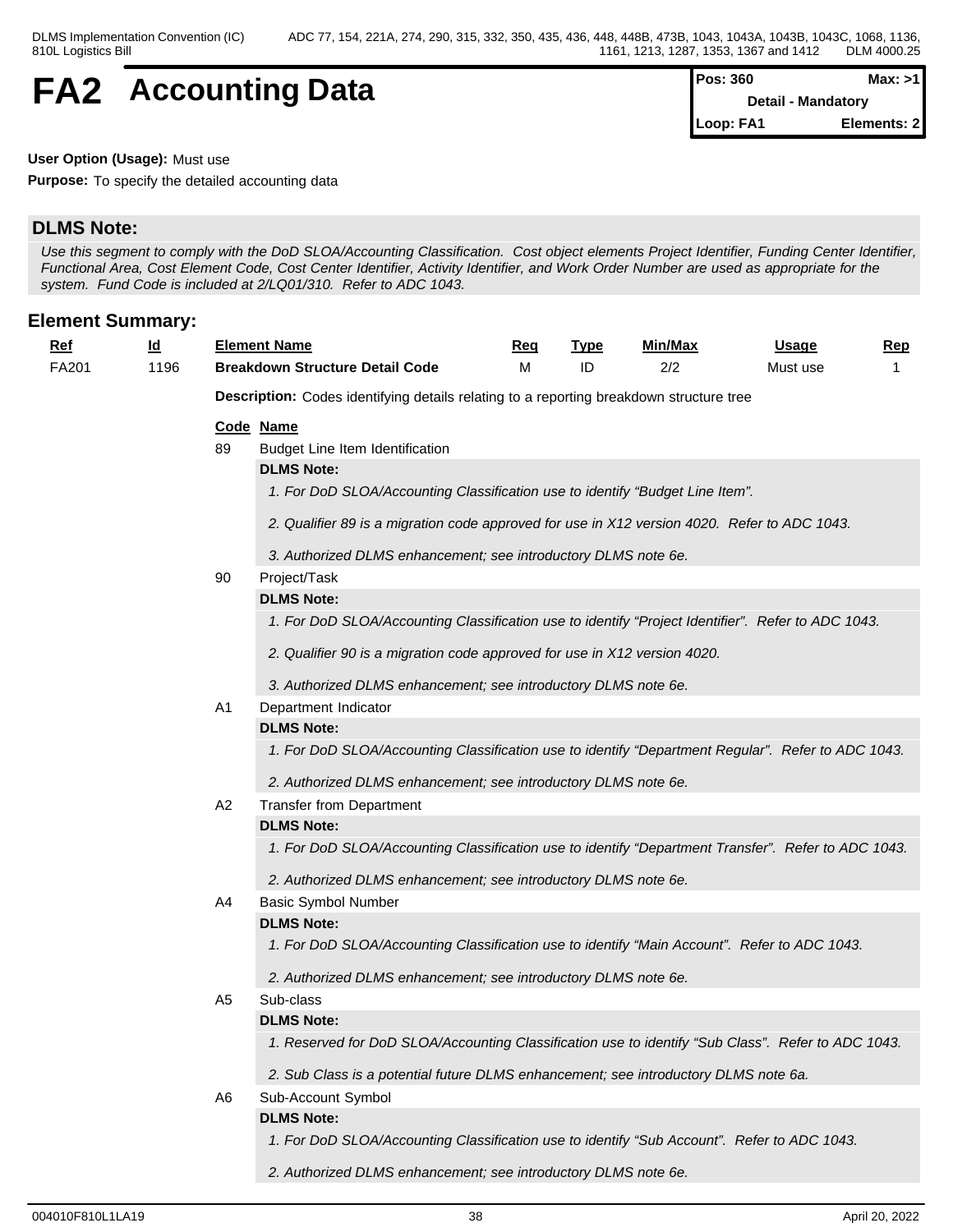#### **Code Name**

AI Activity Identifier

#### **DLMS Note:**

*1. For DoD SLOA/Accounting Classification use to identify "Activity Identifier". Refer to ADC 1043.*

*2. Authorized DLMS enhancement; see introductory DLMS note 6e.*

*3. Qualifier AI is a migration code approved for use in X12 version 7020.*

#### B2 Budget Sub-activity Number

#### **DLMS Note:**

*1. For DoD SLOA/Accounting Classification use to identify "Sub-Allocation (formerly known as Limit/Subhead)". Refer to ADC 1043.*

*2. Authorized DLMS enhancement; see introductory DLMS note 6e.*

BE Business Event Type Code

#### **DLMS Note:**

*1. Reserved for DoD SLOA/Accounting Classification use to identify "Business Event Type Code". Refer to ADC 1043.*

*2. Business Event Type Code is a potential future DLMS enhancement; see introductory DLMS note 6a*

*3. Qualifier BE is a migration code approved for use in X12 version 7020.*

C3 Budget Restriction

#### **DLMS Note:**

*1. For DoD SLOA/Accounting Classification use to identify "Availability Type". Refer to ADC 1043.*

*2. Authorized DLMS enhancement; see introductory DLMS note 6e.*

CC Cost Center Identifier

#### **DLMS Note:**

*1. For DoD SLOA/Accounting Classification use to identify "Cost Center Identifier". Refer to ADC 1043.*

*2. Authorized DLMS enhancement; see introductory DLMS note 6e.*

*3. Qualifier CC is a migration code approved for use in X12 version 7020.*

#### F1 Object Class

#### **DLMS Note:**

*1. For DoD SLOA/Accounting Classification use to identify "Object Class". Refer to ADC 1043.*

*2. Authorized DLMS enhancement; see introductory DLMS note 6e.*

#### FA Functional Area

#### **DLMS Note:**

*1. For DoD SLOA/Accounting Classification use to identify "Functional Area". Refer to ADC 1043.*

*2. Authorized DLMS enhancement; see introductory DLMS note 6e.*

*3. Qualifier FA is a migration code approved for use in X12 version 7020.*

#### FC Funding Center Identifier

#### **DLMS Note:**

*1. For DoD SLOA/Accounting Classification use to identify "Funding Center Identifier". Refer to ADC 1043.*

*2. Authorized DLMS enhancement; see introductory DLMS note 6e.*

*3. Qualifier FC is a migration code approved for use in X12 version 7020.*

FT Funding Type

#### **DLMS Note:**

*1. For DoD SLOA/Accounting Classification use to identify "Reimbursable Flag". Refer to ADC 1043.*

- *2. Qualifier FT is an X12 Version Release 004030 Migration Code.*
- *3. Authorized DLMS enhancement; see introductory DLMS note 6e.*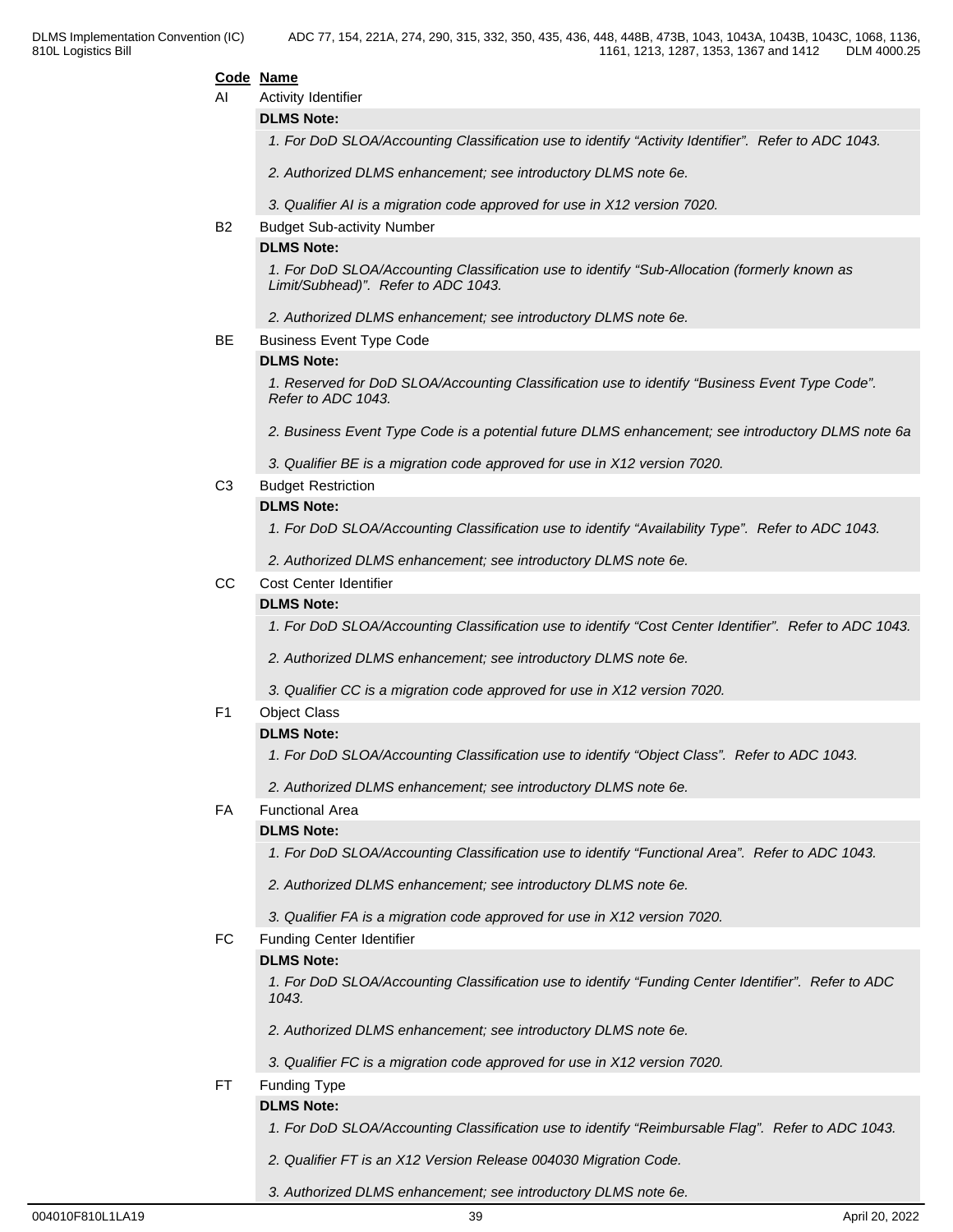#### **Code Name**

#### H1 Cost Code

#### **DLMS Note:**

*1. For DoD SLOA/Accounting Classification use to identify "Cost Element Code". Refer to ADC 1043.*

*2. Authorized DLMS enhancement; see introductory DLMS note 6e.*

#### IA Security Cooperation Implementing Agency

#### **DLMS Note:**

*1. For DoD SLOA/Accounting Classification use to identify "Security Cooperation Implementing Agency". Refer to ADC 1043.*

- *2. Authorized DLMS enhancement; see introductory DLMS note 6e.*
- *3. Qualifier IA is a migration code approved for use in X12 version 7020.*
- L1 Accounting Installation Number

#### **DLMS Note:**

*1. For DoD SLOA/Accounting Classification use to identify "Agency Accounting Identifier". Refer to ADC 1043.*

*2. Authorized DLMS enhancement; see introductory DLMS note 6e.*

#### P1 Disbursing Station Number

#### **DLMS Note:**

*1. For DoD SLOA/Accounting Classification use to identify "Agency Disbursing Identifier Code". Refer to ADC 1043.*

*2. Authorized DLMS enhancement; see introductory DLMS note 6e.*

P5 Foreign Military Sales (FMS) Line Item Number

#### **DLMS Note:**

*1. For DoD SLOA/Accounting Classification use to identify "Security Cooperation Case Line Item Identifier". Refer to ADC 1043.*

*2. Authorized DLMS enhancement; see introductory DLMS note 6e.*

#### S1 Security Cooperation Customer Code

#### **DLMS Note:**

*1. For DoD SLOA/Accounting Classification use to identify "Security Cooperation Customer Code". Refer to ADC 1043.*

*2. Authorized DLMS enhancement; see introductory DLMS note 6d. A field size exceeding 2 positions is not supportable under current MILSTRIP and MAPAC processes. Three character codes are not authorized at this time.*

*3. Qualifier S1 is a migration code approved for use in X12 version 7020.*

S2 Security Cooperation Case Designator

#### **DLMS Note:**

*1. For DoD SLOA/Accounting Classification use to identify "Security Cooperation Case Designator". Refer to ADC 1043.*

*2. Authorized DLMS enhancement; see introductory DLMS note 6e. A field size exceeding 3 positions is not supportable under current MILSTRIP processes. Four character codes are not authorized at this time.*

*3. Qualifier S2 is a migration code approved for use in X12 version 7020*

#### WO Work Order Number

#### **DLMS Note:**

**DLMS Note:**

*1. For DoD SLOA/Accounting Classification use to identify "Work Order Number". Refer to ADC 1043.*

- *2. Authorized DLMS enhancement; see introductory DLMS note 6e.*
- *3. Qualifier WO is a migration code approved for use in X12 version 7020.*
- YB Beginning Period of Availability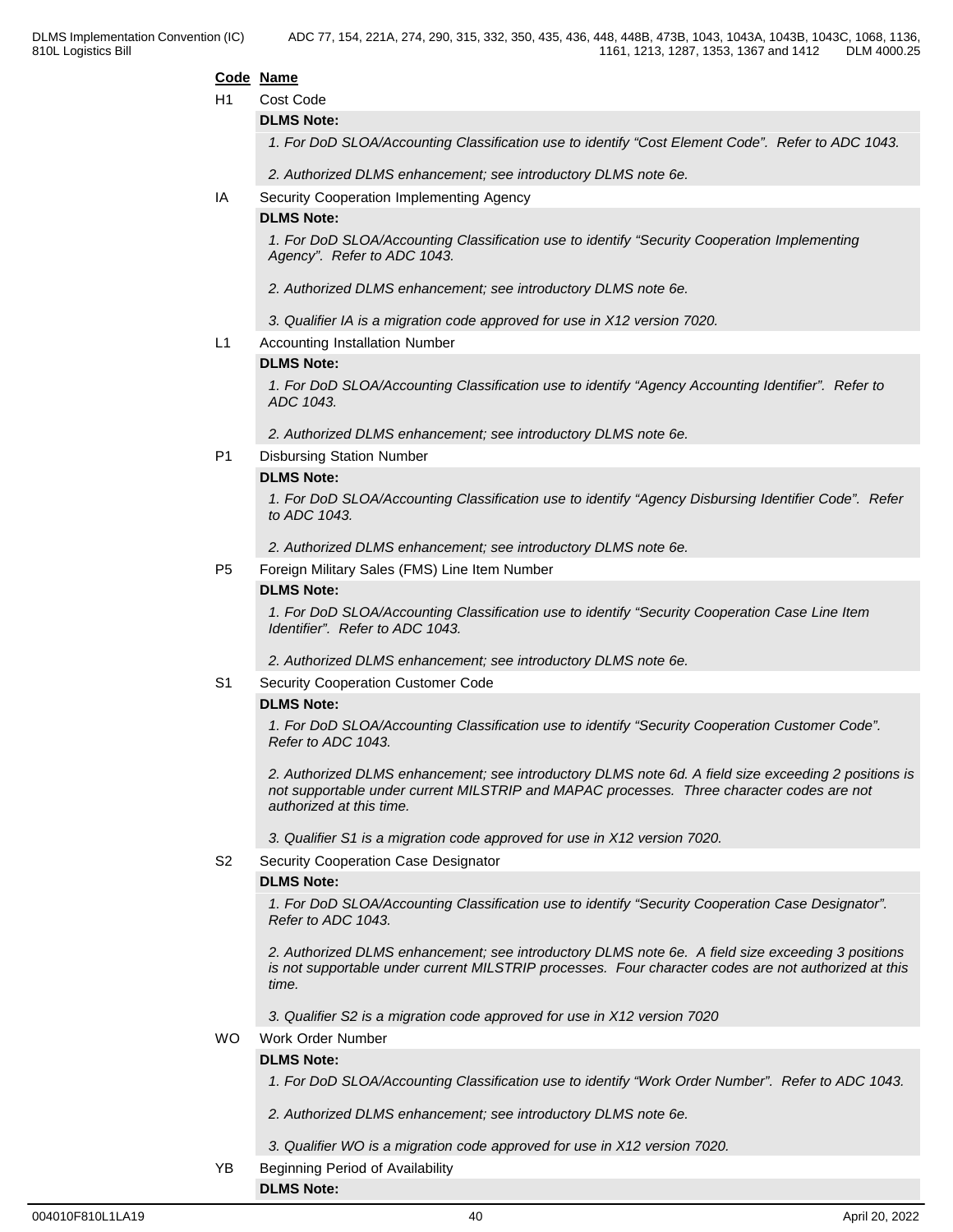| Code Name |  |  |
|-----------|--|--|
|           |  |  |

*1. For DoD SLOA/Accounting Classification use to identify "Beginning Period of Availability Fiscal Year Date". Refer to ADC 1043.*

*2. Use as appropriate to represent Program Year. Availability Type Code must be "X". Refer to ADC 1043B.*

*3. Authorized DLMS enhancement; see introductory DLMS note 6e.*

- *4. Qualifier YB is a migration code approved for use in X12 version 7020.*
- YE Ending Period of Availability

**DLMS Note:**

*1. For DoD SLOA/Accounting Classification use to identify "Ending Period of Availability Fiscal Year Date". Refer to ADC 1043.* 

*2. Authorized DLMS enhancement; see introductory DLMS note 6e.*

*3. Qualifier YE is a migration code approved for use in X12 version 7020*

| FA202 | 105<br>ט טו | $\cdot$ Information $\overline{\phantom{a}}$<br>Code<br>Financial | IVI. | ΑN | $\sqrt{2}$<br>1/8u | Must use |  |
|-------|-------------|-------------------------------------------------------------------|------|----|--------------------|----------|--|
|       |             |                                                                   |      |    |                    |          |  |

**Description:** Code representing financial accounting information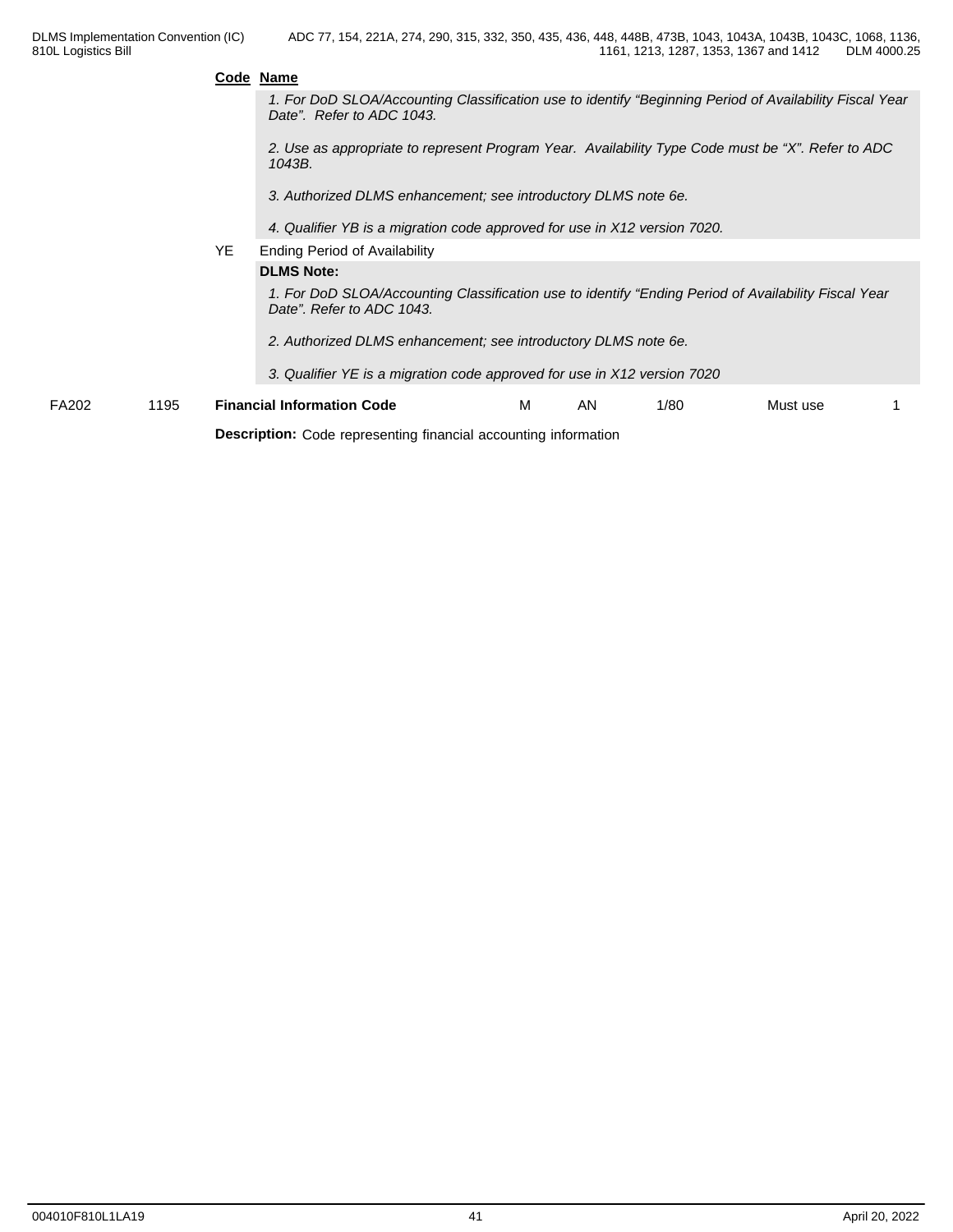## **TDS** Total Monetary Value Summary

| <b>Pos: 010</b> | Max: 1                     |
|-----------------|----------------------------|
|                 | <b>Summary - Mandatory</b> |
| Loop: N/A       | Elements: 21               |

**User Option (Usage):** Must use

**Purpose:** To specify the total invoice discounts and amounts

## **Semantics:**

- 1. TDS01 is the total amount of invoice (including charges, less allowances) before terms discount (if discount is applicable).
- 2. TDS02 indicates the amount upon which the terms discount amount is calculated.
- 3. TDS03 is the amount of invoice due if paid by terms discount due date (total invoice or installment amount less cash discount).
- 4. TDS04 indicates the total amount of terms discount.

## **Comments:**

1. TDS02 is required if the dollar value subject to discount is not equal to the dollar value of TDS01.

| <b>Ref</b>   | $\underline{\mathsf{Id}}$ | <b>Element Name</b>                                                                                                        | <u>Req</u> | <u>Type</u>    | Min/Max | <b>Usage</b> | Rep |  |  |  |
|--------------|---------------------------|----------------------------------------------------------------------------------------------------------------------------|------------|----------------|---------|--------------|-----|--|--|--|
| <b>TDS01</b> | 610                       | Amount                                                                                                                     | Μ          | N <sub>2</sub> | 1/15    | Must use     |     |  |  |  |
|              |                           | <b>Description:</b> Monetary amount                                                                                        |            |                |         |              |     |  |  |  |
|              |                           | DLMS Note: Used to identify the net amount of all credits, charges, and allowances excluding terms (payment)<br>discounts. |            |                |         |              |     |  |  |  |
|              |                           |                                                                                                                            |            |                |         |              |     |  |  |  |
| TDS04        | 610                       | Amount                                                                                                                     |            | N <sub>2</sub> | 1/15    | Used         |     |  |  |  |
|              |                           | <b>Description:</b> Monetary amount                                                                                        |            |                |         |              |     |  |  |  |
|              |                           | <b>DLMS Note:</b> Use to identify the amount of terms (payment) discounts taken.                                           |            |                |         |              |     |  |  |  |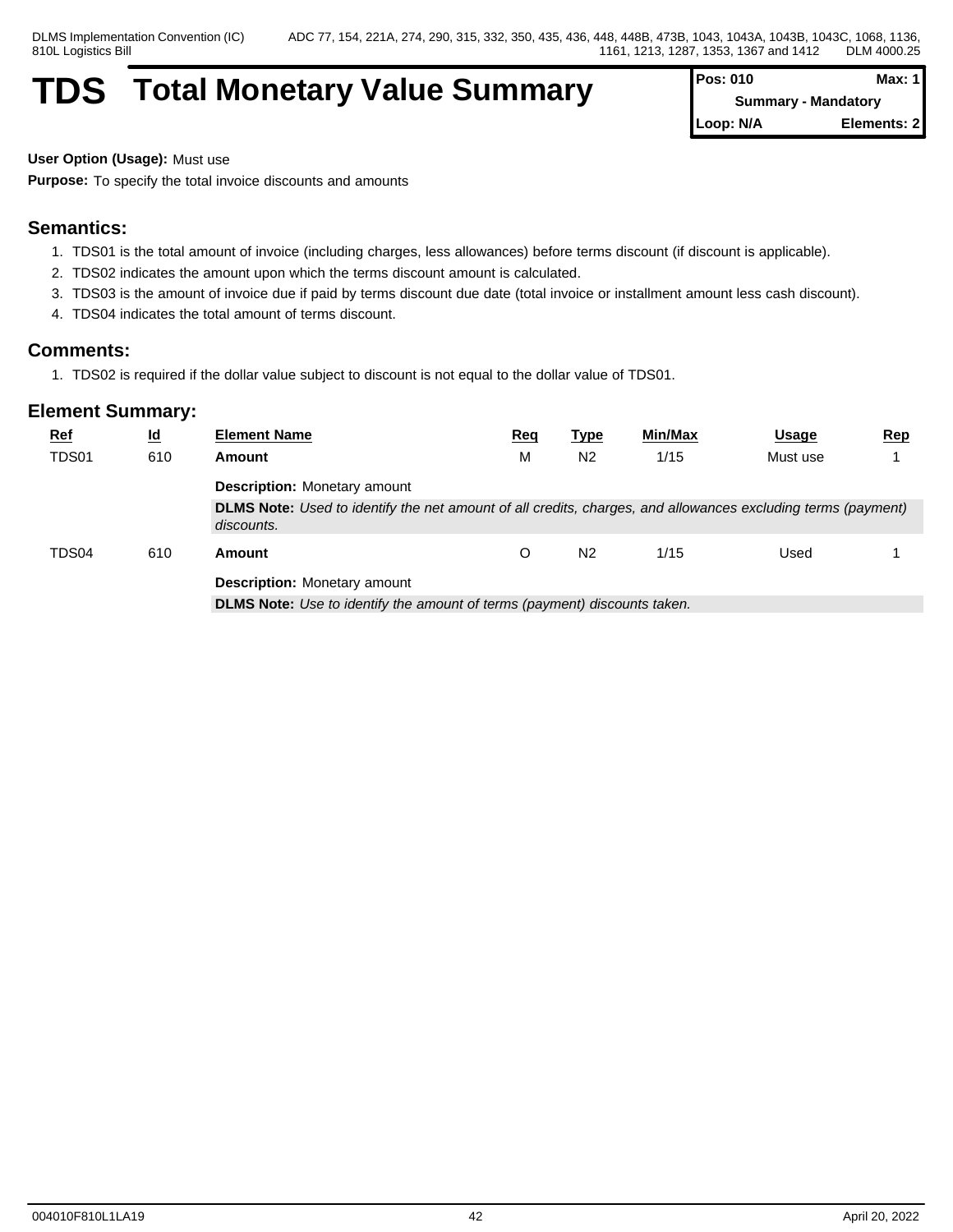## **SAC Service, Promotion, Allowance, or Charge Information**

## **User Option (Usage):** Used

**Purpose:** To request or identify a service, promotion, allowance, or charge; to specify the amount or percentage for the service, promotion, allowance, or charge

## **Syntax Rules:**

- 1. R0203 At least one of SAC02 or SAC03 is required.
- 2. P0304 If either SAC03 or SAC04 is present, then the other is required.
- 3. P0607 If either SAC06 or SAC07 is present, then the other is required.
- 4. P0910 If either SAC09 or SAC10 is present, then the other is required.
- 5. C1110 If SAC11 is present, then SAC10 is required.
- 6. L130204 If SAC13 is present, then at least one of SAC02 or SAC04 is required.
- 7. C1413 If SAC14 is present, then SAC13 is required.
- 8. C1615 If SAC16 is present, then SAC15 is required.

## **Semantics:**

- 1. If SAC01 is "A" or "C", then at least one of SAC05, SAC07, or SAC08 is required.
- 2. SAC05 is the total amount for the service, promotion, allowance, or charge.
- 3. If SAC05 is present with SAC07 or SAC08, then SAC05 takes precedence.
- 4. SAC08 is the allowance or charge rate per unit.
- 5. SAC10 and SAC11 is the quantity basis when the allowance or charge quantity is different from the purchase order or invoice quantity.
- 6. SAC10 and SAC11 used together indicate a quantity range, which could be a dollar amount, that is applicable to service, promotion, allowance, or charge.
- 7. SAC13 is used in conjunction with SAC02 or SAC04 to provide a specific reference number as identified by the code used.
- 8. SAC14 is used in conjunction with SAC13 to identify an option when there is more than one option of the promotion.
- 9. SAC16 is used to identify the language being used in SAC15.

### **Comments:**

- 1. SAC04 may be used to uniquely identify the service, promotion, allowance, or charge. In addition, it may be used in conjunction to further the code in SAC02.
- 2. In some business applications, it is necessary to advise the trading partner of the actual dollar amount that a particular allowance, charge, or promotion was based on to reduce ambiguity. This amount is commonly referred to as "Dollar Basis Amount". It is represented in the SAC segment in SAC10 using the qualifier "DO" - Dollars in SAC09.

## **DLMS Note:**

*Use for allowances or credits which cannot be identified to any specific line of billing within the entire invoice.*

| $Ref$ | $\underline{\mathsf{Id}}$ | <b>Element Name</b>                                                                       | Req | <u>Type</u> | Min/Max | <b>Usage</b> | <b>Rep</b> |  |  |
|-------|---------------------------|-------------------------------------------------------------------------------------------|-----|-------------|---------|--------------|------------|--|--|
| SAC01 | 248                       | <b>Allowance or Charge Indicator</b>                                                      | М   | ID          | 1/1     | Must use     |            |  |  |
|       |                           | <b>Description:</b> Code which indicates an allowance or charge for the service specified |     |             |         |              |            |  |  |
|       |                           | Code Name                                                                                 |     |             |         |              |            |  |  |
|       |                           | Allowance<br>A                                                                            |     |             |         |              |            |  |  |
|       |                           | C<br>Charge                                                                               |     |             |         |              |            |  |  |
| SAC02 | 1300                      | Service, Promotion, Allowance, or<br><b>Charge Code</b>                                   | Χ   | ID          | 4/4     | Used         |            |  |  |
|       |                           | Description: Code identifying the service, promotion, allowance, or charge                |     |             |         |              |            |  |  |
|       |                           | Code Name                                                                                 |     |             |         |              |            |  |  |
|       |                           | A170<br>Adjustments                                                                       |     |             |         |              |            |  |  |
|       |                           | <b>DLMS Note:</b>                                                                         |     |             |         |              |            |  |  |
|       |                           |                                                                                           |     |             |         |              |            |  |  |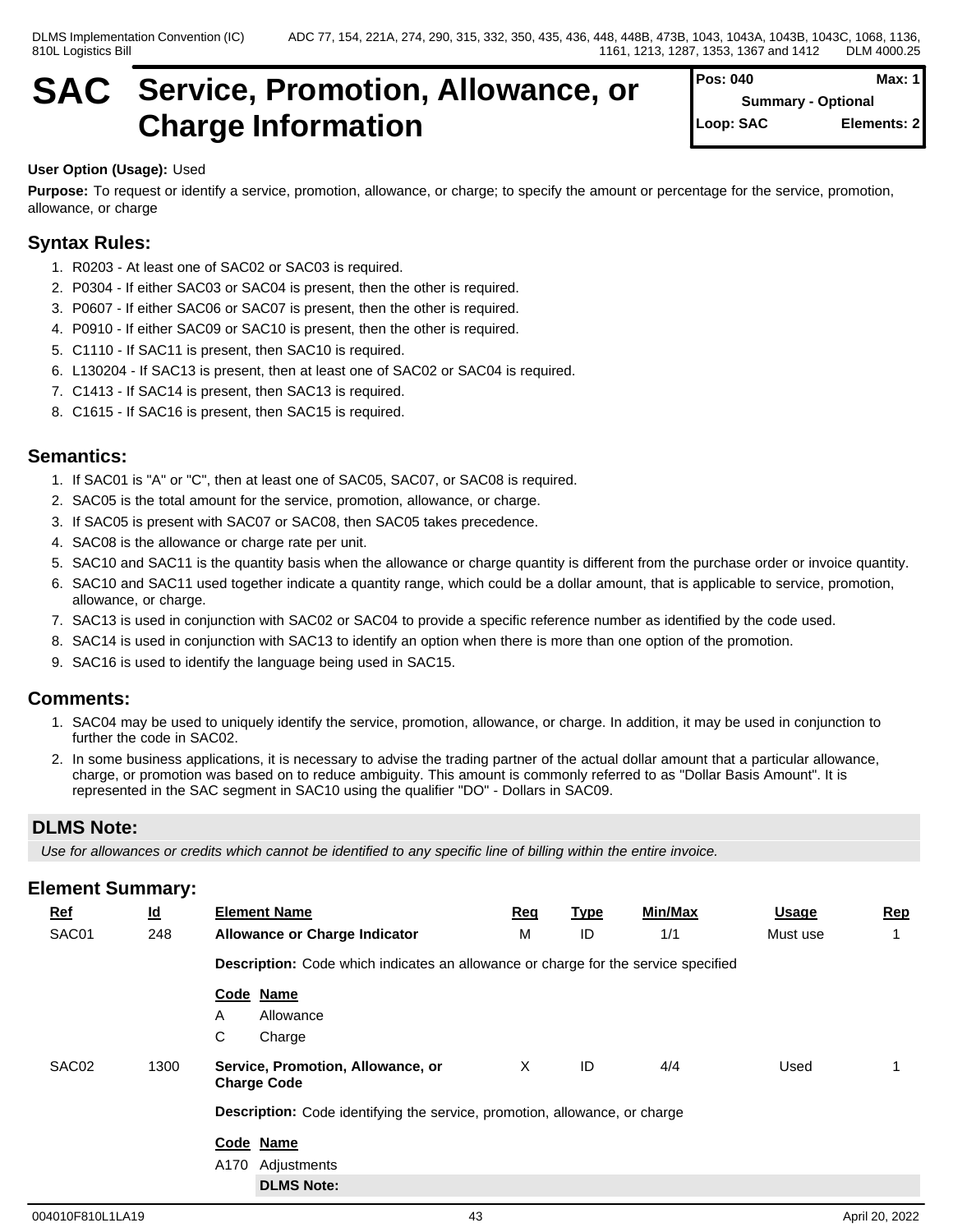### **Code Name**

*Use only to identify an adjustment not specified by any other code.*

|      | C300 Discount - Special                  |
|------|------------------------------------------|
|      | <b>DLMS Note:</b>                        |
|      | Use for cash discounts.                  |
|      | C930 Export Shipping Charge              |
|      | D350 Goods and Services Credit Allowance |
|      | <b>DLMS Note:</b>                        |
|      | Use for retail loss allowances.          |
| F060 | Other Accessorial Service Charge         |
|      | <b>DLMS Note:</b>                        |
|      | Use for accessorial costs.               |
| F560 | <b>Premium Transportation</b>            |
| F650 | Preparation                              |
|      | <b>DLMS Note:</b>                        |
|      | Use for packing, crating, and handling.  |
| 1170 | <b>Trade Discount</b>                    |
| 1260 | <b>Transportation Direct Billing</b>     |
|      | <b>DLMS Note:</b>                        |
|      | Use for non-premium transportation.      |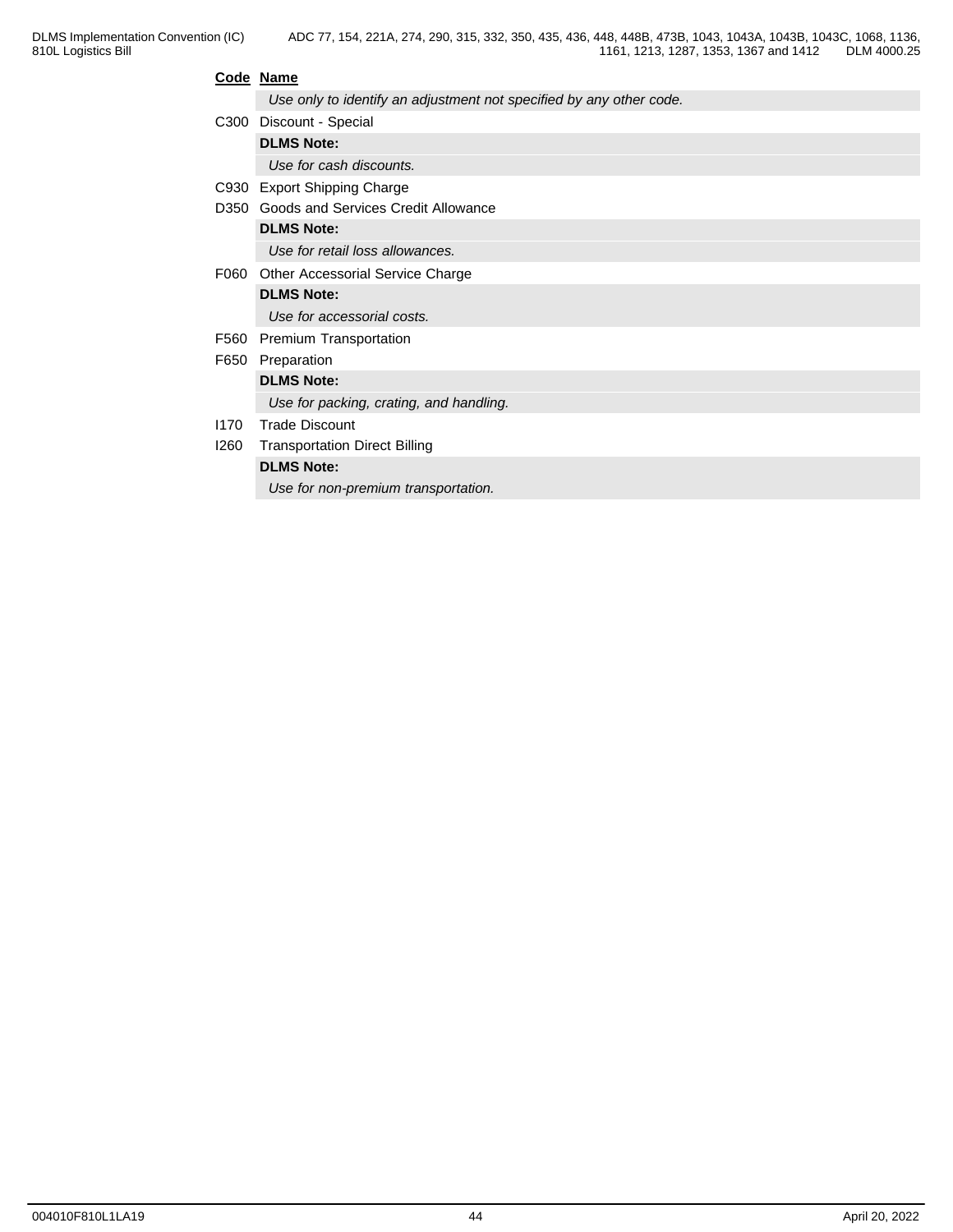## **CTT Transaction Totals Pos: 070 Max: 1 Pos: 070 Max: 1**

**Summary - Optional Loop: N/A Elements: 1**

#### **User Option (Usage):** Used

**Purpose:** To transmit a hash total for a specific element in the transaction set

## **Syntax Rules:**

- 1. P0304 If either CTT03 or CTT04 is present, then the other is required.
- 2. P0506 If either CTT05 or CTT06 is present, then the other is required.

### **Comments:**

1. This segment is intended to provide hash totals to validate transaction completeness and correctness.

### **DLMS Note:**

*Use to identify the number of billing lines (IT1 loops).*

### **Element Summary:**

| <u>Rei</u>        | <u>ld</u> | Element Name         | Rea  | Type           | Min/Max | Jsaɑe    | Rep |
|-------------------|-----------|----------------------|------|----------------|---------|----------|-----|
| CTT <sub>01</sub> | 354       | Number of Line Items | ו עו | N <sub>0</sub> | l/C     | Must use |     |

**Description:** Total number of line items in the transaction set